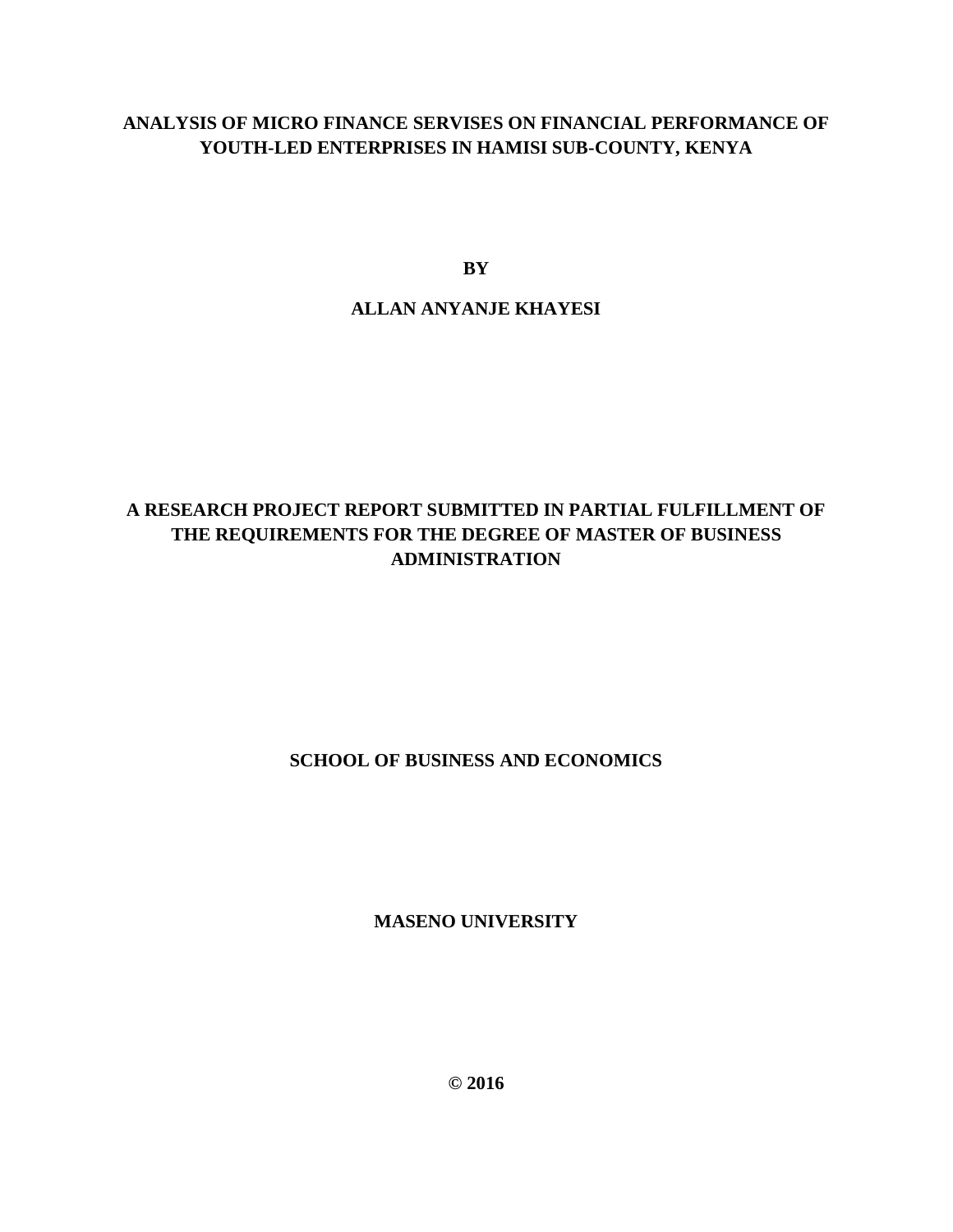#### **DECLARATION**

I hereby declare that this research proposal is my original work and that it has never been submitted to any learning institution for any examination.

 $Sign: \mathcal{A}$ 

This research proposal has been submitted for examination with my approval as the university supervisor.

Date: 9/12/2016  $Sign: \ldots$ PETER KAMAU NDICHU

DEPARTMENT OF ACCOUNTING AND FINANCE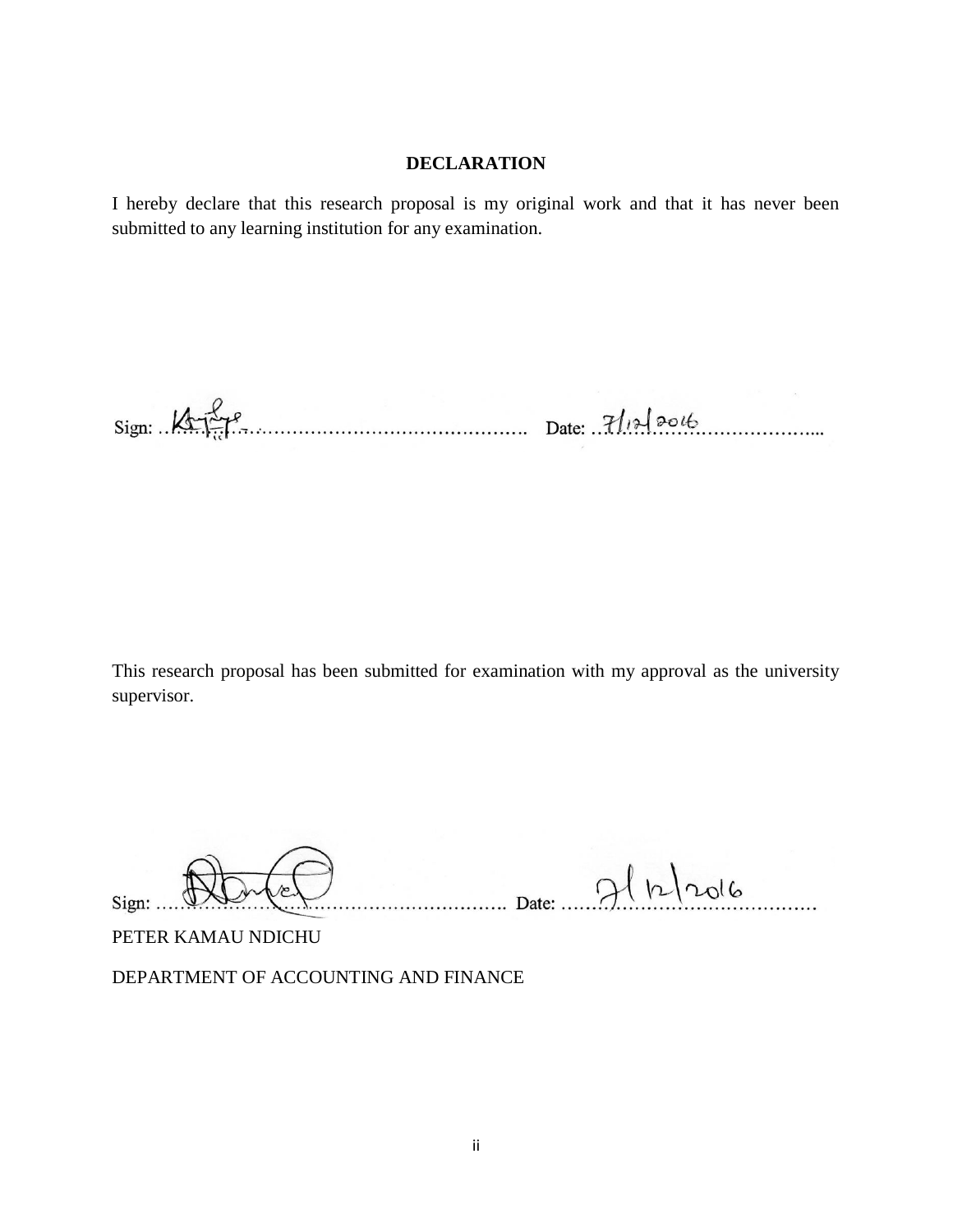#### **ACKNOWLEDGEMENT**

I sincerely express my gratitude to Maseno University Library staff for their support in writing this report.

I could have not accomplished this task without the help of a great many people.

I would also like to place on record special appreciation to Mr. Peter Kamau Ndichu, Dr. Fredrick Aila and Dr. Robert B.K Mule for their painstaking efforts and constant support at various stages in the preparation of this work.

Above all and in all I express my gratitude to the Most High God for His divine love which He has expressed to me through his dear Son, Jesus Christ, My Lord and Savior.

Love so amazing, so divine, demands my soul, my life, my all. When I survey the wondrous cross, on which the prince of glory died, my richest gain I count but loss, and pour contempt on all my pride.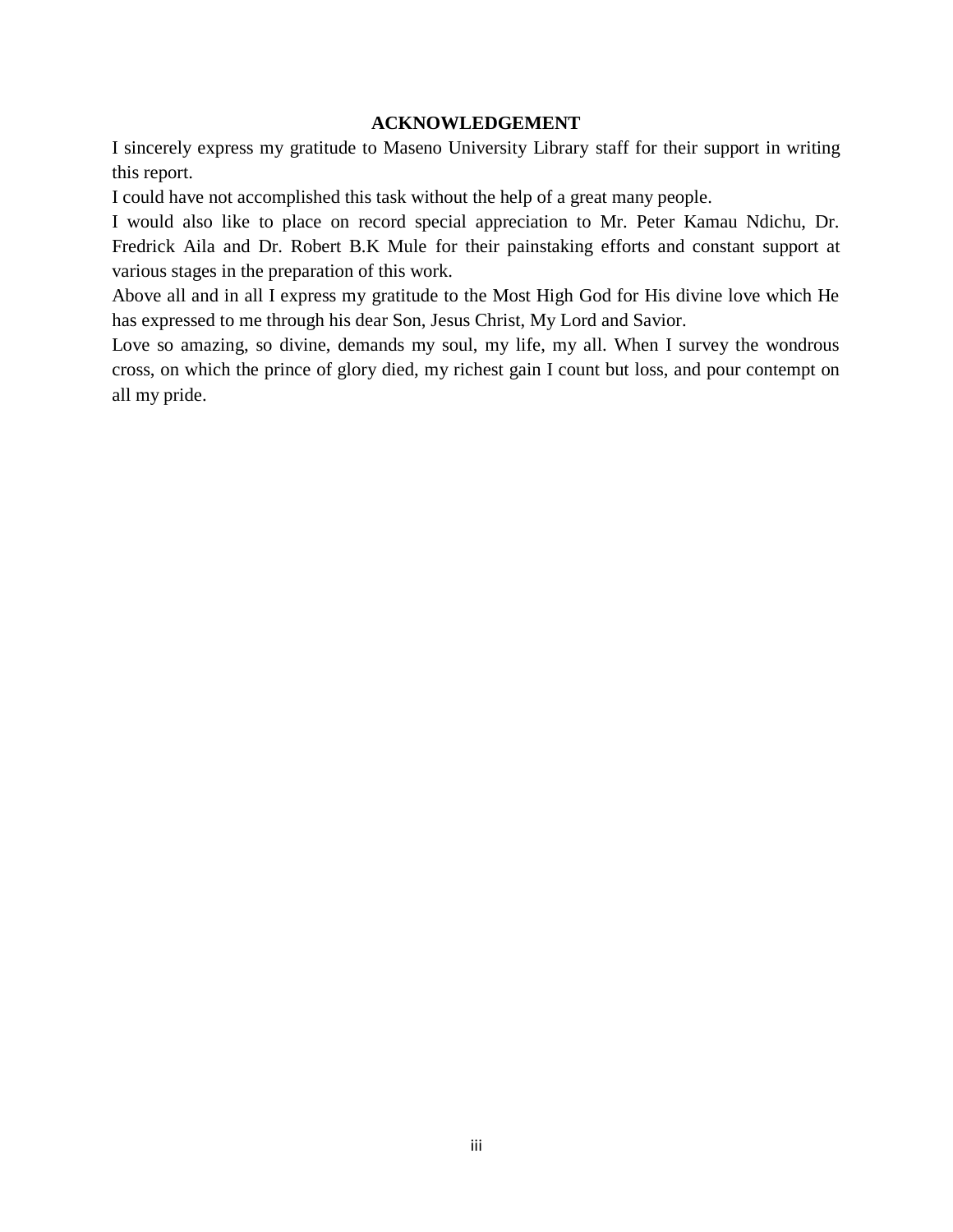## **DEDICATION**

I dedicate this research work to my loving wife Annett Afandi Khayesi and my dear son and daughters; Trevin Livere, Tania Ashihundu and Trenda Khagali for their endless love, inspiration and encouragement throughout my Master of Business Administration program. To you I say thank you and God bless you.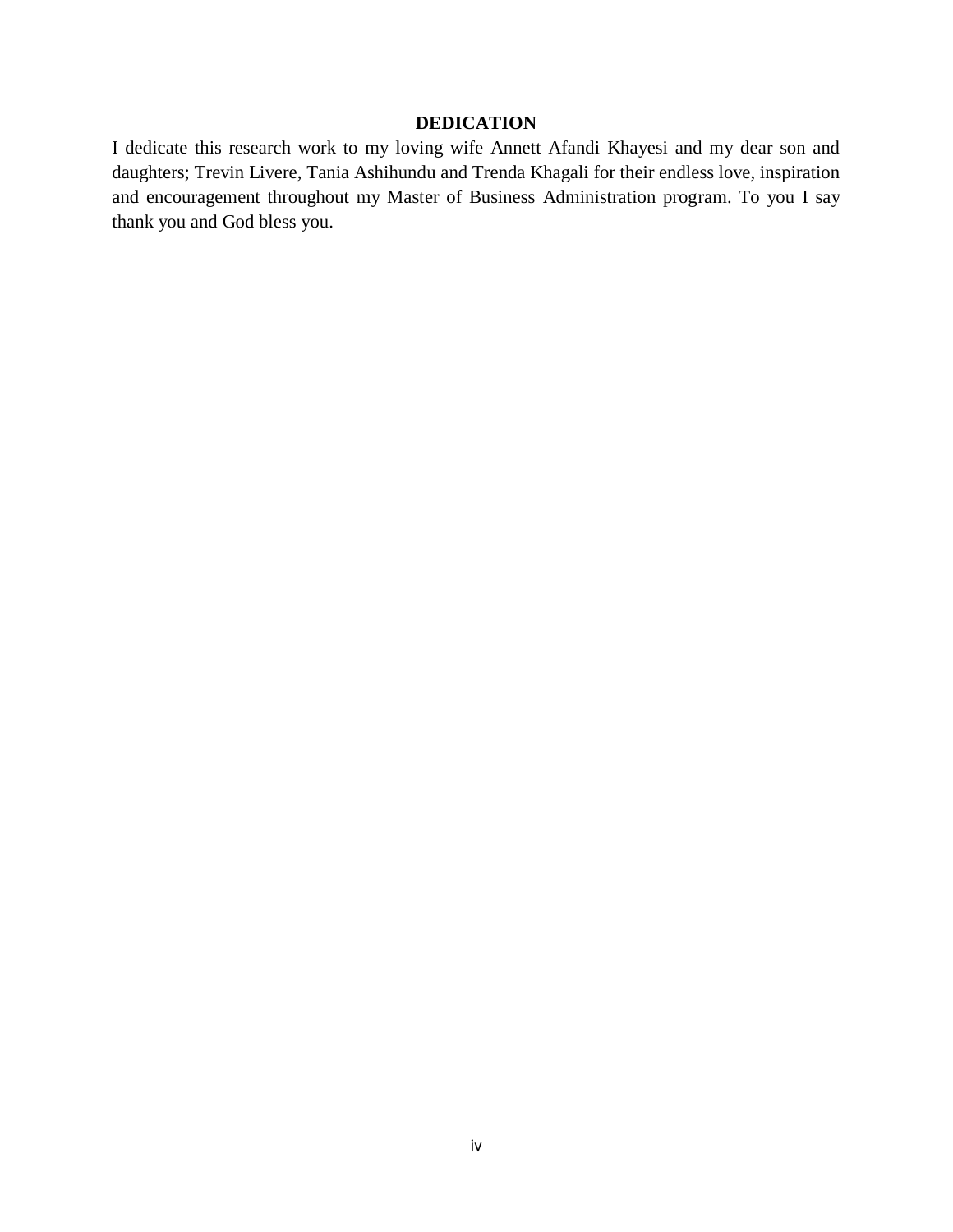#### **ABSTRACT**

In recent years, both developed and developing countries support for SMEs development and growth has increased. The YLEs sector in Kenya has grown tremendously over the last two decades but its growth is characterized by low productivity. Up to 80% of new businesses collapse within their first three years of operation and 48% of the youth have less than 50% likelihood of business success. 78% of the Youth in Vihiga County are unemployed. There was no known information about how micro finance services influences the financial performance of YLEs in Hamisi Sub-County. The purpose of the study was to perform an analysis of micro finance services on financial performance of YLEs in Hamisi Sub-County. The specific objectives of the study were to: determine the relationship between micro lending and performance of YLEs, establish the influence of savings mobilization on performance of YLEs, determine the influence of financial training on performance of YLEs and analyze the influence of market linkage on performance of YLEs in Hamisi Sub-County. The study was guided by the pecking order theory, the independent variable was the micro finance services while the dependent variable was performance. The target population was 119 registered YLEs. Simple random sampling approach was used to obtain a sample of 36 YLEs. Primary data was obtained from the chairpersons using a self administered pretest structured and semi structured questionnaire. Secondary data was obtained from journals, and reports. The study employed a descriptive research design. A pilot study was conducted and a reliability coefficient of 0.60 was set as a cut-off point. The descriptive statistics involved the use of frequencies and percentages. Multiple linear regression analysis was used to establish the relationship and magnitude between independent and dependent variable. The data was interpreted and presented in frequency and percentage tables and graphs. The study results showed a positive relationship between the independent and dependent variables with the coefficients of access to loan, training, market linkage and savings mobilization being 0.345, 0.265, 0.211 and 0.231 respectively. The study indicated R as 0.963 and  $R^2$  as 0.927. The study therefore rejects the hypotheses. The study concluded that provision of services was below expectation. The study recommended a microinsurance scheme to be included in the micro-finance package. The study findings will be used by researchers interested in the area.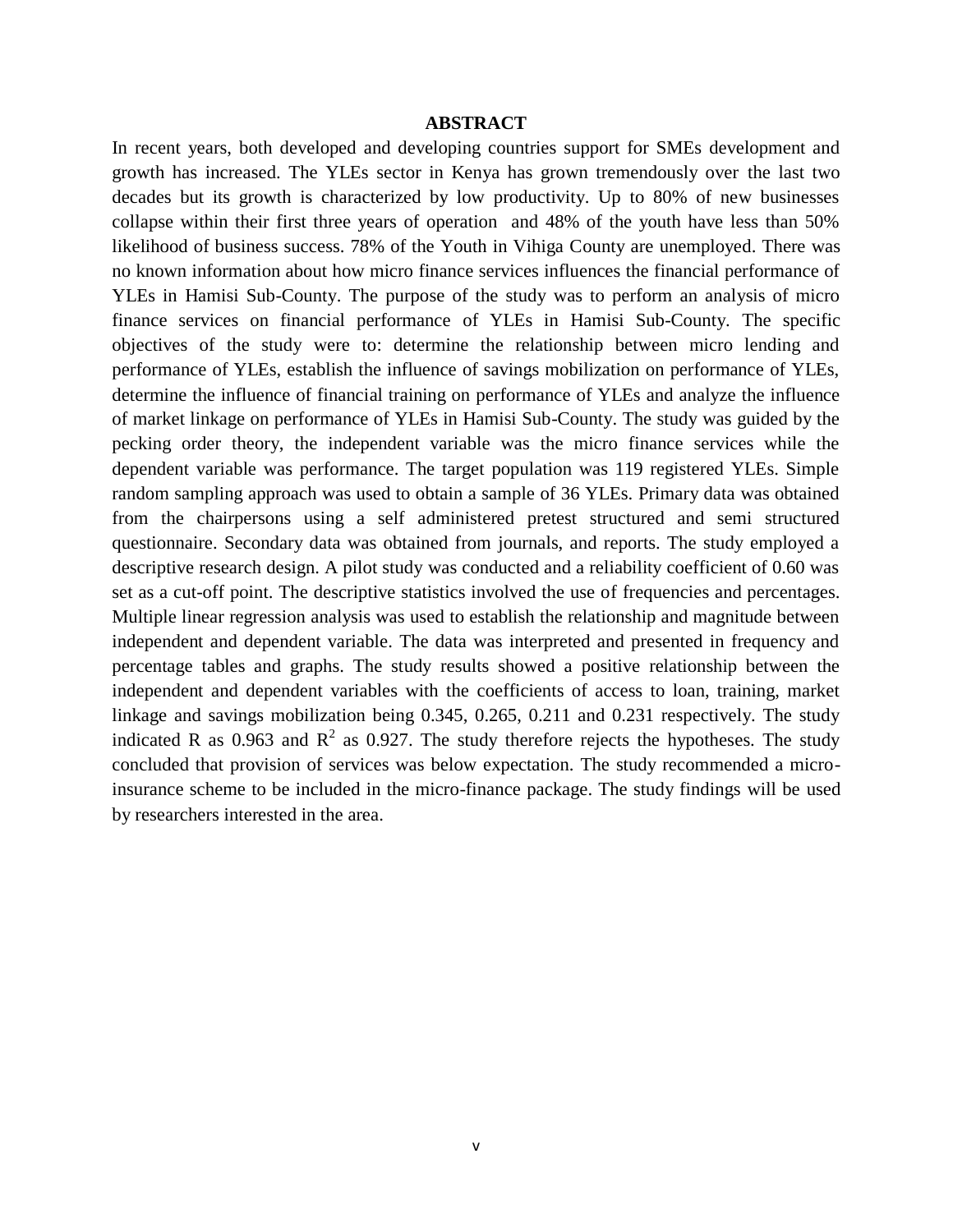| <b>CHAPTER ONE</b> |  |
|--------------------|--|
|                    |  |
|                    |  |
|                    |  |
|                    |  |
|                    |  |
|                    |  |
|                    |  |
|                    |  |
|                    |  |
| <b>CHAPTER TWO</b> |  |
|                    |  |
|                    |  |
|                    |  |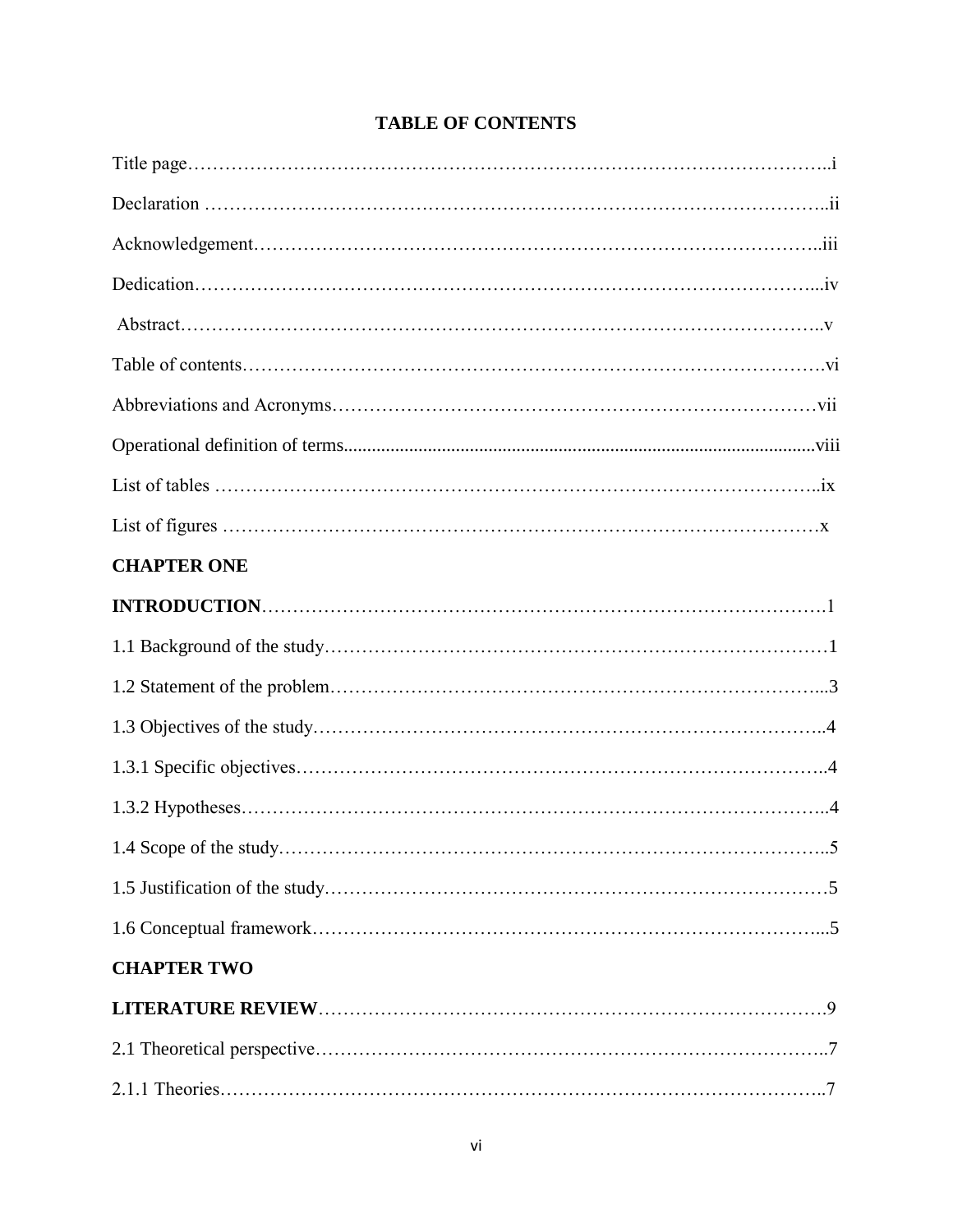| 2.2.3 Savings mobilization and performance of Youth-Led Enterprises16 |  |
|-----------------------------------------------------------------------|--|
| 2.2.4 Financial training and performance of Youth-Led Enterprises17   |  |
|                                                                       |  |
| <b>CHAPTER THREE</b>                                                  |  |
|                                                                       |  |
|                                                                       |  |
|                                                                       |  |
|                                                                       |  |
|                                                                       |  |
|                                                                       |  |
|                                                                       |  |
|                                                                       |  |
|                                                                       |  |
|                                                                       |  |
|                                                                       |  |
|                                                                       |  |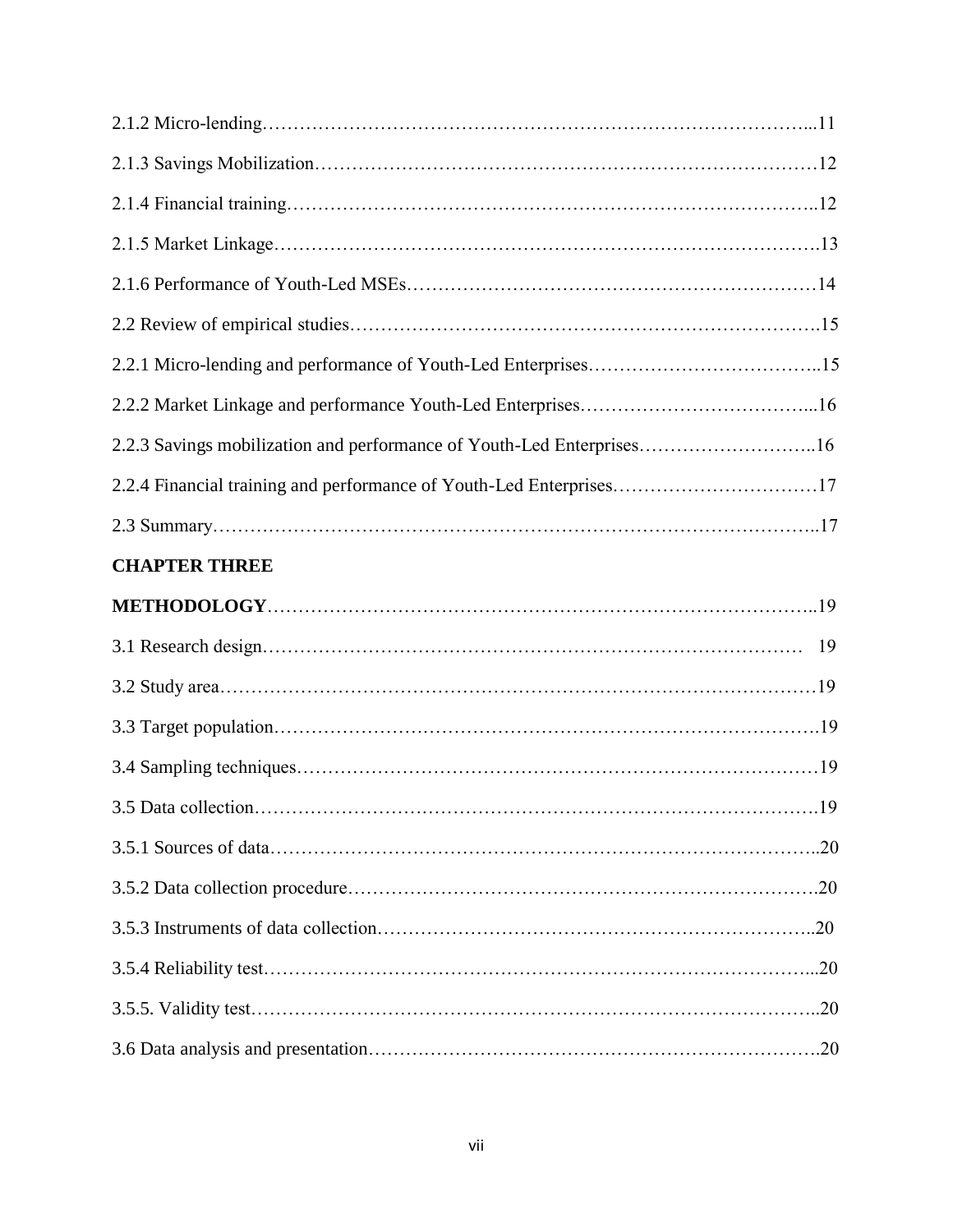# **CHAPER FOUR**

| 4.1.1 Effect of micro lending on performance of Youth-Led Enterprises23       |  |
|-------------------------------------------------------------------------------|--|
| 4.1.2 Effect of financial training on profit Youth-Led Enterprises24          |  |
|                                                                               |  |
|                                                                               |  |
| 4.2 Effect of microfinance services on performance of Youth-Led Enterprises28 |  |
|                                                                               |  |
| <b>CHAPTER FIVE</b>                                                           |  |
|                                                                               |  |
|                                                                               |  |
|                                                                               |  |
|                                                                               |  |
|                                                                               |  |
|                                                                               |  |
|                                                                               |  |
| <b>APPENDICES</b>                                                             |  |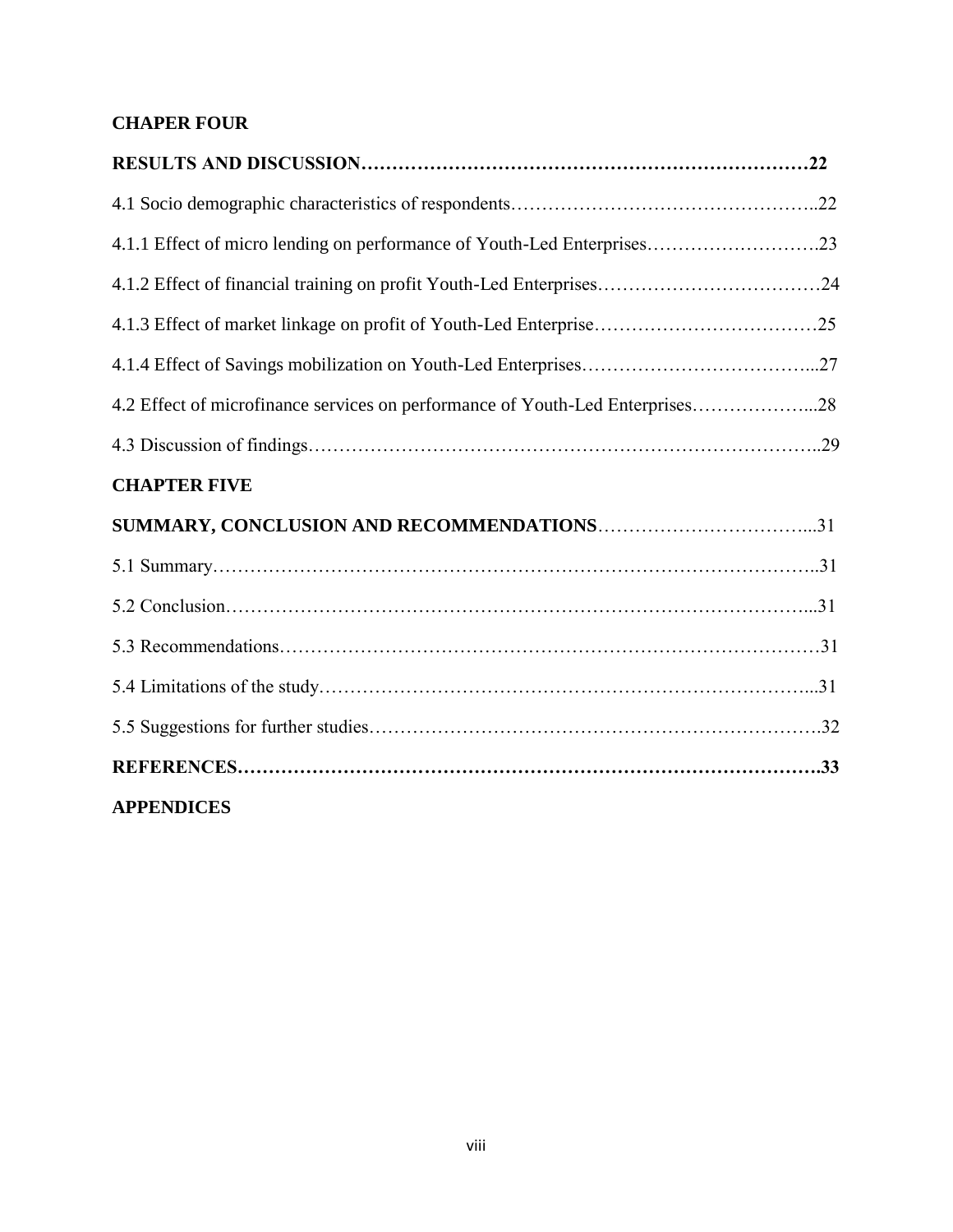#### **ABBREVIATIONS AND ACRONYMS**

YEDF-Youth Enterprise Development Fund UNDP-United Nations Development Program KNBS-Kenya National Bureau of Standards ILO-International Labor Organization SME-Small and Medium Enterprises GDP-Gross Domestic Product MSMEs-Micro Small and Medium Enterprises YLEs- Youth-Led Enterprises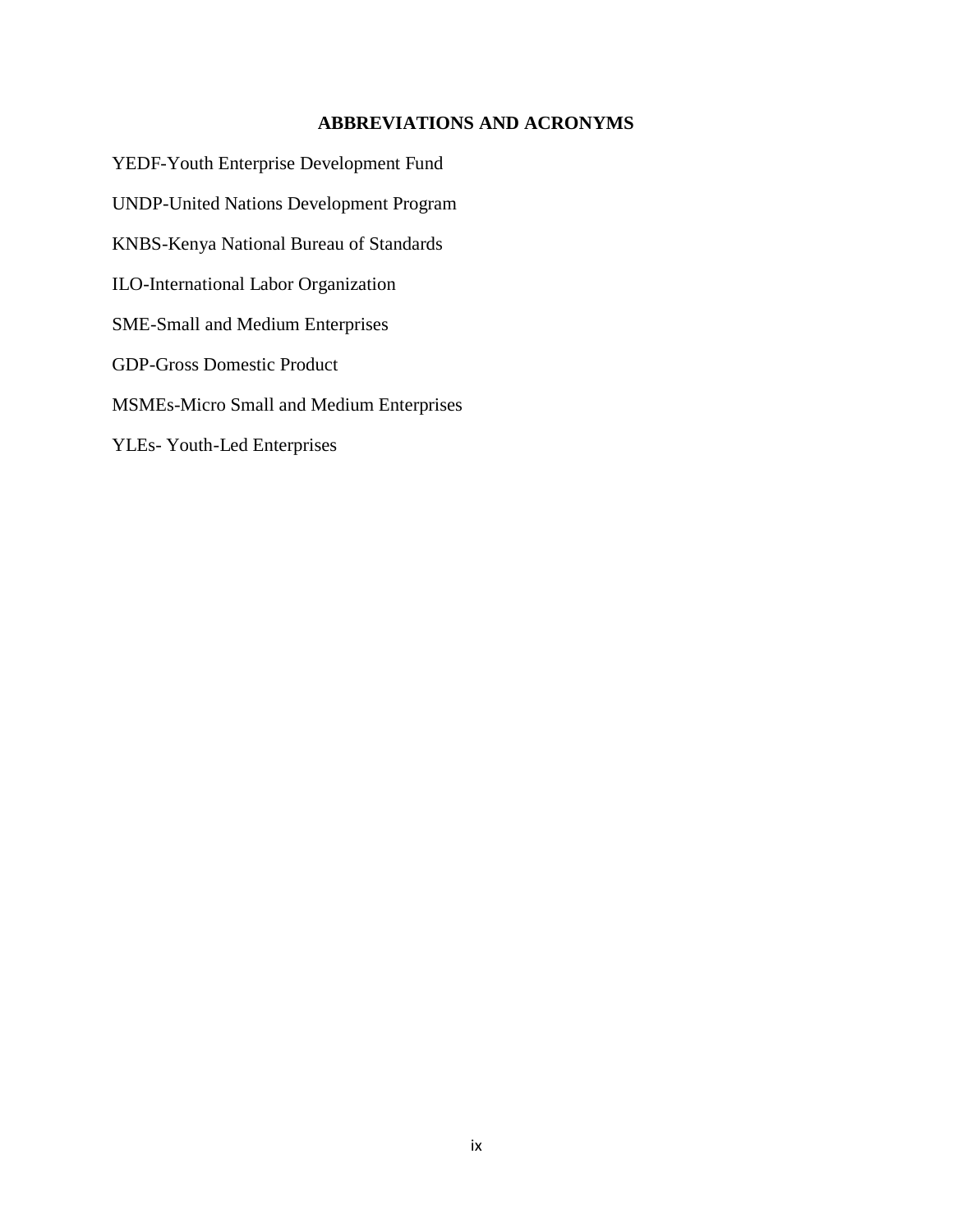#### **OPERATIONAL DEFINITION OF TERMS**

**Microfinance institutions**-these are the private sector lending organizations who offer credit facilities both long term and short term to small and medium scale sectors.

**Small and Medium scale sectors**-these are businesses with at least one employee and at most fifty employees.

**Capital base**-this is the average stock value invested in small and medium scale enterprises.

**Interest income**-this include the profit received by small and medium scale enterprises.

**Savings**-include the money left aside for future use after consumption and investment are substantiated as expenditures from total income earned.

**Youth-led enterprises-** these are entrepreneurships initiated and run by the youth.

**Microfinance services**-refer to small loans, savings mobilization and training in micro enterprise investment.

**Return on Investment (ROI)** - This is the benefit to an investor resulting from an investment of some source.

**Micro-lending**-This is a form of financing that provides small amounts of money to typically very poor fledging entrepreneurs to encourage self-sufficiency and to end poverty.

**Financial training -** the possession of knowledge and understanding of financial matter.

**Market linkage** – this is the market focused collaboration among different stakeholders.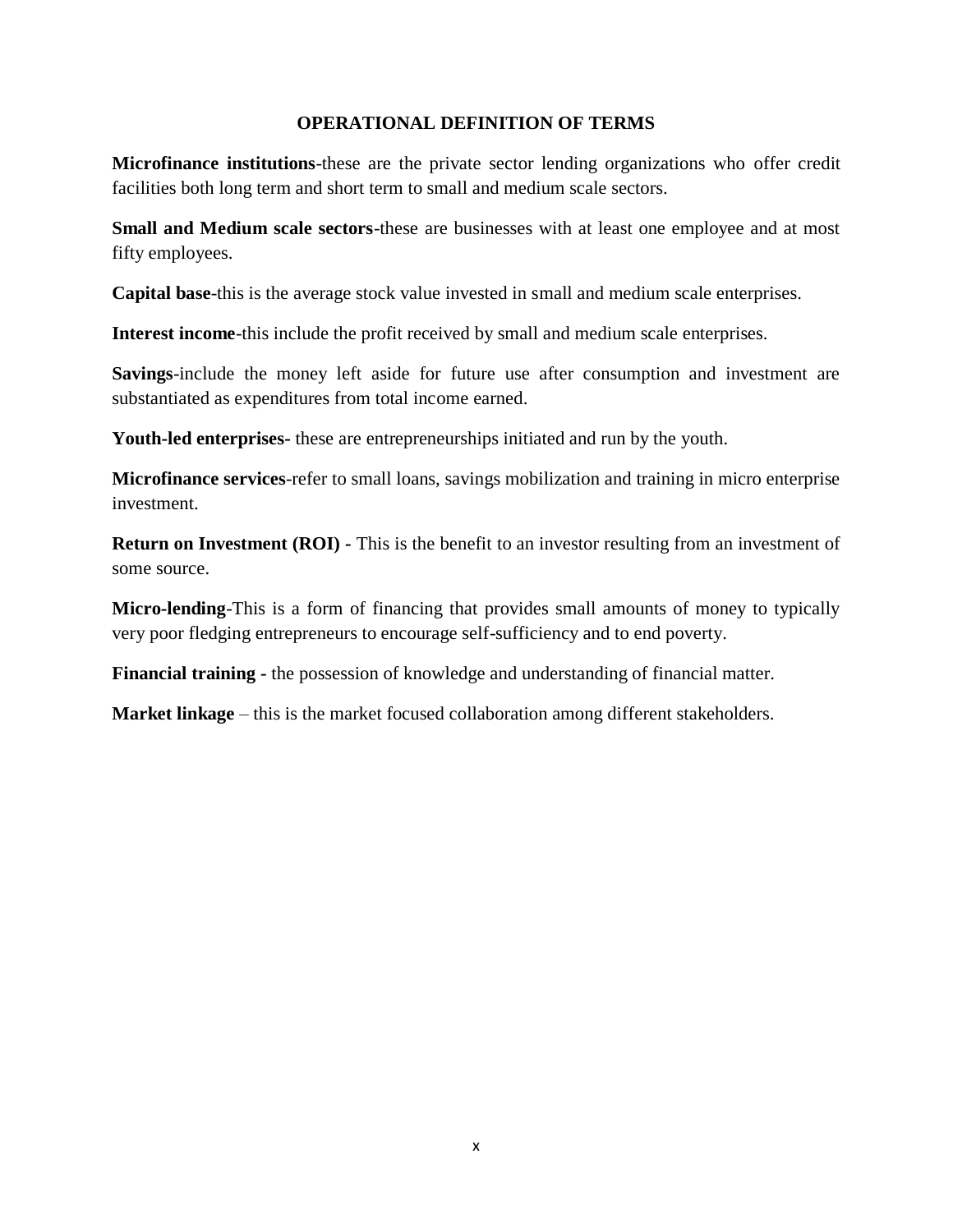# **LIST OF TABLES**

| 4.2 Descriptive statistics on the kind of work done by the respondents18                      |  |
|-----------------------------------------------------------------------------------------------|--|
| 4.3 Descriptive statistics on effect of microfinance on enterprises' profit19                 |  |
|                                                                                               |  |
| 4.5 Rating on participation in market fairs and exhibitions connecting the enterprises to new |  |
|                                                                                               |  |
| 4.6 Rating on market fairs and exhibitions meeting expectations22                             |  |
| 4.7 Value of enterprises' assets at the beginning after benefit of microfinance services24    |  |
|                                                                                               |  |
|                                                                                               |  |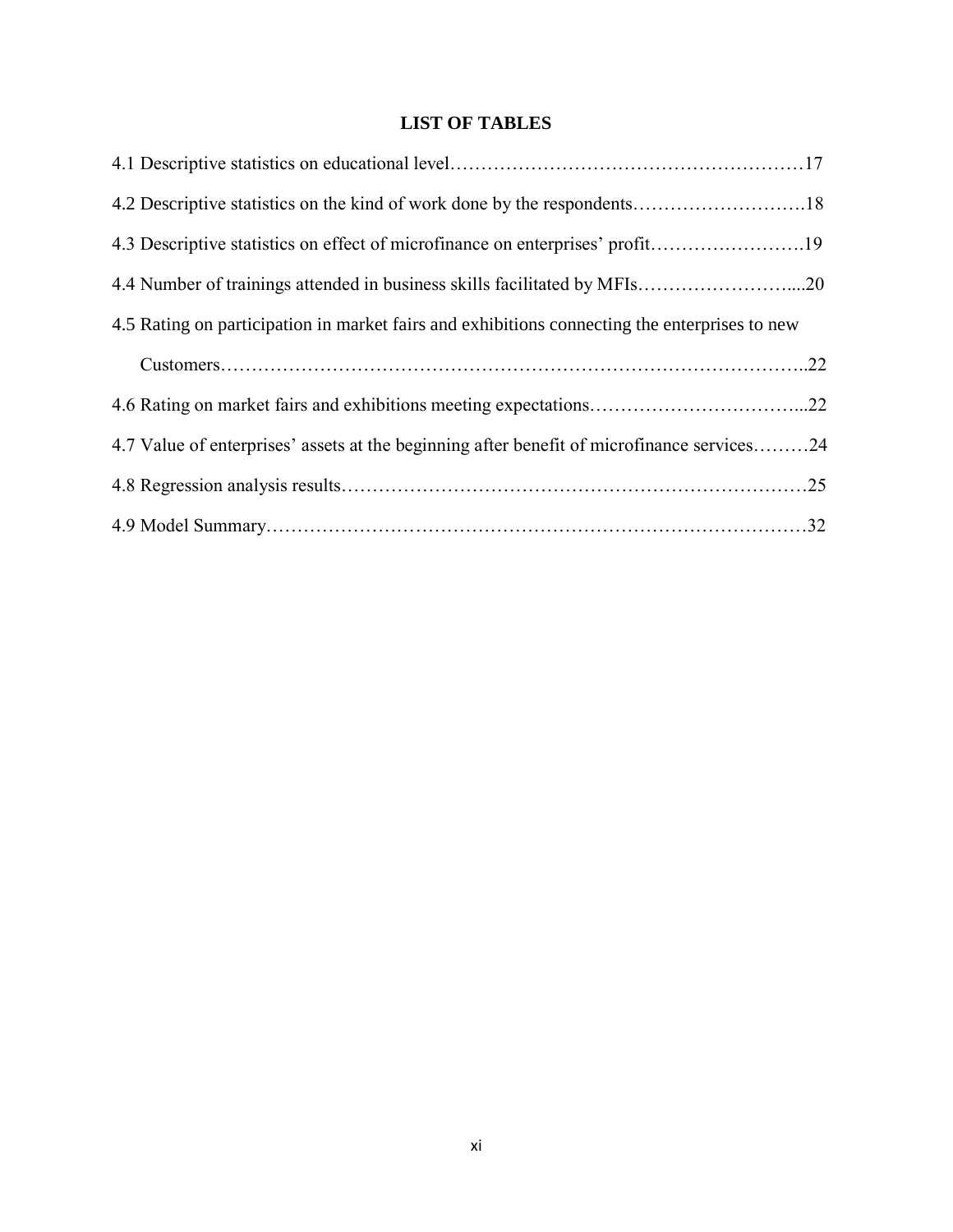# **LIST OF FIGURES**

| Figure 1.1 Relationship between microfinance services and financial performance of youth-led    |  |
|-------------------------------------------------------------------------------------------------|--|
|                                                                                                 |  |
|                                                                                                 |  |
| <b>Figure 4.2</b> Does business development skill training have any positive impact on business |  |
|                                                                                                 |  |
| Figure 4.3 Does market fairs and exhibitions have impact on enterprises turnover23              |  |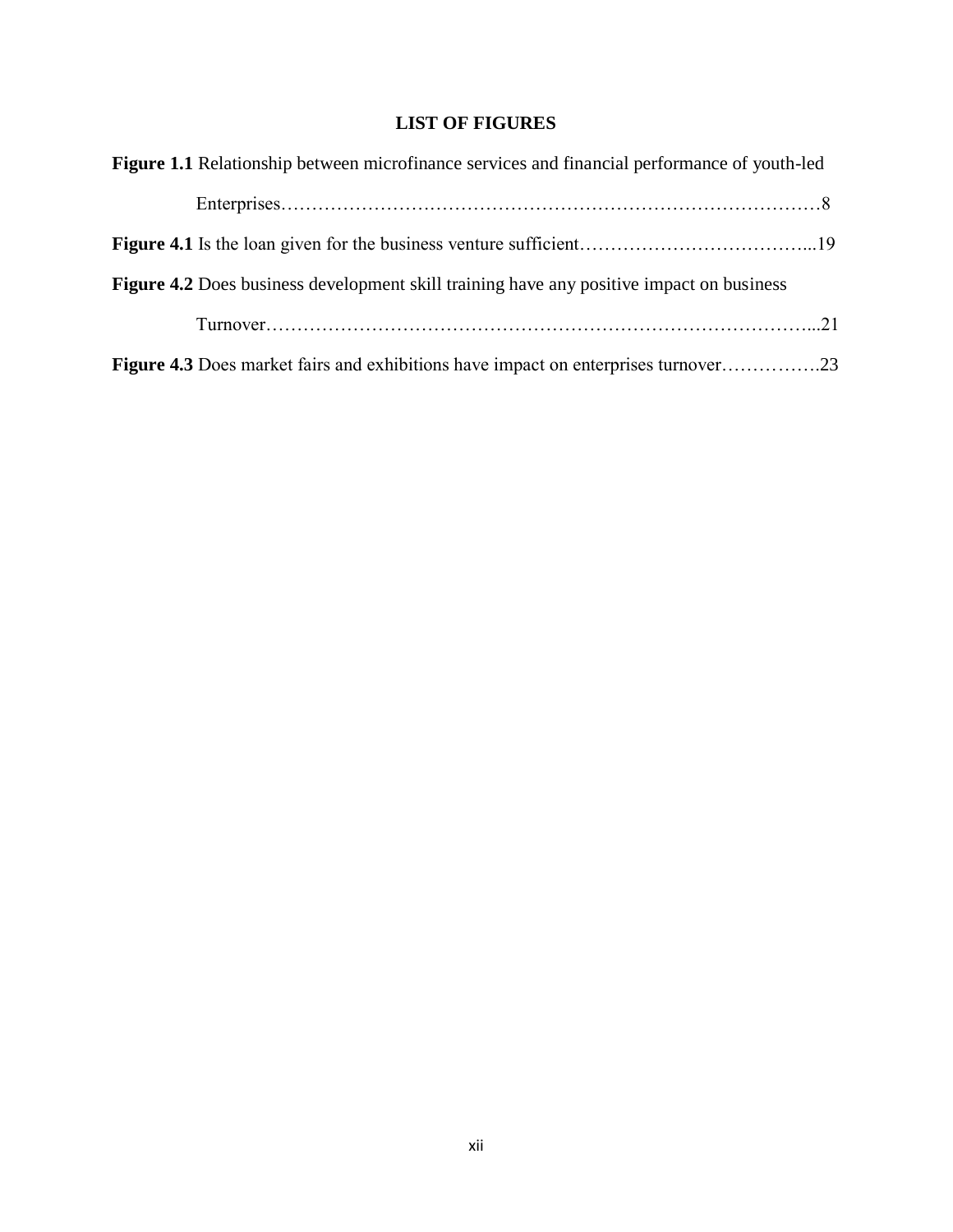#### **CHAPTER ONE**

## **INTRODUCTION**

This chapter presents the background information, statement of the problem, objectives of the study and hypotheses. It also contains scope of the study, justification of the study and conceptual framework.

## **1.1 BACKGROUND OF THE STUDY**

The global youth population is very large (Youth Save, 2010). Of the world`s more than three billion people estimated to be under the age of 25, approximately 1.3 billion are between the ages of 15 and 24. Just under half of these young people live on less than two dollars a day, as estimated by the UN (Youth Save, 2010). Unemployment especially among the youth also leads to high risk behavior-crime, drugs and spread of HIV/AIDS (Youth Save, 2010). Moreover in line most cultures in developing countries, the employed have to look after the unemployed extended family members, thereby reducing their abilities to save and opportunities for wealth creation that is needed to spur economic growth (Wright 2005). To this end, microfinance, the provision of a wide range of financial services had proved immensely valuable to poor people especially the youth and women on a sustainable basis. Access to financial services has allowed many families throughout the developing world to make significant progress in their own efforts to escape poverty (Wright 2005).

Micro finance services refer mainly to small loans; savings mobilization and training in microenterprise investment services extended to poor people to enable them undertake self employment projects that generate income. Micro finance came into being after the appreciation that micro entrepreneurs and some poor clients can be `bankable` that is they can pay both the principal and interest on time and also make savings, provided financial services are tailored to suit their needs (Van et al, 2007).

Micro finance is perceived as the provision of financial and non financial services by micro finance institutions (MFIs) to low income groups without tangible collateral but whose activities are linked to income generating ventures (Hidgerwoods, 1999; Cristen and Rsenberg, 2000). These financial services include savings, credit payment facilities, remittances and insurance. The non financial services mainly entail training in micro enterprise investment and business skills. In many cases, basic business skill training should accompany the provisions of micro loans to improve the capacity of the poor (Webster and Fiddler, 1996). Inadequate information and knowledge about micro loans has limited the growth and sustainability of youth owned enterprises in Hamisi Sub-County.

In the world over, the provision of microfinance services to the youth has been an innovative and sustainable approach to youth financial and micro enterprise activities empowerment leading to generation of income so as to improve the livelihoods and contribute to economic growth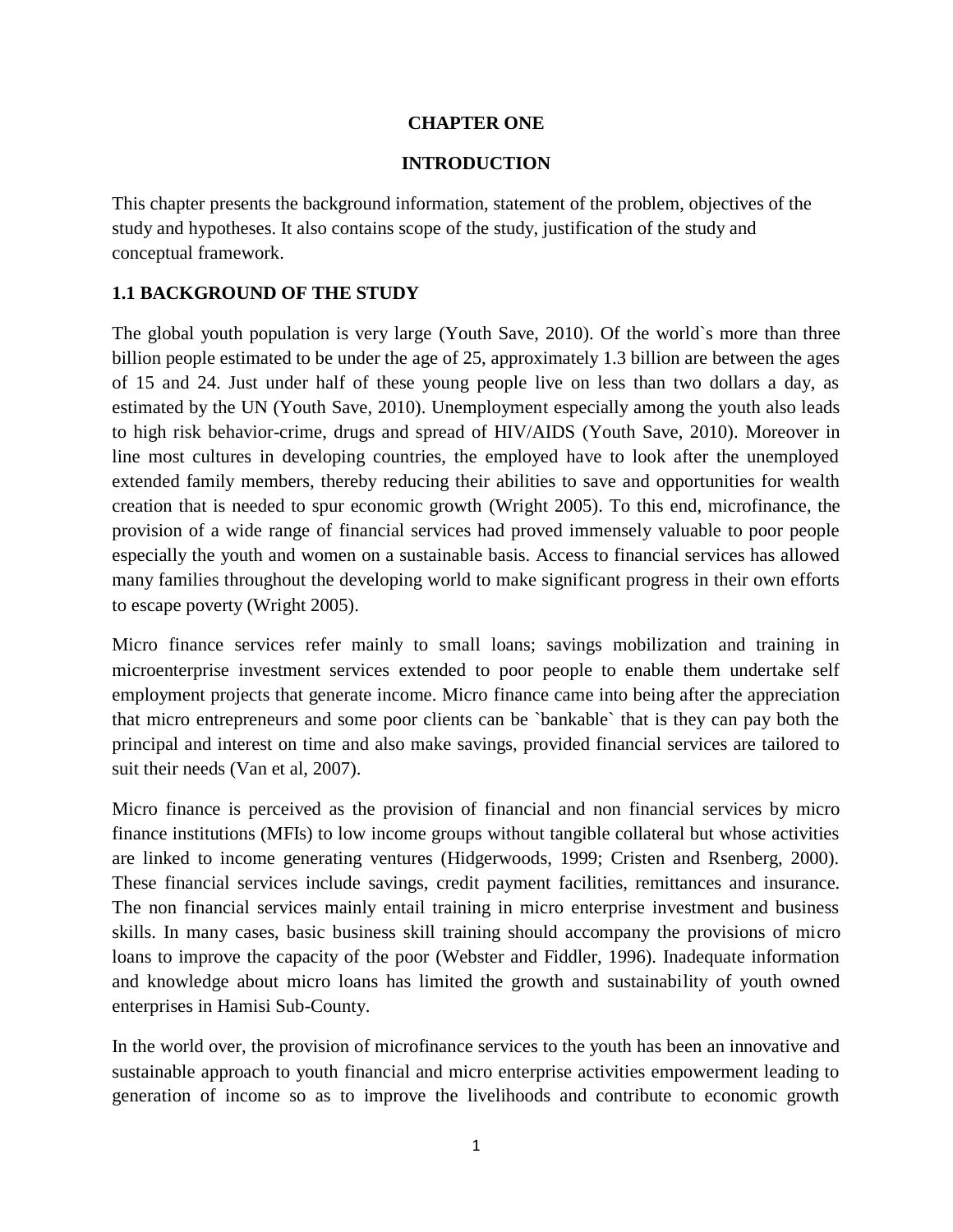(Murray and Rosenberg, 2006). For many youth, savings facilities are essential in increasing the amount of income under their control and in building assets. A number of studies have observed that savings-led groups perform better than credit-led ones (Murray and Rosenberg, 2006). But there is insufficient information about the influence of savings mobilization on profit of youthled enterprises in Hamisi Sub-County.

According to one UK study (Tackey and Perryman, 1999), young graduates who started a business were motivated primarily by desires for independence and flexibility rather than job security or riches. Furthermore evidence from Italy showed that young people were more innovative and often created new forms of independent work (Belusi, 1999). Previously insulated from international competition, many SMEs are now faced with greater external competition and the need to expand market share. However their limited international marketing experience, poor quality control and product standardization and little access to international partners continue to impede SMEs expansion into international markets (Aryeetey et al, 2005). They also lacked the necessary information about foreign markets. Despite these various studies, there is no precise information about the influence of market linkage on profit of the youth-led enterprises in Hamisi Sub-County.

One important problem that SMEs often faced was access to capital (Lader, 1996). Lack of adequate financial services places significant constraints on SMEs development. Cook and Nixon, (2000) observe that, notwithstanding the recognition of the role of SMEs in the development process of many developing countries, SMEs development was always constrained by the limited availability of financial resources to meet a variety of operational and investment needs. The role of finance has been viewed as a critical element for the development of SMEs. A World Bank study found out that about 90% of small enterprises surveyed stated that credit was a major constraint to new investment (Parker et al, 1995). Levy, (1993) also found that there was limited access to financial resources available to smaller enterprises compared to larger organizations and the consequences for their growth and development. According to Omondi, (2013); Youth enterprise inhibiting factors and opportunities, he found out that education and vocational training have no positive correlation between an individual`s decision to pursue business activities. He argued that the training offered seems to play a vital role, it may however not be positive in giving solutions to entrepreneurship in youth development. Increased human capital significantly deterred entrepreneurship. Kenya Economic Report (2013) reveals that the Kenya Labour market is characterized by a number of challenges including: high youth unemployment. The respective unemployment rates for the 15-35 and 15-24 age groups based on the 2009 census data are 10.4% and 14.2%, high levels of underemployment; and high levels of underemployment in the informal sector. Informality is widespread across Kenya`s regions but is more pronounced in rural areas. The bulk of the employed labour force is in smallholder agriculture and the rapidly growing informal sector. However most of the informal economy jobs are vulnerable i.e the jobs lack the `collective aspects` that make up decent work. These aspects include: productive work, workplace security, better prospects for personal development, social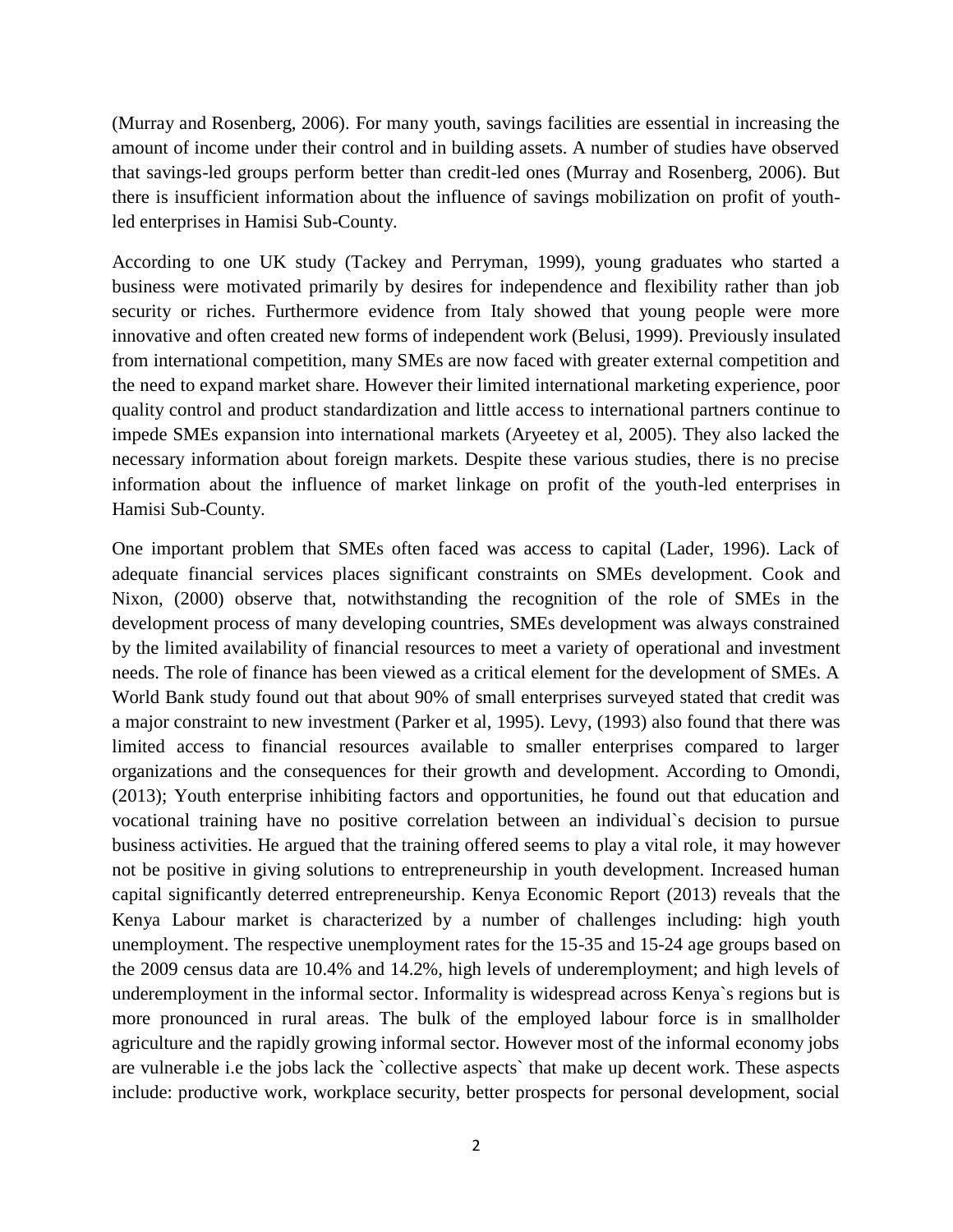protection and social integration; and Kenya`s labour force has relatively low education attainment compared to middle-income countries. About 65% of the population has only primary or incomplete secondary education, while another 10% has never attended school. Given the above labour market challenges, government interventions to address unemployment should also give attention to skills development and training. There is therefore insufficient literature about the influence of financial training on profit of youth-led enterprises in Hamisi Sub-County.

Many of the business environments in Kenya is largely composed of Micro Small and Medium Enterprises (MSMEs) that account for approximately 75% of the nation`s employment force and contributing an estimated 18% of GDP. Lack of human resource development in this segment of the economy and additionally inadequate technical and entrepreneurial skills puts the lives and future development of these MSMEs at a disadvantage hence the need to support human resource development in those sectors and funding to aid in capital formation so as to give them competitiveness. (G.O.K, 2012). The target on MSMEs is broad because of their economic contrition to the economy. The total number of persons engaged in both formal and informal sectors increased from 12.8 Million in 2012 to 13.5 Million in 2013, translating to 742.8 thousand new jobs. (Kenya Economic Report, 2014). Despite the huge potential of the MSMEs in the country, the category faces array of challenges in their establishment, thus limiting their growth to maturity in order to form stable and suitable businesses that create a quantifiable number of employment for the youths. Since many of these ventures in the MSMEs are undertaken by the youth, the youth development ends up being slower and causing a wide social economic gap with the other working citizens.

Rotich. et al, (2014); In his study he found out that access to savings scheme, managerial training and loan grace period were statistically significant in determining the performance of MSMEs.

Mugori. (2012); In his study revealed that loan had the largest significant effect on the financial performance of small and medium enterprises followed by savings mobilization and training in micro enterprise investment had the least significant effect.

#### **1.2 STATEMENT OF THE PROBLEM**

Small enterprises play an important role in the Kenyan economy. The sector contributed over 50% of new jobs created in the year 2005. Despite their significance, past statistics indicate that three out of five SME businesses fail within the first few month of operation. While little evidence exists that these small firms grow into medium size firms employing 50-100 workers, many of these small firms have the potential to grow and add one to five employees. The Government conceived the idea of institutional financing to provide young people with access to finance to finance self-employment activities and entrepreneurial skills development as a way of addressing unemployment and poverty which are essentially youth problems. But even with strategies for accelerated youth development in Kenya in place, it is apparent that economic development of the youth has been lower than expected. There has been a high failure rate of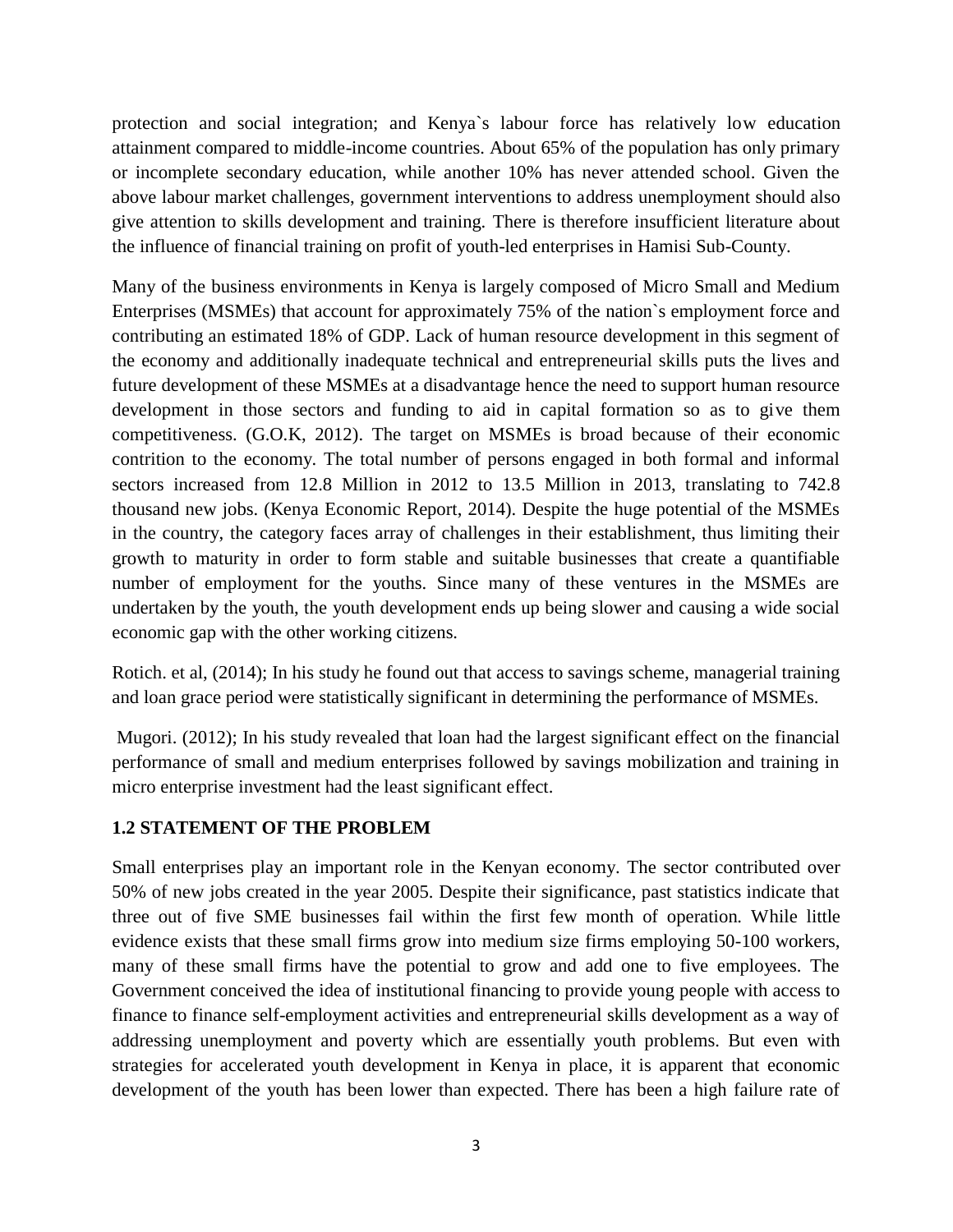youth-led enterprises, with up to 80% of new businesses collapsing within their first three years of operation. This leads to prolonged gross socio-economic disparities between the youth and the rest of the population whereas the underlying premise is that employment can be achieved by enhancing access to financial resources, entrepreneurship policies should focus on the growth of youth enterprises too. Other studies showed that there is no significant relationship between micro finance services and savings or investment among the youth. However, a positive significance was revealed of micro finance services on financial management skills, while in another study it was revealed that loan had the largest significance effect on the financial performance of small and medium enterprises followed by savings mobilization and training in micro enterprise and investment had the least significant effect. This study is unique since it brought out the extent to which market linkage influences the profit of youth-led enterprises in Hamisi Sub-County. To this end the study analyzed micro finance services on financial performance of youth-led enterprises in Hamisi Sub-County which will reflect to rural areas in Kenya.

## **1.3 OBJECTIVES OF THE STUDY**

The general objective is to analyze the micro finance services on financial performance of youthled enterprises in Hamisi Sub-County, Kenya.

# **1.3.1 Specific Objectives**

(i) To determine the relationship between micro lending and performance of the youth-led enterprises in hamisi sub-county.

(ii) To establish the influence of savings mobilization on performance of the youth-led enterprises in Hamisi Sub-County.

(iii) To establish the influence of market linkage on performance of the youth-led enterprises in Hamisi Sub-County.

(iv) To determine the influence of financial training on performance of the youth-led enterprises in Hamisi Sub-County.

## **1.3.2 Hypotheses**

 $H_{a}$ . There is no relationship between micro lending and ROI of the youth-led enterprises in Hamisi Sub-County.

 $H_{a}$ , Savings mobilization has no influence on ROI of youth-led enterprises in Hamisi Sub-County

 $H_{a_2}$  Market linkage has no influence on ROI of youth-led enterprises in Hamisi Sub-County.

 $H_{a}$  Financial training has no influence on ROI of youth-led enterprises in Hamisi Sub-County.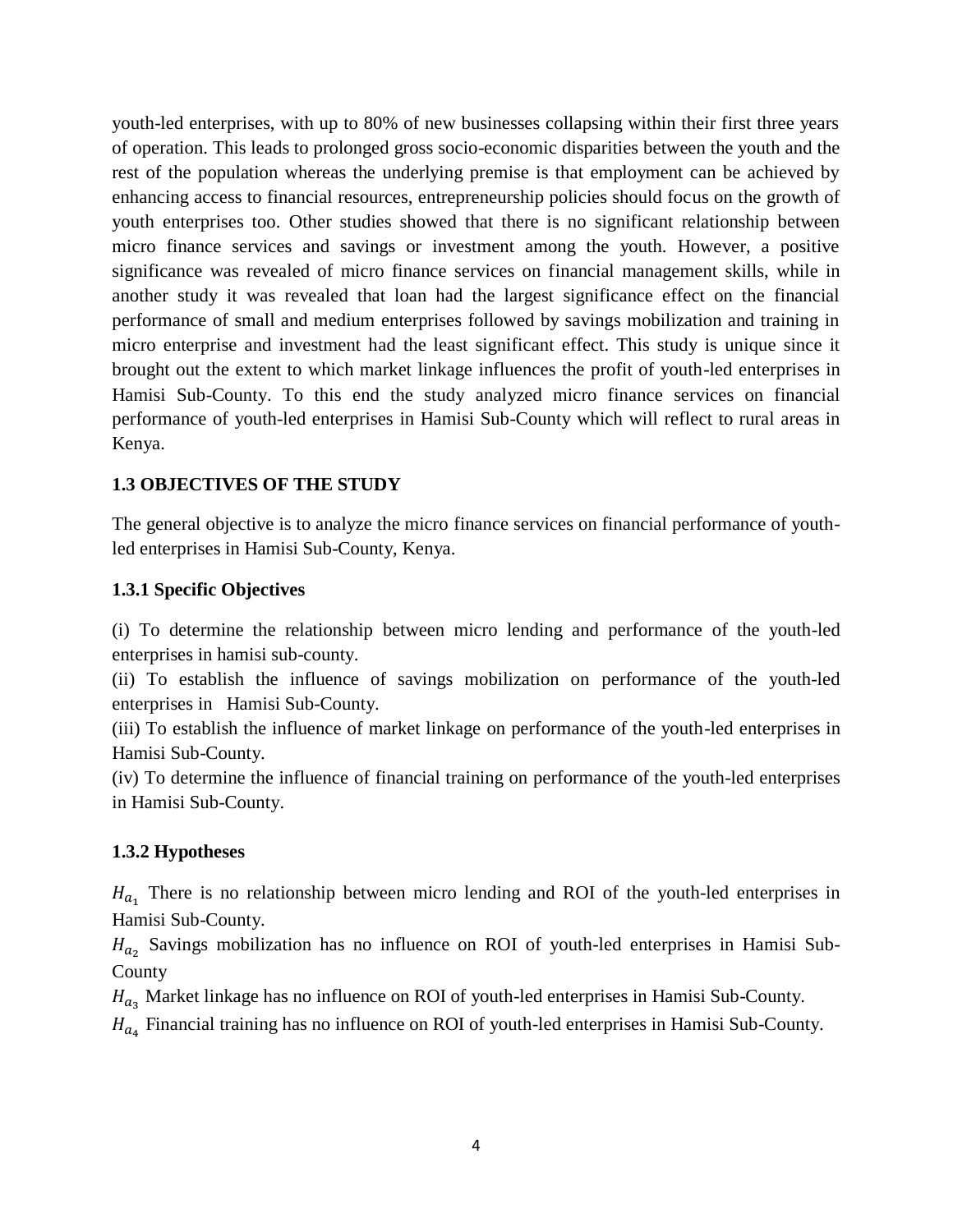## **1.4 Scope of the study**

The study`s scope was defined by geographical area of the study (i.e Hamisi Sub-County), the nature of the youth-led enterprises, subject of the study and time of the study. For investigation the study selected only youth-led enterprises from Hamisi Sub-County due to proximity, cost of data collection and access to available data.

## **1.5 Justification of the study**

The study intends to provide empirical evidence to assess the influence of micro finance services on performance of youth-led enterprises in Kenya. The study also provided data and information hitherto not available to assist the government to measure the success of YEDF in reducing youth unemployment rates in the country through development of youth owned enterprises, it also assisted in the identification of areas of weakness in the operation of YEDF and identified ways of eliminating or reducing them so as to maximize the benefit to Kenyan youth. It acted as an evaluation to the YEDF board. Study findings can be used by other researchers and academicians interested in the area. Policy makers can use the findings as reference for policy guidelines on management of YEDF. This study contributed to literature by addressing the areas of weakness as regards government efforts to empower the youth since the inception of YEDF in 2007 and suggested remedial measures and gave areas of further study (Women Enterprise Fund, Uwezo Fund).

#### **1.6 Conceptual Framework**

This conceptual framework depicts an effect relationship between micro finance services and performance of youth-led enterprises through changes in savings, investments and financial management skills. Micro lending is the practice of granting small loans to those in need. Microloans may be loans for Kshs 2000, and are typically used to help somebody start a business. Recipients are most often poor people in urban areas and/or developing nations.

People tend to save to compensate for uneven income streams. Poor households save for various purposes, such as insurance against bad health, disability and other emergencies, investments, social and religious obligations, and future consumption. Poor households save in-cash, in-kind such as animals, gold, grain, land, raw material and the like. They also use rotating savings and credit associations and other forms of financial and nonfinancial savings and loans associations because of limited access to appropriate deposit facilities.

Micro-lending is a form of finance that provides small amounts of money to typically poor fledging entrepreneurs to encourage self sufficiency and to end poverty, Financial training is the possession of knowledge and understanding of financial matter and market linkage is market focused collaboration among different stakeholders.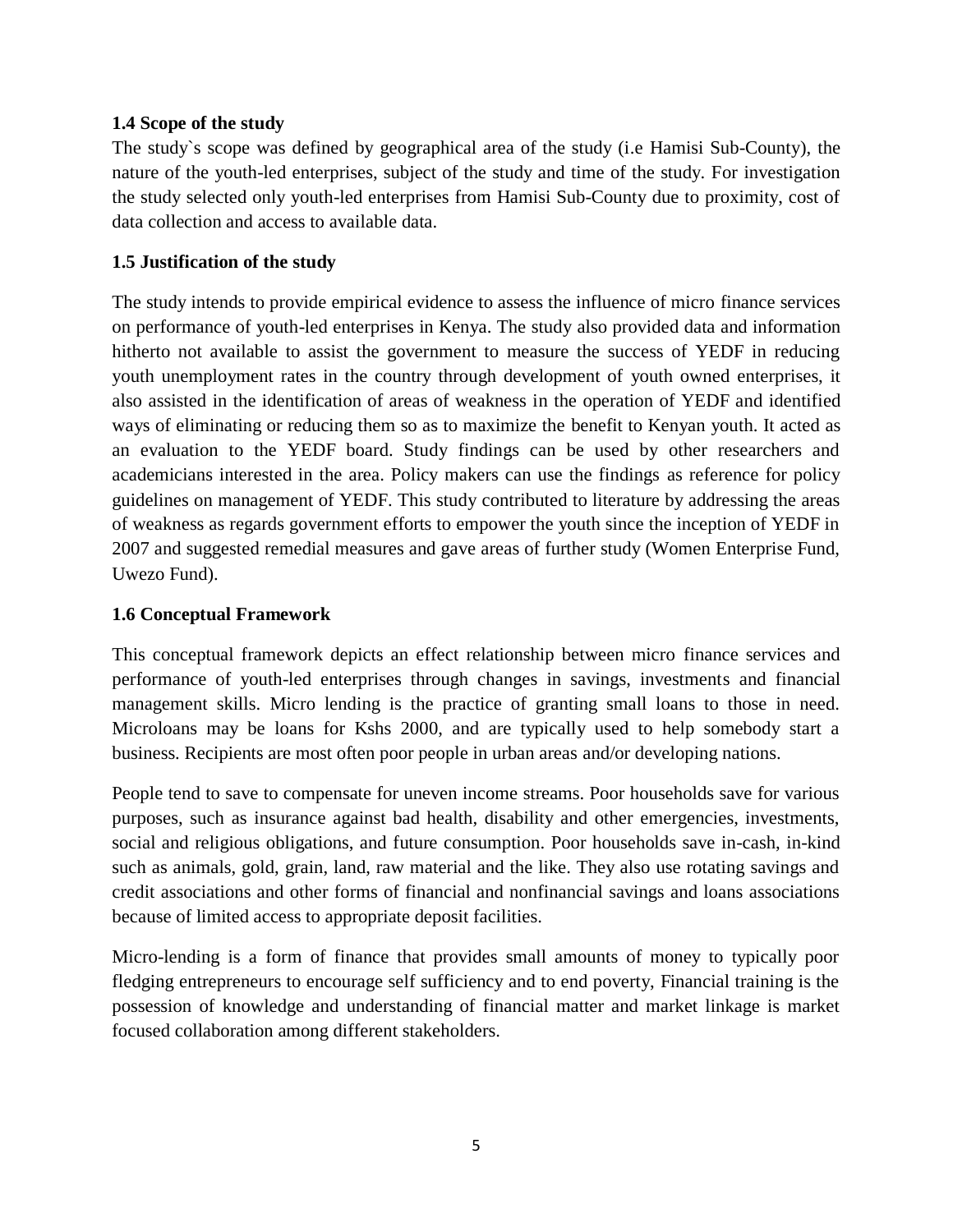## **The pecking order model**

This model was initially proposed by Myers (1994) and suggested that firms tend to finance their needs in a hierarchical fashion, first using internally available funds, followed by debt and finally external equity. This model attempts to avoid the resulting risk that profitable investment projects will be foregone by seeking to finance them internally. If retained earnings are insufficient, they will opt for debt rather than equity finance, because debt providers with a prior claim on the firm's assets and earnings, are less exposed than equity investors to errors in valuing the firm. Managers will only opt for equity finance as a last resort in this model. In these circumstances, corporate gearing will reflect a company's need for external funds and unlike the trade off approach there will be not necessarily be any target or optimal level of gearing.

The study adopted a conceptual framework that explained the effects of influence of microfinance services on performance of youth-led Enterprises in Hamisi Sub-County.



Source: Adapted from pecking order model, (1994)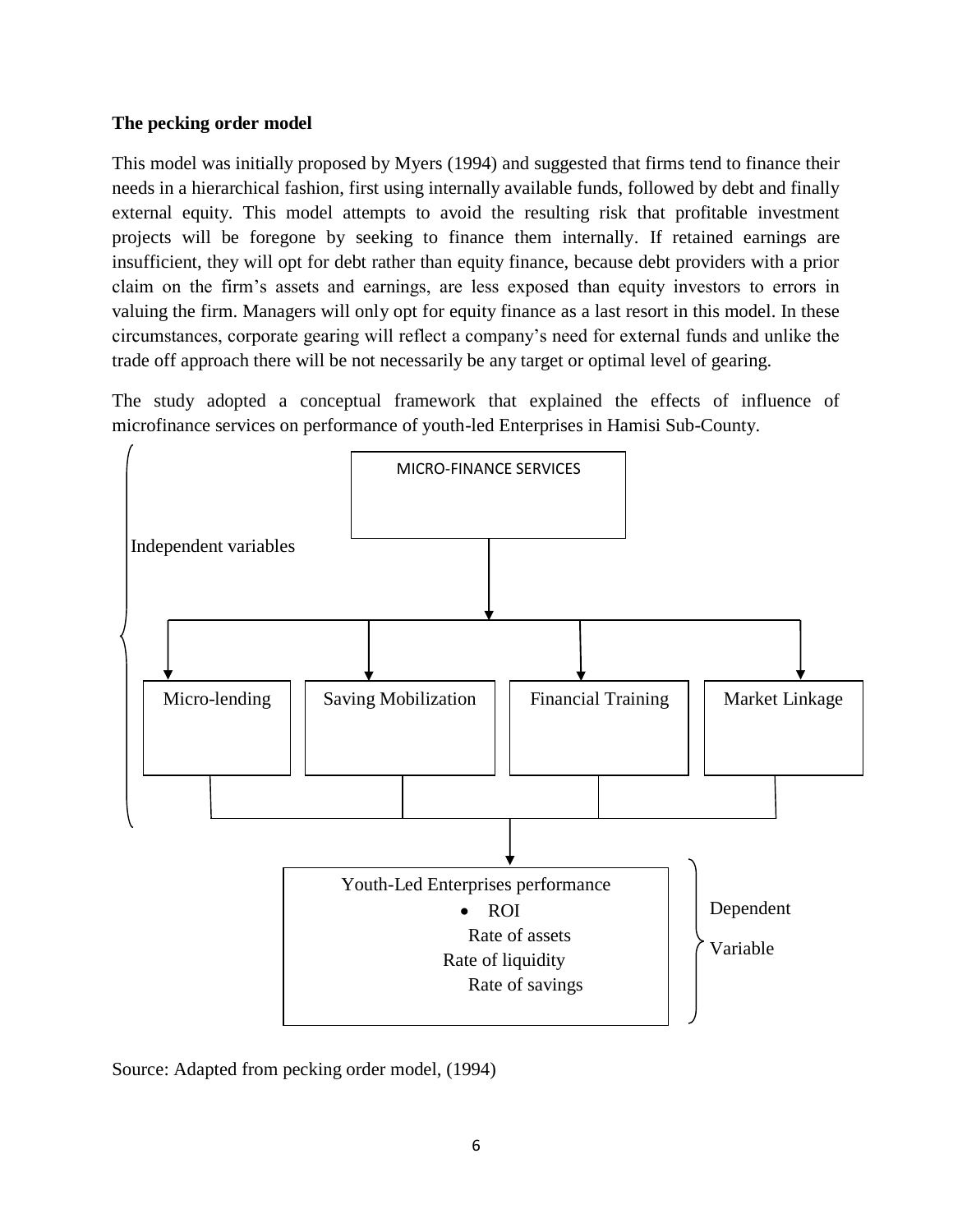#### **CHAPTER TWO**

#### **LITERATURE REVIEW**

This section reviews the literature on creation of youth entrepreneurs from global, African and Kenyan perspectives, performance of the youth enterprises and their impact as far as reducing youth unemployment is concerned. Theoretical literature is mainly from text books, journals, internet and other literally materials which are reviewed in line with the research hypotheses of the study in order to identify the knowledge gaps. The empirical literature presents studies undertaken on enterprise/firm performance.

#### **2.1 Theoretical perspective**

#### **2.1.1 Theories**

#### **The pecking-order model**

This model attempts to avoid the resulting risk that profitable investment projects will be foregone by seeking to finance them internally. If retained earnings are insufficient, they will opt for debt rather than equity finance, because debt providers with a prior claim on the firm's assets and earnings, are less exposed than equity investors to errors in valuing the firm. Managers will only opt for equity finance as a last resort in this model. In these circumstances, corporate gearing will reflect a company's need for external funds and unlike the trade-off approach there will be not necessarily be any target or optimal level of gearing. This model was initially proposed by (Myers 1994) and suggested that firms tend to finance their needs in a hierarchical fashion, first using internally available funds, followed by debt and finally external equity.

Central concern appears to be a concentration by small firms on "sources of finance that minimize intrusion into business" (Lopez-Gracia & Ayba-Aria; 2000). Consequently firms do not have an optimal debt-equity ratio but rather it varies, justified by the firm's need of external finance. The pecking-order model to a great extent tells the way certain characteristics of a firm may influence gearing decisions as Myers suggested, some entities follow a certain hierarchy to determine which the next alternative source of finance is, and that fear of intrusion and dilution of power in an entity may cause a certain source to be selected. (Myers 1994) suggests that issuing debt secured by collateral may reduce the asymmetric information related costs in financing. The difference in information sets between the parties involved may lead to the moral hazard problem (hidden action) and/or adverse selection (hidden information). Hence, debt secured by collateral may mitigate asymmetric information related cost in financing. (Madole, H 2013).

#### **Criticism of the theory**

The model attempts to avoid the resulting risk that profitable investment projects will be foregone by seeking to finance them internally. If retained earnings are insufficient, they will opt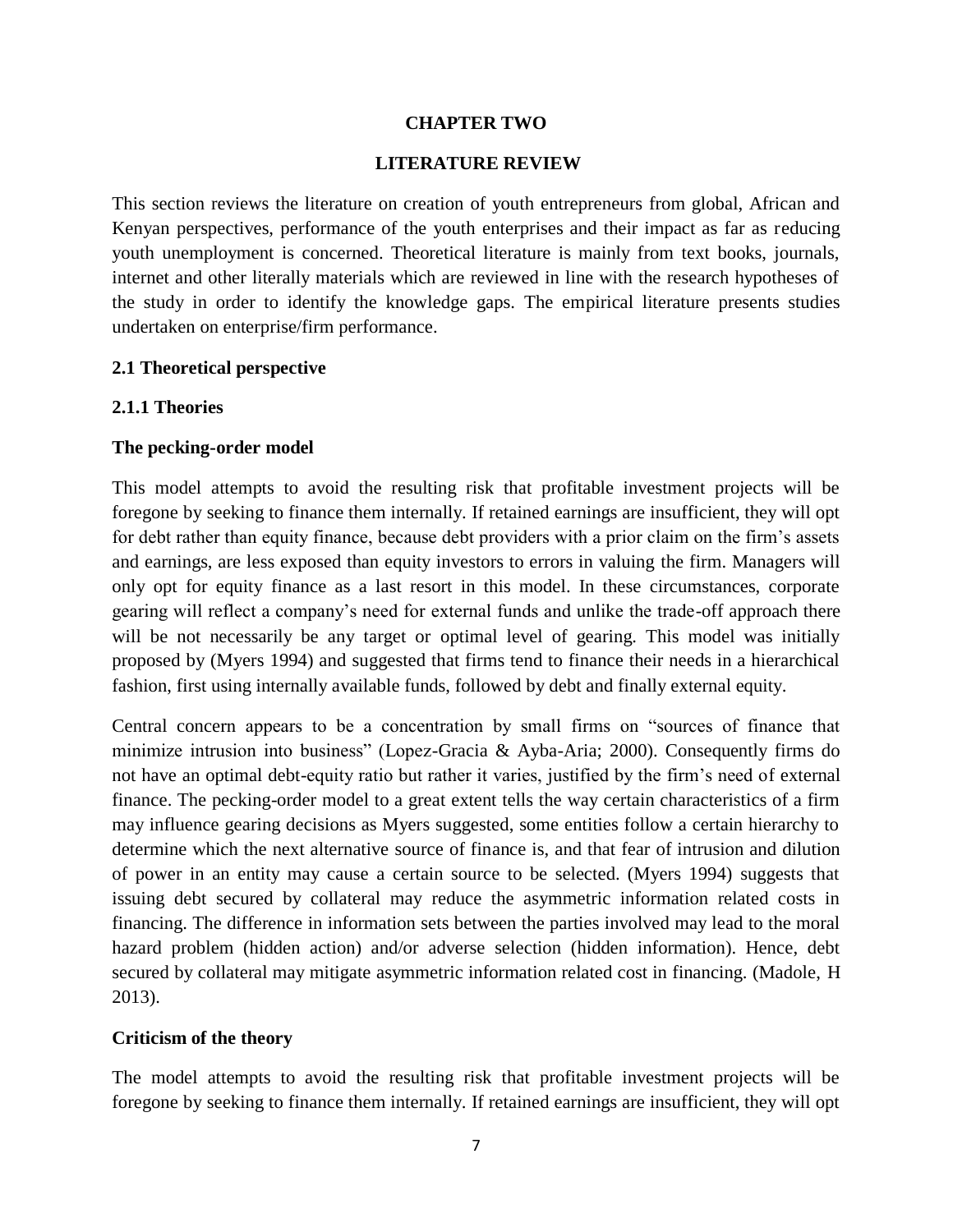for debt rather than equity finance, because debt providers, with a prior claim on the firm's assets and earnings, are less exposed than equity investors to errors in valuing the firm. Managers will only opt for equity finance as a last resort in this model. In these circumstances, corporate gearing will reflect a company's need for external funds and unlike the trade-off approach there will not necessarily be any target of optimal level of gearing. However it focuses on the productivity as the only tool to measure the performance of the enterprises it doesn't take to consideration other measures.

The pecking-order model to a great extent tells the way certain characteristics of a firm may influence gearing decisions. As Myers suggested, some entities follow a certain hierarchy to determine which the next alternative source of finance is, and that fear and dilution of power in an entity may cause a certain source to be selected. Myers (1994) suggests that issuing date secured by collateral may reduce the asymmetric information related costs in financing. The difference in information sets between the parties involved may lead to the moral hazard problem (hidden action) and/or adverse selection (hidden information). Hence, debt secured by collateral may mitigate asymmetric information related costs in financing. This theory has numerous advantages which include: one is able to exploit all avenues first before resorting to debt, takes to consideration profitable investments, and takes to consideration the urgency project and hierarchy of alternative source of finance. However, it also has the following limitation: Leads to moral hazard problem. This study was guided by the aspects which attempts to avoid the resulting risk that profitable investment projects will be foregone by seeking to finance them internally.

## **The Poverty Alleviation Theory**

The pressing need for rural economy is to create job for large unemployed and underemployed labour force. It is customarily argued that jobs can be created either by generating wage employment or by promoting self employment in non-firm activities. Creation of employment requires investment in small working capital. (Wahid, 1994) unfortunately income from other sources is low that they cannot generate investible surplus on their own. Thus obtaining credit under certain circumstances can help the poor accumulate their own capital and thus improve their living standards through the income generated from investments.

## **The trade-off model**

Different explanations provide the critical basis for the decision taken by firms in the respective areas on the justification for the choice of financing sources and the appropriate mix. The trade off model postulates that the firm will aim at the optimal gearing levels that will balance the tax benefits of additional debt with the expected costs of finance distress as the level of indebtedness rises (Brieley, 2001; Bunn, Cunningham & Drehmann,2005).

Considering non- tax benefits of debt such as information asymmetries between lenders and borrowers, managers may raise equity only when company's shares seem overvalued. Investors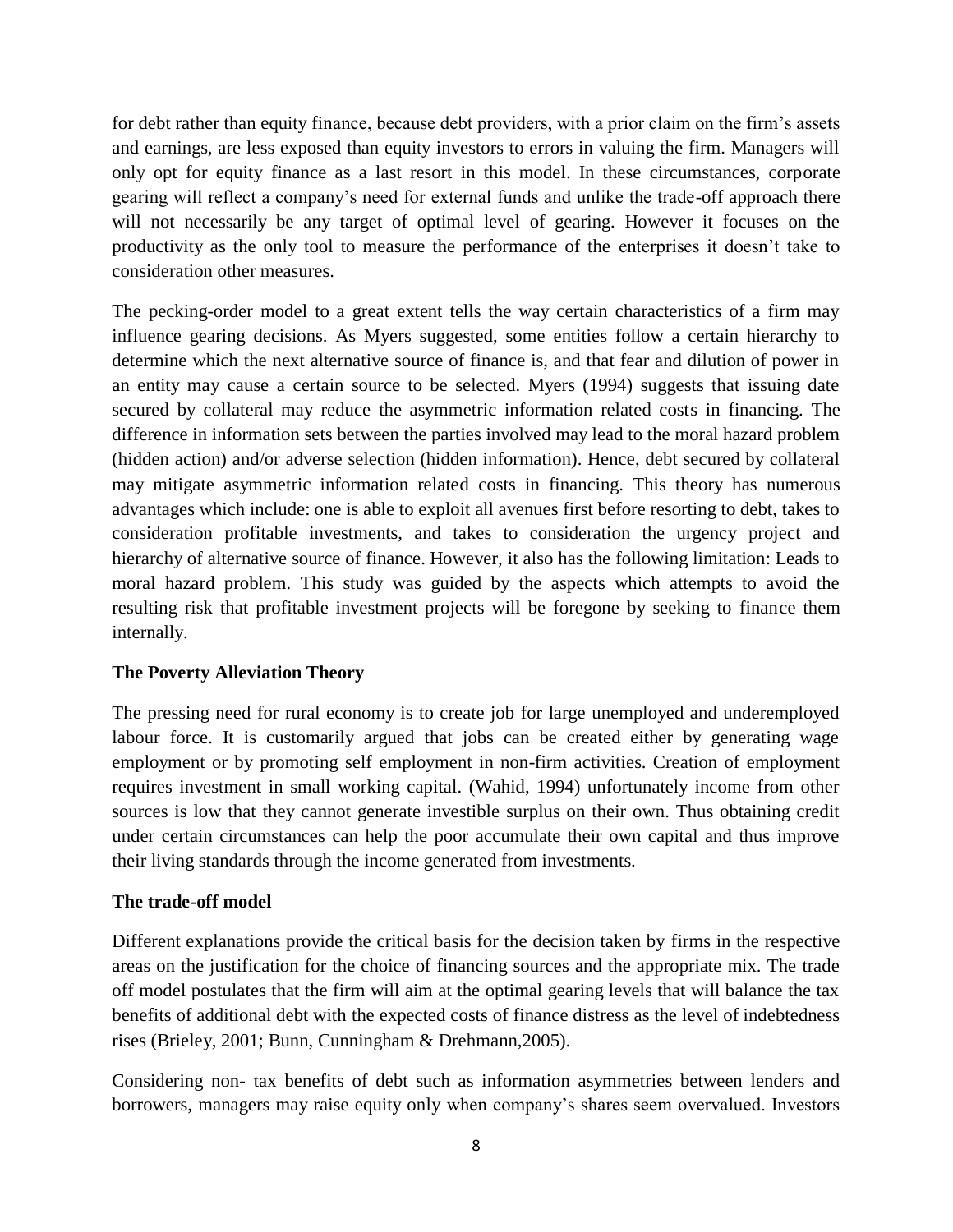will consequently discount any new and existing shares when a new equity issue is announced. Cassar & Holmes, (2001) found that firms' trade-off several aspects, including the exposure of the firm to bankruptcy and agency costs against the tax benefits associated with debt use. Firms are faced with higher cost of capital because of the increased risk of liquidation and thus they tend to avoid debt. However, firms use debt in order to enjoy tax benefits as a trade-off with the costs associated with bankruptcy and agency, and this implies that there is an optimal debt-equity ratio for the firm, which changes as benefits and costs alter over time (Modigliani & Miller, 1963). This model provides elaborate explanation for the objectives previously outlined in 1.3 where there is a need to understand the justifications for a particular mix of sources of capital due to various benefits and risks embedded in each of these. It is clearly evident that managers will opt for the mix of sources that minimizes the cost of capital but at the same time not exposing the entity to the factors that may adversely affect the going concern of the firm.

#### **Microfinance credit Theory**

Microfinance in Kenya is now fully fledged sector. (Dondo, 1999) traced the history of MFIs in Kenya to the mid-1950s when the joint Loan Board Scheme was established to provide credit to indigenous Kenyans with small trading business loans. The microfinance institutions sector in Kenya has grown since its inceptions in the 1970s and is one of the most established in Africa (Kashangaki et al, 1999). The birth of specialized microfinance in Kenya was in the 1980s when Kenya Rural Enterprise Fund (K-REP) and the Kenya Women Finance Trust (KWFT) wee published. In the 1990s more MFIs emerged for example Faulu, Kenya, Small and medium Enterprise Program commonly known as SMEP and Jamii Bora.

The concept of group lending is commonly herald as the main innovation of microfinance and claims to provide an answer to the short comings of imperfect credit markets, in particular to the challenge of overcoming information asymmetries. Information asymmetry may lead to the distinct phenomena of adverse selection and moral hazard. In the case of adverse selection, the lender lacks information on the riskiness of its borrowers. Riskier borrowers are more likely to default than safer borrowers, and thus should be charged higher interest rates to compensate for the increased risk default (Rahman, 2010).

Accordingly safer borrowers should be charged less provided each type can be accurately identified. Since the lender has incomplete information about the risk profile. In moral hazard generally refers to the loan utilization by the borrower that is the lender cannot be certain a loan, once disbursed, is used for its intended purpose, or that borrower applies the expected amounts of complementary inputs, especially effort and complementary skill, that are the basis for agreement to provide the loan. If these inputs are less than expected then the borrower may be less able to repay it (Rahman, Davanzo & Sultradhar, 2006)

The standard model of lending commonly contains two mechanisms which address the issue of information asymmetries: assertive matching or screening to deal with adverse selection, and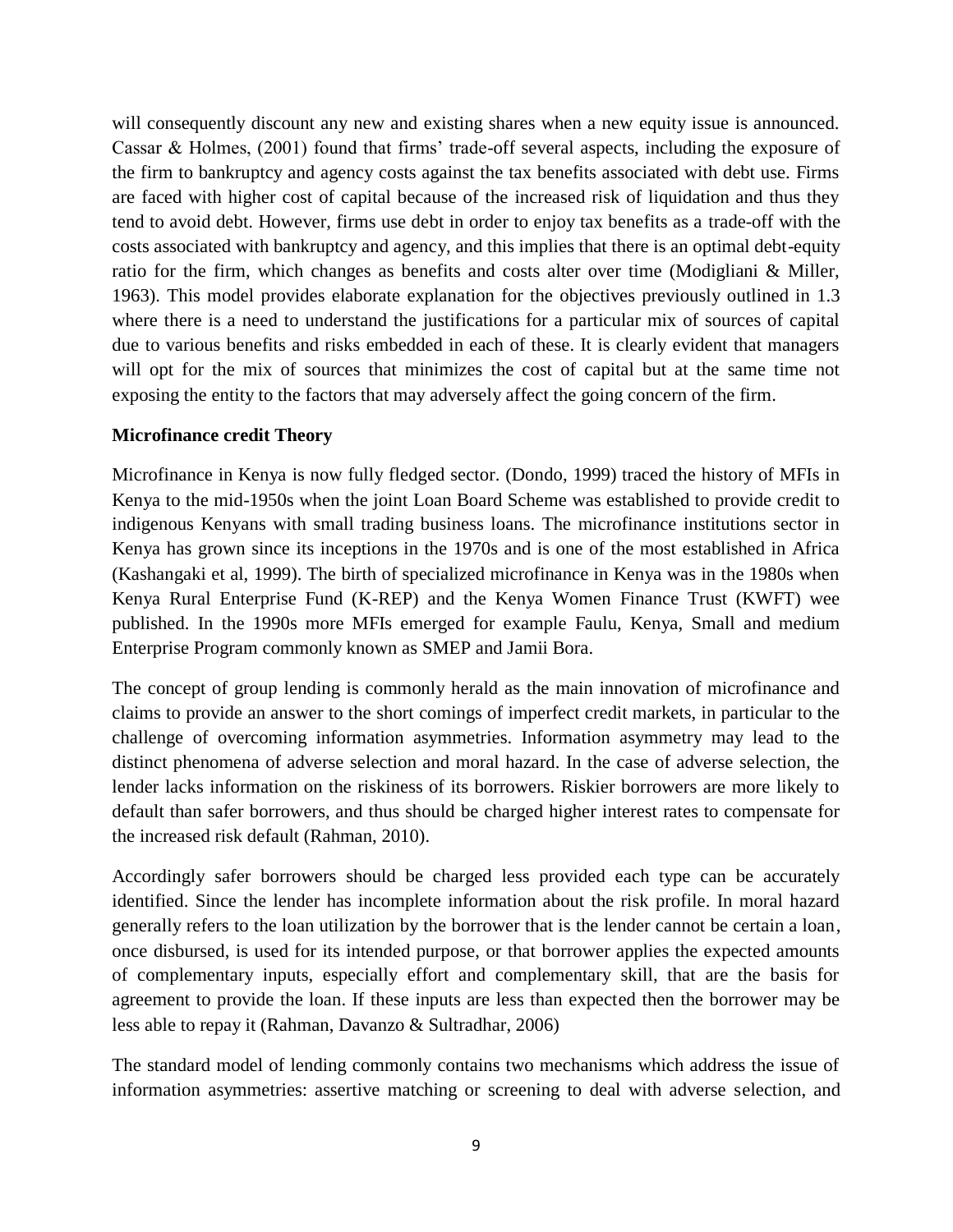peer monitoring to overcome moral hazard. Early models were developed by (Stiglitz, 1990), (Swain, 2008). These models examined how group liability schemes resolve moral hazard and monitoring problems.

# **Credit Access Theory**

The credit theory was postulated by Stiglitz & Weiss (1981), they provided a framework for analyzing financial market inefficiencies. This framework provides that information asymmetry is the main cause of financial market malfunctioning in developing countries. Financial institutions that advance to economic agents are not only interested in the interest they receive on loans, but also the risks of such loans.

Most financial institutions screen and monitor borrowers more efficiently than other investors can. They are specialized in gathering private information and treating it. Managing money and deposit accounts, banks own highly strategic information on firms "receipts and expenditures" as well as the way that firm develops (Kashyap, Stein & Wilcox, 1993).

In reference to (Stilglitz & Weiss, 1981) adverse selection and thus credit rationing still occurs if banks require collateral. They argue that low-risk borrowers expect a lower rate of return on average. Thus they are less wealthy than high-risk borrowers on average after some periods. Low-risk borrowers are therefore not able to provide more collateral. Increasing collateral requirements may have the same adverse selection effect as a higher interest rate/ instead Walsh (1998) argues that banks only offer contracts in which they simultaneously adjust interest rates and collateral requirements. He proved that there is always a combination of interest rate and collateral requirements. He proved that there is always a combination of interest and collateral requirements so that credit rationing does not occur (Jaffee & Russell, 1996).

The proponents of this theory argue that the most interesting form of credit rationing is equilibrium rationing, where the market has fully adjusted to the public where banks ration credit fee, available information and where demand for loans for loans for a certain market interest is greater than supply. (Stiglitz & Weiss, 1981) explains that credit rationing occurs if a financial institution charge the same interest rate to all borrowers, because they cannot distinguish between borrowers and screening borrowers perfectly is too expensive. Both assumptions are very simplifying and do not occur in this manner in the real world. Banks are usually able to distinguish their borrowers up to a certain degree.

# **The Theory of financial Intermediation**

According to the theory of intermediation, current theories of the economic role of financial intermediaries build on the economics of imperfect information that began to emerge during the 1970s with the seminal contributions of Akerlof (1970) & Spence (1973) and (Bernanke & Blinder, 1992). Financial intermediaries exist because they can reduce information and transaction costs that arise from an information asymmetry between borrowers and lenders.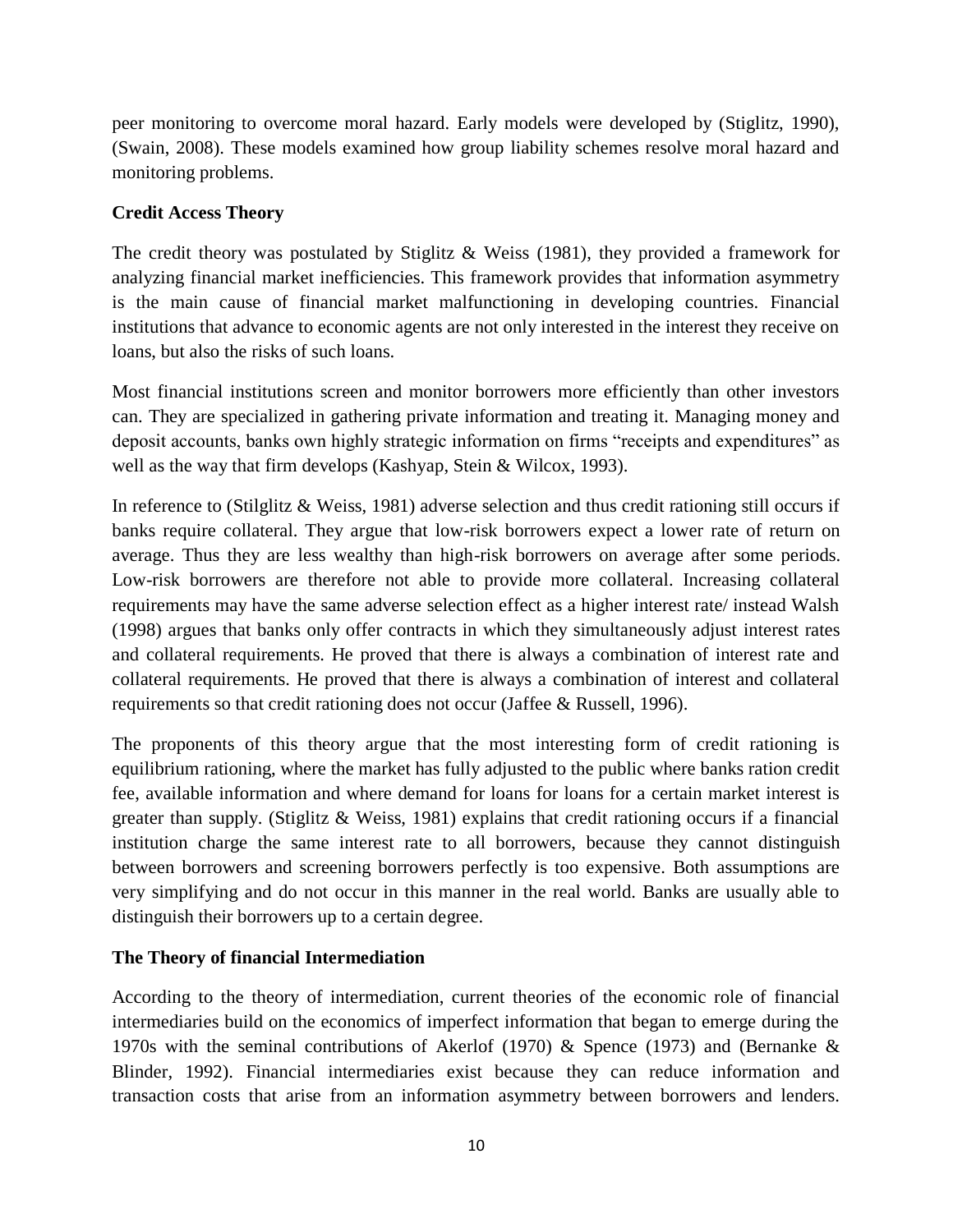Financial intermediaries thus assist the efficient functioning of markets, and any factors that affect the amount credit channeled through financial intermediaries can have significant macroeconomic effects (Spence, 1973).

There are two strands in the literature that formally explain the existence of financial intermediaries. The first strand emphasizes financial intermediaries "provision of liquidity". The second strand focuses on financial intermediaries "ability to transform" the risk characteristics of assets. In both cases, financial intermediation can reduce the cost of channeling funds between borrowers and lenders, leading to a more efficient allocation of resources. (Bernanke & Gertler 1995) analyzed the provision of liquidity and the transformation of liquid assets into liquid liabilities by banks. In (Adolfson, 2002) model, depositors are risk averse and uncertain about the timing of their future consumption needs. Banks can improve on a competitive market by providing better risk sharing among agents who need to consume at different times.

An intermediary promising investors a higher payoff for early consumption and a lower payoff for late consumption relative to the non-intermediated case enhances risk sharing and welfare. The optimal insurance contract in (Claus & Smith, 1999). The proponents of this theory explain that the modern theory of financial intermediation, financial intermediaries are active because market imperfections prevent savers and investors from trading directly with each other in an optimal way.

# **2.1.2 Micro-lending**

Economic empowerment programs that empower the youth to have an entrepreneurial culture and foster enterprise creation are key to increasing youth employment and alleviating the serious cycle of poverty and social exclusion. Some examples of empowerment programs include equipping the youth with skills, giving access to capital so that they can start or expand their own business enterprises and ensuring collaborations with institutions and youth groups. Government need to encourage a broad and dynamic concept of entrepreneurship to stimulate both individual initiative and broader initiatives in a wide range of organizations which include the private sector; small and large enterprises, the public sector, workers and youth organizations. SMEs and micro-credit could provide opportunities for income generation in the absence of a formal economic structure as is evident in most developing countries (International Labour organization, 2010).

Amenya et al, (2010) stated that the youth predominantly worked as shopkeepers, street retailers and hair-dressers. The study further revealed that a majority of these youth did not know about local institutions and thus were unlikely to directly benefit from local development programs. Lack of employment opportunity, training premises, work sites and training facilities to the youth entrepreneurs hindered progression.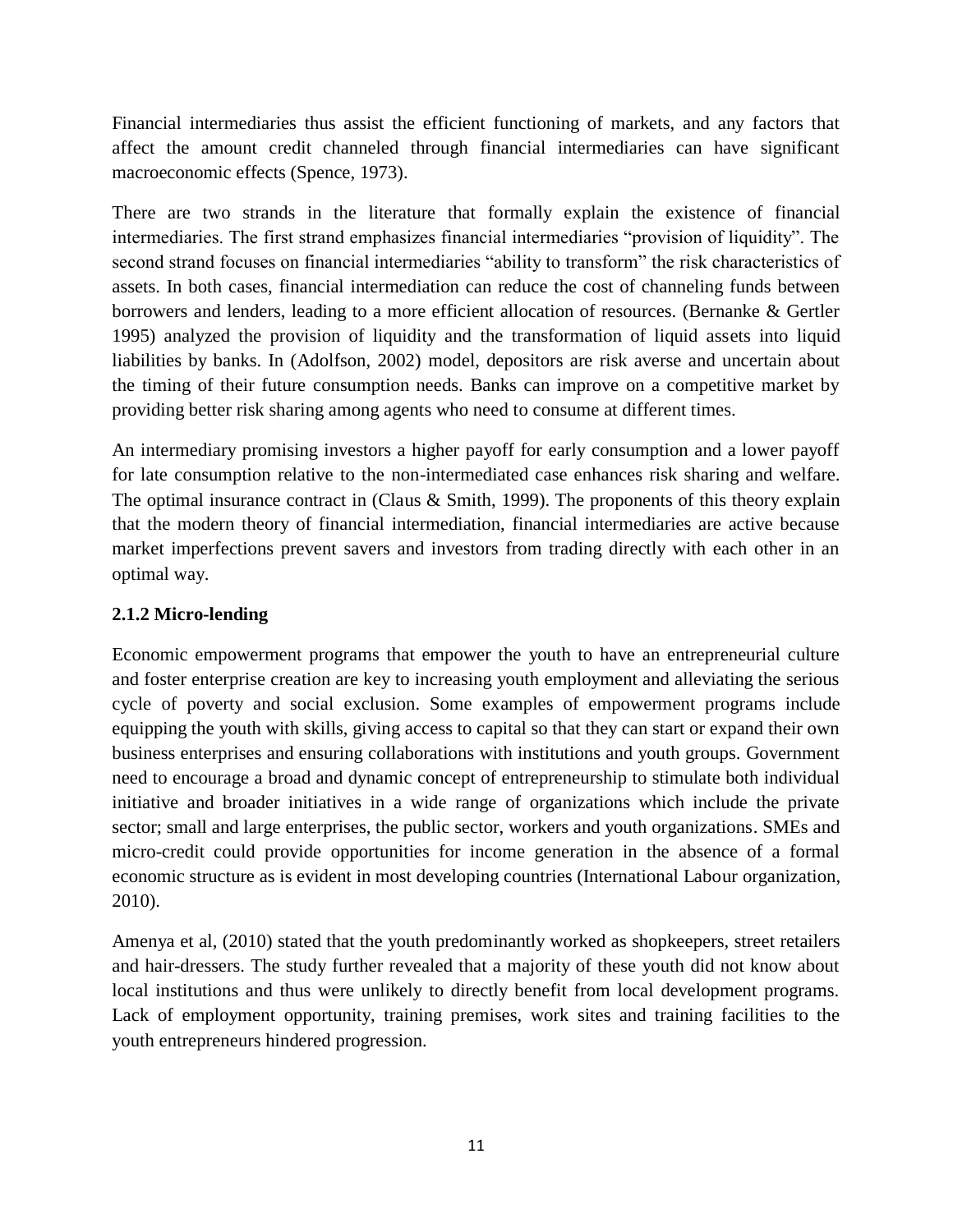#### **2.1.3 Savings mobilization**

The ability to both borrow and save with an MFI may increase micro entrepreneur`s profits through lower interest rates and access to appropriately designed loan products. This also improves their ability to manage working capital needs through borrowing and savings at different times as required (Ledgerwood, 1998). Initially microfinance was called micro credit and lending was their main focus (Morduch, 2005). The transition from micro credit to microfinance has brought a change of outlook, a growing realization that the low income households can profit through a broader set of financial services than just credit. Notably, new initiatives are underway to create deposit accounts with terms and features that appeal to low income customers (Murduch, 2005).

Savings mobilization has long been a controversial issue in micro finance. In recent years, there has been increasing awareness among policy makers and practitioners that there is a vast number of informal savings schemes and MFIs around the world in particular, credit union organizations have been very successful in mobilization savings. These developments attest to the fact that low- income clients can and do save. The world Bank`s worldwide Inventory of Microfinance Institutions found that many of the largest most suitable institutions in micro finance rely heavily on savings mobilization.

In 1995, over \$ 19 billion are held in the surveyed microfinance institutions in more than 45 million savings accounts compared to nearly \$ 7 billion in 14 million active loan accounts. Often neglected in micro finance, deposits provide a highly valued service to the world`s poor who seldom have reliable places to store their money or the possibility to earn a return on savings. (Ledgerwood, 2002). Over the years, following numerous studies and models, it has become clear that the poor are actually bankable. They are able to save and repay loans; thus the microfinance industry today forms an integral part of the formal financial sector in many countries around the world. By 2006, there were more than 133 million microfinance clients, 70% of whom were among the world`s poorest people (Campion et al., 2008).

A strong culture of savings has meant that MFI outreach to depositors has far outweighed outreach to borrowers, although overall loan portfolio and total deposits have both increased steadily since 2008. High product-line diversification has allowed MFIs to evolve to meet customer needs, although growth has primarily targeted an urban clientele. Deposit accounts for nearly 70% of the funding base for the sector, with the savings of micro-depositors contributing the majority of these funds. Kenyan micro finance also benefits from the confidence of many international lenders, although the largest national source of micro finance credit is Kenya itself.

## **2.1.4 Financial training**

According to Bruton et al, (2006), entrepreneurship training provided skills and training for business creation and development. It could play a major role in changing attitudes of young people and provide them with skills that could enable them start and manage small enterprises at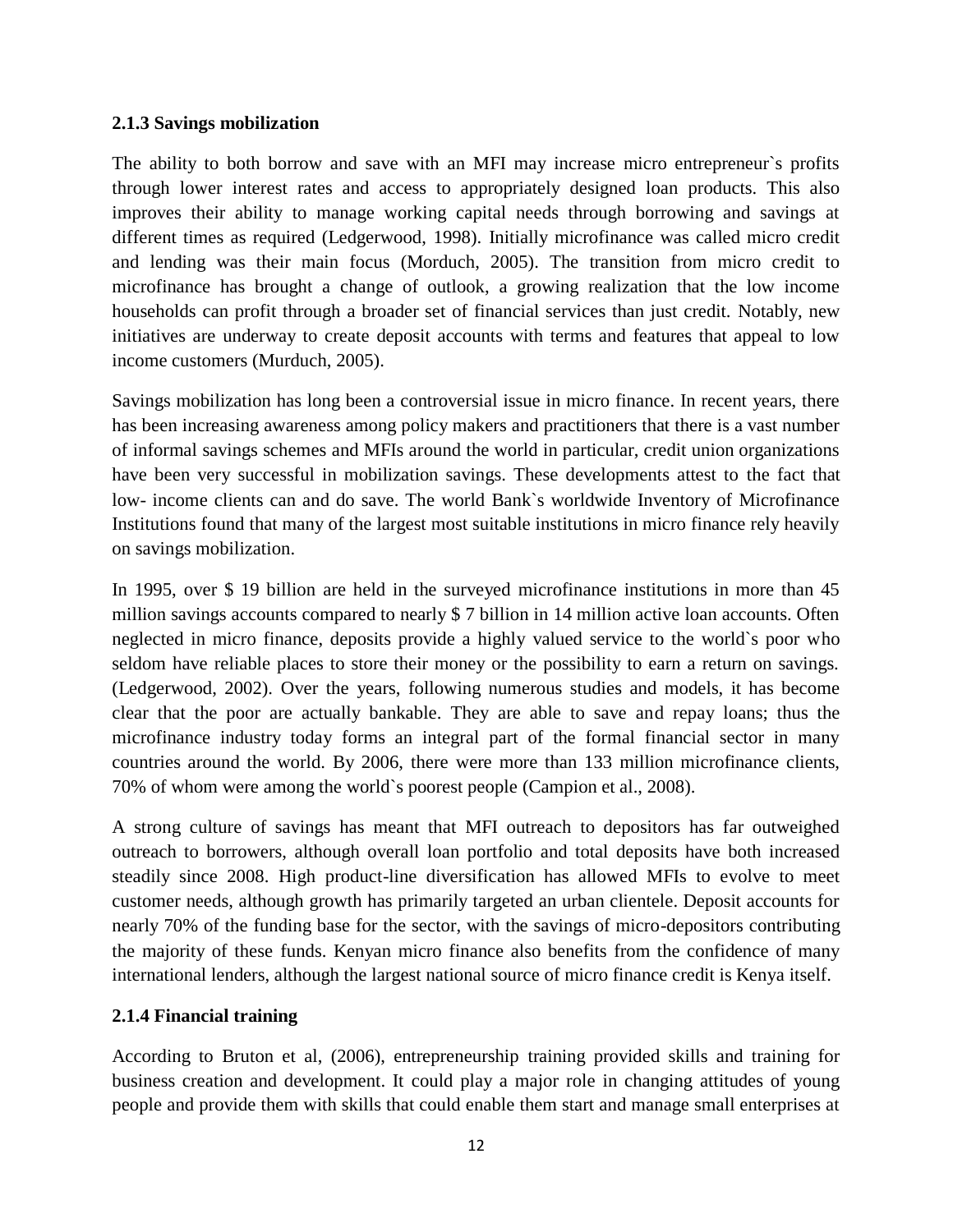some point in their lives. In a report developed collaboratively by the UNDP and the ILO, Kenya was encouraged to develop a training capacity entrepreneurship that could lead to the creation of an enterprise culture in the country.

Lack of business skills had been identified as a key barrier to youth entrepreneurship. According to Ghai cited in (Chigunta et al, 2005) entrepreneurship among young people is affected by a number of factors including lack of skills, social capital, knowledge and experience which have led to poor overall performance of the youth enterprises. On this account youth enterprises are highly vulnerable to failures (Entwuistle, 2008). The research by Meager et al, (2011) represents one of the most important sources of statistical analysis of links between self employments over and above any occupational skills which may be required. This include: the individual values, beliefs and attitudes, `soft` skills including interpersonal, communication and networking, realistic awareness of the risk and benefits of self-employment, functional business skills and relevant business knowledge. Further, the research underscores the importance of prior work experience, particularly if it includes previous spells of self employment, contributes to success in self-employment.

Highlighting the relationship between business skills and formalization, Pugh et al, (2003) drawing from empirical evidence posits that a firm`s growth also means a better structuring of its activities. Such a bureaucratization is expressed in more extensive standardization, an increase in formalization and higher specialization. On the basis of the above argument the following hypothesis has been formulated: Turning to relation between business skills and formalization, the results revealed that business skills positively influence attitude towards formalization. Various literatures shows that many of the youth entrepreneurs lack necessary business skills, which is likely to be a factor impeding formalization. On these grounds, the significance of processing such skills is that they provide entrepreneurs with the ability to comply with the demands and expectation of formal sector.

## **2.1.5 Market linkage**

Gudda and Ngoze, (2009) posited that through collaborations and strategic partnerships, business collaborators could support the successful development of entrepreneurial projects of youth business ideas through an array of business support resources and services. The report further revealed that collaborative linkages and partnerships provided the necessary infrastructure that could make a substantial contribution to employment creation and drive an entrepreneurial culture to self-employment by creating jobs directly and successful business innovation through the use of new technologies, increases in productivity and further expand existing market opportunities which in turn strengthens incentives to innovate. Small businesses therefore contributed to one of the key pillars of sustained economic growth.

From an economic perspective, however, enterprises are not just suppliers, but also consumers. This plays an important role as they are able to position themselves in a market of purchasing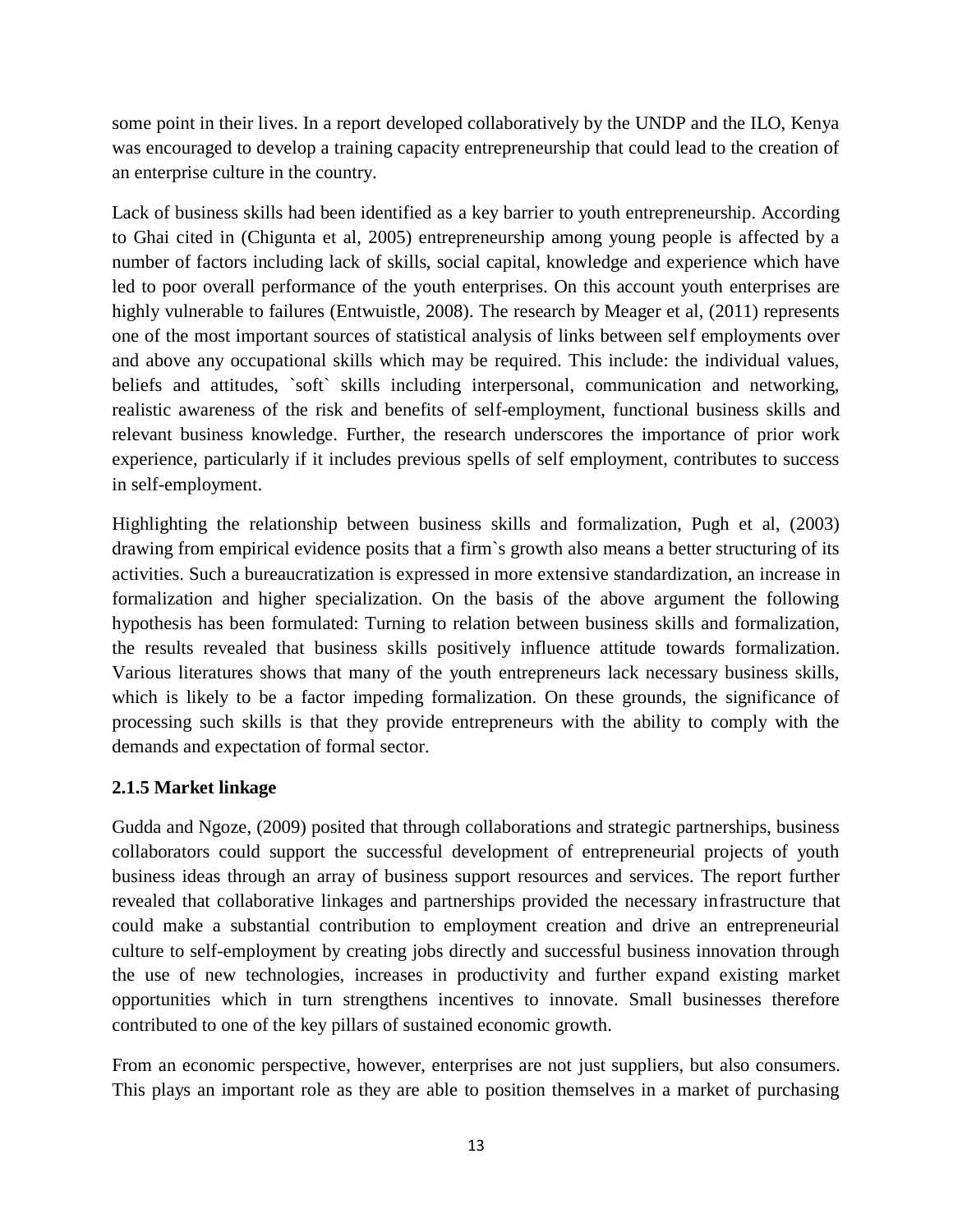power, their demand for industrial or consumer goods will stimulate the activity of their suppliers, just as their own activity is stimulated by their demands for their clients. Demand in the form of investment play a dual role, both from a demand side (with regard to the suppliers of industrial goods) and the supply side (through the potential for new production arising from upgraded equipment). In addition demand, is important to the income generation potential of SMEs and their ability to stimulate the demand of both consumer and capital goods (Berry et al, 2002).

Most SMEs died within their first five years of existence. Another smaller percentage goes into extinction between the sixth and tenth year thus only about five to ten percent of young companies survive, thrive and grow to maturity. Many factors have been identified as the contributing factors to the premature death. Key among this include insufficient capital, lack of focus, inadequate market research, over-concentration on one or two markets for finished products, lack of succession plan, inexperience, lack of proper bookkeeping, lack of proper records or lack of any records at all, inability to separate business and family or personal finances, lack of business strategy, inability to distinguish between revenue and profit, inability to procure the right plant and machinery, inability to engage or employ the right caliber staff, lack of plan, cut throat competition, lack of official patronage of locally produced goods and services, dumping of foreign goods and over-concentration of decision making on one (key) person, usually the owner ( Onuorah, 2009)

## **2.1.6 Performance of Youth-Led MSEs**

Despite the central role of youth-led enterprises in employment, industrial transformation and poverty reduction, their competitiveness and growth prospects fall below the levels required to meet challenges of increasing and changing basis for competition, shifting patterns of legislation and regulations, tumbling trade barriers and fragmentation of markets (Moyi & Njiraini, 2005). Further challenges posed by globalization and liberalization suggest that MSEs must be internally and internationally competitive to survive and grow (UNIDO, 2002). In a marketoriented environment, one way of achieving and maintaining competitiveness is by creating knowledge faster than competitors. In turn, this depends on cost advantages, innovation and continuous improvement of products and services-all coming through the capability to generate and manage technical change (Moyi and Njiraini, 2005).

According to Iswatia and Anshoria (2007), performance is the function of the ability of an organization to gain and manage the resources in several different ways to develop competitive advantage. Financial performance emphasizes on variables related directly to financial report. The financial performance of a firm can be analyzed in terms of profitability, dividend growth, sales turnover, asset base, capital employed among others. However there is still debate among several disciplines regarding how the performance of firms should be measured and the factors that affect financial performance of firms should be measured and the factors that affect financial performance of companies (Liargovas and Sksndalis, 2008).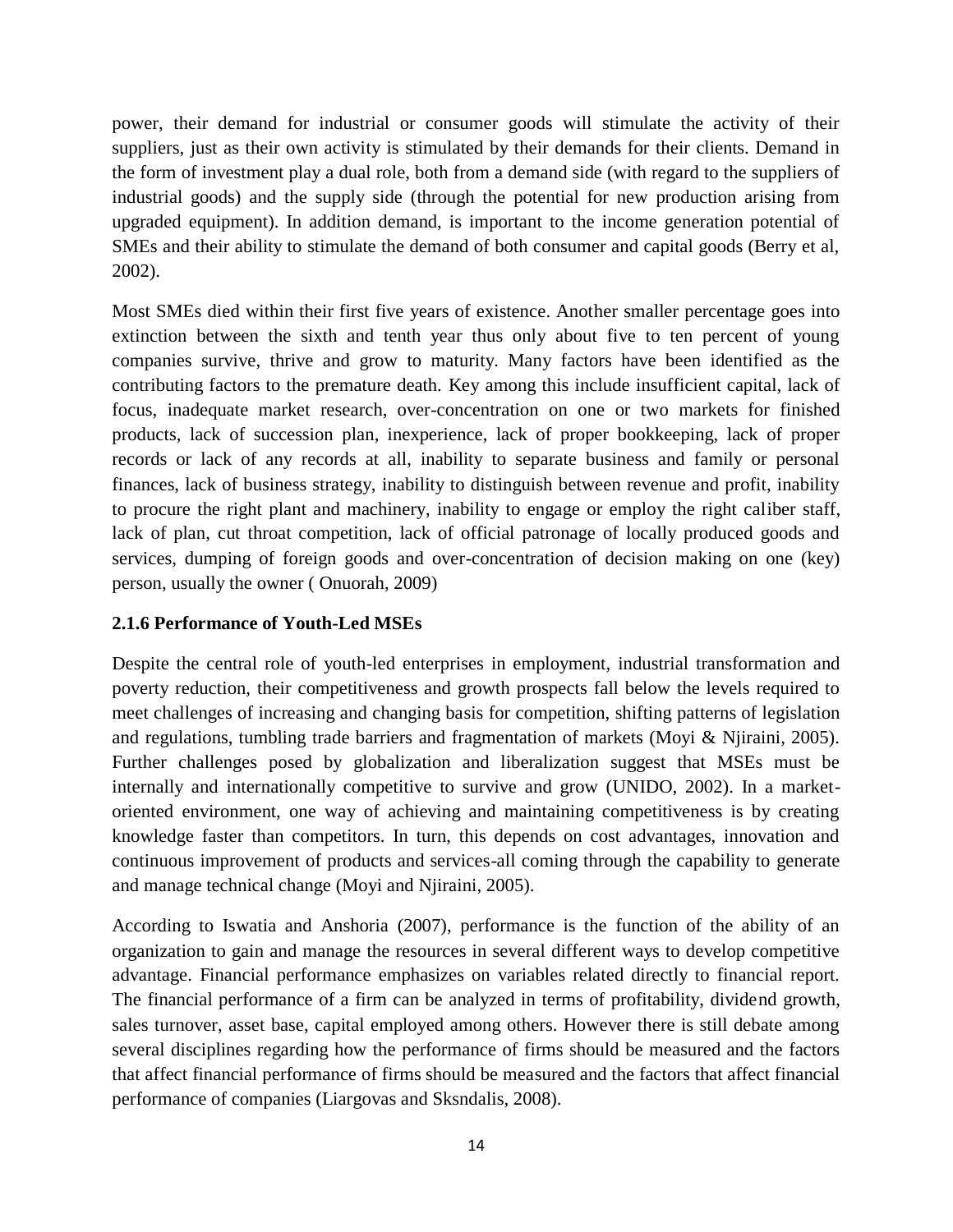According to Maranga (2015), financial performance is measured by how better off the shareholder is at the end of a period, than he was at the beginning. The main objective of the shareholders in investing in business is to increase their wealth. Thus the measurement of performance of the business must give an indication of how wealthier the shareholder has become as a result of investment over a specific period of time. Almajali, alamro and Al-Soub (2012), argues that there are various measures of financial performance. For instance return on sales (ROS) reveals how much a company earns in relation to sales, return on assets (ROA) explains a firm's ability to make use of its assets and return on equity (ROE) reveals what return investors take for their investments. Company's performance can be evaluated in three dimensions. The first dimension is company's productivity or processing inputs into outputs efficiently. The second is profitability dimension, or the level at which company's earnings are bigger than its costs. The third dimension is market premium, or the level at which company's market value exceeds its book value (Walker,2001).

#### **2.2 Review of empirical studies.**

#### **2.2.1 Micro-lending and performance of youth-led Enterprises.**

Numerous studies have been done on micro-finance. Quaye (2011) studied the effect of microfinance institutions on the growth of small and medium scale enterprises (SMESs); a case study of selected SMEs in the Kumasi metropolis. The study examined the detailed profile of SMEs in the Kumasi metropolis of Ghana, the contribution of FMIs to entrepreneurial growth, the challenges encountered by SMEs in accessing credit and the rate of credit utilization by SMEs. An analysis of the profile of SMEs show that most SMEs are at their micro stages since they employ less than six people and the sector is hugely dominated by the commerce sub-sector. The research also indicates that MFIs have had a positive effect on the growth of SMEs.

A study done by Madole (2013) on the impact of micro finance credit on the performance of SMEs in Tanzania, shows that credit obtained from NMB Bank in Morogoro, SMEs have been able to improve businesses in terms of: Increased business profit, increased business capital and assets as well as reduction of poverty among customers surveyed. Results also shows that collateral, age of experience of the SMEs owners, and size of the firm influence the access of credit. The study concluded most of the small businesses depended on bank loan for business capital growth. Bank loan especially NMB loan plays a very crucial role to promote small business growth. Although some of the businesses fail to repay bank loan due to various reasons such as grace period, moral hazard and high interest rate. In regard to the findings, however, it was recommended that MFIs should increase credit and enhances participation in SMEs financing in order to sustain the growth and maximal contribution to economic growth and development of the nation. Waithanji (2011) studied the effect of microfinance credit on the financial performance of small and medium enterprises in Kiambu county, Kenya. The study found out that there is direct relationship of access to credit and financial performance of the companies. The study also concludes that enterprises benefit from loans from microfinance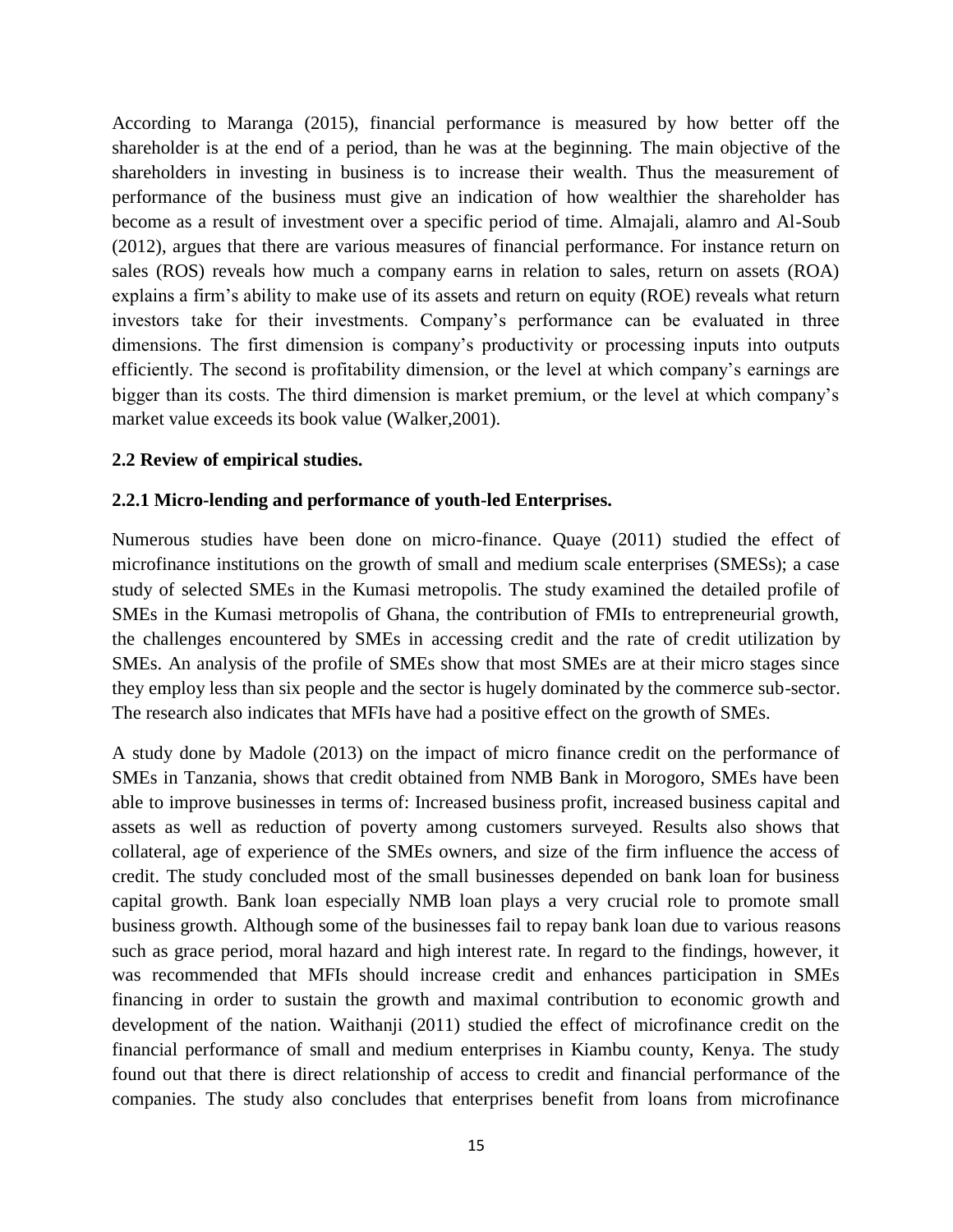institutions, the SMEs seek financial assistance from the MFIs due to interest rate, easy loan repayment and amount offered. There is need to provide an enabling environment for SMEs to grow and thrive, therefore there is a need to develop strategies to enhance increased access to microfinance credit by SMEs from commercial banks and microfinance institutions. There is no known knowledge and information on how micro loans affect growth and sustainability of youth owned enterprise in Hamisi Sub-County.

## **2.2.2 Market linkage and performance of Youth-Led Enterprises**

Kemunto (2014) studied the impact of the youth enterprise development fund on the performance of youth owned enterprises in Kenya. The study investigated the impact of Youth Enterprise Development Fund on the performance of youth owned enterprises specifically exploring the factors that influence youth owned enterprises in Kenya. The study variables used were turnover of an enterprise, access to credit, market linkages, business training, employment created, age of entrepreneur, business experience, gender, tertiary and university education. The study results showed that tertiary education, age of entrepreneur, access to credit, market linkages and age of the enterprise as being statistically significant factors that influence youth enterprise performance at 5% significant level. There is no precise information about the influence of market linkage performance of the youth-led enterprises in Hamisi Sub-County.

# **2.2.3 Savings mobilization and performance of Youth-Led Enterprises**

Omena and Ondoro (2013) studied the effect of micro finance services on financial empowerment of youth in Migori County, Kenya. The study showed that there is no significant relationship between microfinance services and savings or investment among the youth in Migori County. However a positive effect was revealed of micro finance services on financial management skills while Rotich (2014) in his study on effects of micro finance services on performance of small and medium enterprises in Kenya, found out that access to savings scheme, managerial training and loan grace period were statistically significant in determining the performance of MSMEs.

Mugori (2012) in his study on the effects access to micro finance on the financial performance of small and medium enterprises owned by the youth in Nairobi Kenya, revealed that loan had the largest significant effect on the financial performance of small and medium enterprises followed by savings mobilization and training in micro enterprise investment had the least significant effect.

A study by Odhiambo et al (2013) sought to determine the effect of Youth Enterprise Development Fund on youth enterprises. The study concluded that the Youth Enterprise Development Fund had not had a significant effect on youth enterprises and recommended increase in the number of financial intermediaries (Fis) in partnership with the fund and an active involvement of all the stakeholders in mobilization of the youth in group formation and Youth Enterprise Development Fund activities. The variables used were of successful applicants against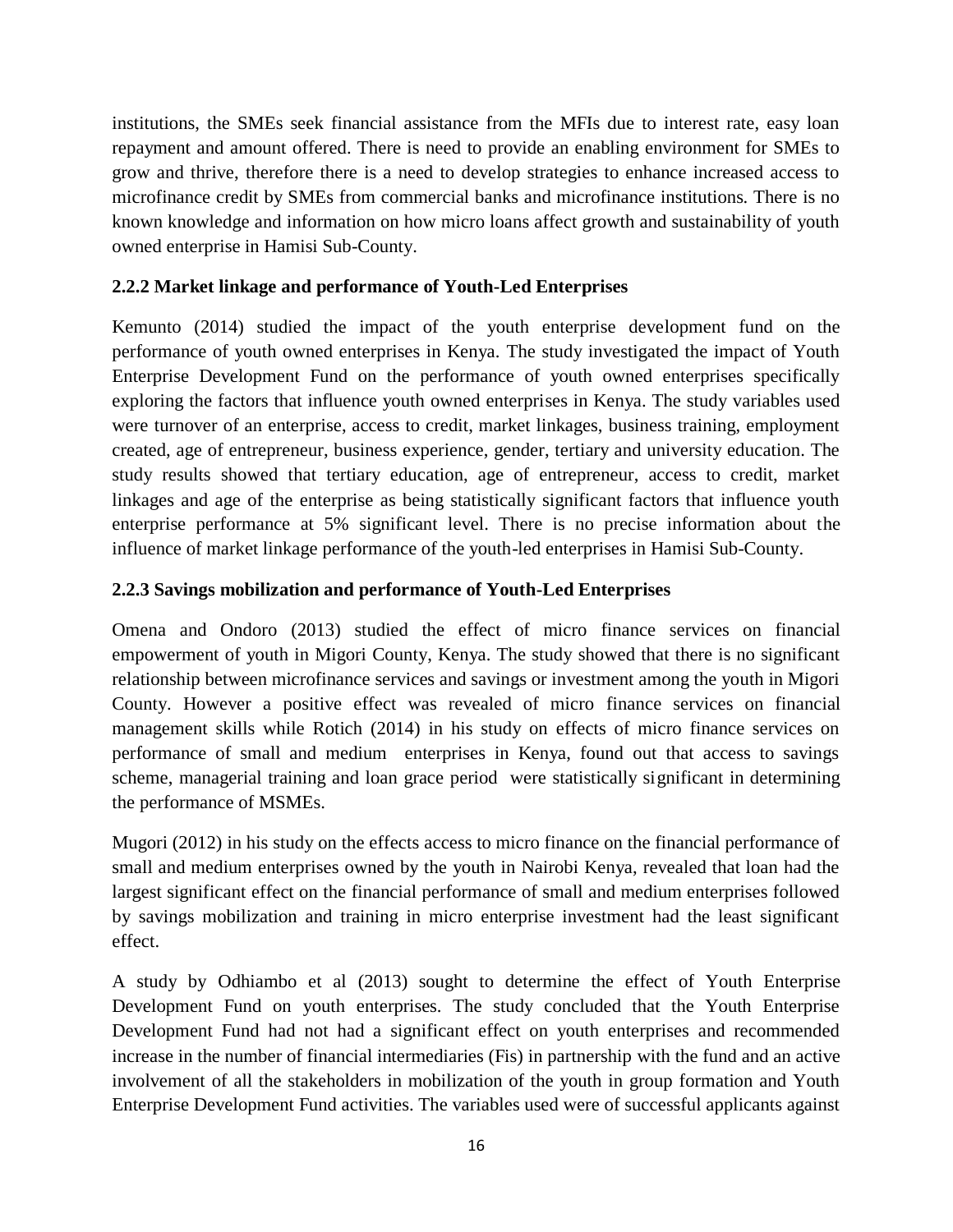total number of applicants for Youth Enterprise Development Fund loans in average amount of loan disbursed in each constituency and revolved repayment. Despite these studies there is insufficient information about the influence of savings mobilization on performance of youth-led enterprises in Hamisi Sub-County.

## **2.2.4 Financial training and performance of Youth-Led Enterprises.**

Odhiambo (2013) while studying factors that influence performance of 43 youth owned MSEs in Kajiado North District in Kenya, found that management skills was a crucial factor that most of the MSEs were not properly equipped with. Out of the four variables (entrepreneurship training, networking, leadership styles and managerial skills) under study, the author established that a managerial skill was the most robust variable for enhanced performance of youth-led MSEs. In addition there still exists a massive managerial skills gap in the micro and small enterprises sector even though there were massive capacity building and training engagements being offered by different institutions of the sector (Kayanula and Quartey, 2000).

Maisiba et al (2004) looked at the role of Youth Enterprise Development Fund loans in job creation and asserted that Kenyan youth, in addition to being equipped with skills needed to be given access to capital so that they could start or expand their own business enterprise and change from being job seekers to job creators and that the fund did not have adequate structures to disburse funds. They concluded that the average nominal loan values disbursed was found to be low, insufficient and unsustainable; the result had been massive loan default with many enterprises becoming shadows of their true potential. The study recommended that further studies should be done on appropriate funding of Youth Enterprise Development Fund in Kenya. There is therefore insufficient literature about the influence of financial training on performance of youth-led enterprises in Hamisi Sub-County.

Several studies have been done on this area, Waithanji (2014) researched on the effect of microfinance credit on the financial performance of small and medium enterprises in Kiambu County and found that all SMEs borrow investment capital and they use it for the purpose in which they borrowed for, most of them do not have other form of financing before they started receiving financing from microfinance institutions. Another study done by Madole (2013) on the impact of microfinance credit on the performance SMEs in Tanzania found that; the role of financial institutions toward SMEs success is a vital important. Quaye (2011) did a study on the effect of micro finance institutions on the growth of small and medium scale enterprises (SMSEs); a case study of selected SMEs in the Kumasi metropolis. But none has done the study on the effect of micro finance services on the performance of youth-led enterprises in Hamisi Sub-County, Kenya.

Social impact studies indicate that microfinance programs do not have a positive impact on the poor households` income and consumption level only but on their social well-being as well. The improvement in the social well-being is reflected on recipients` level of education, health and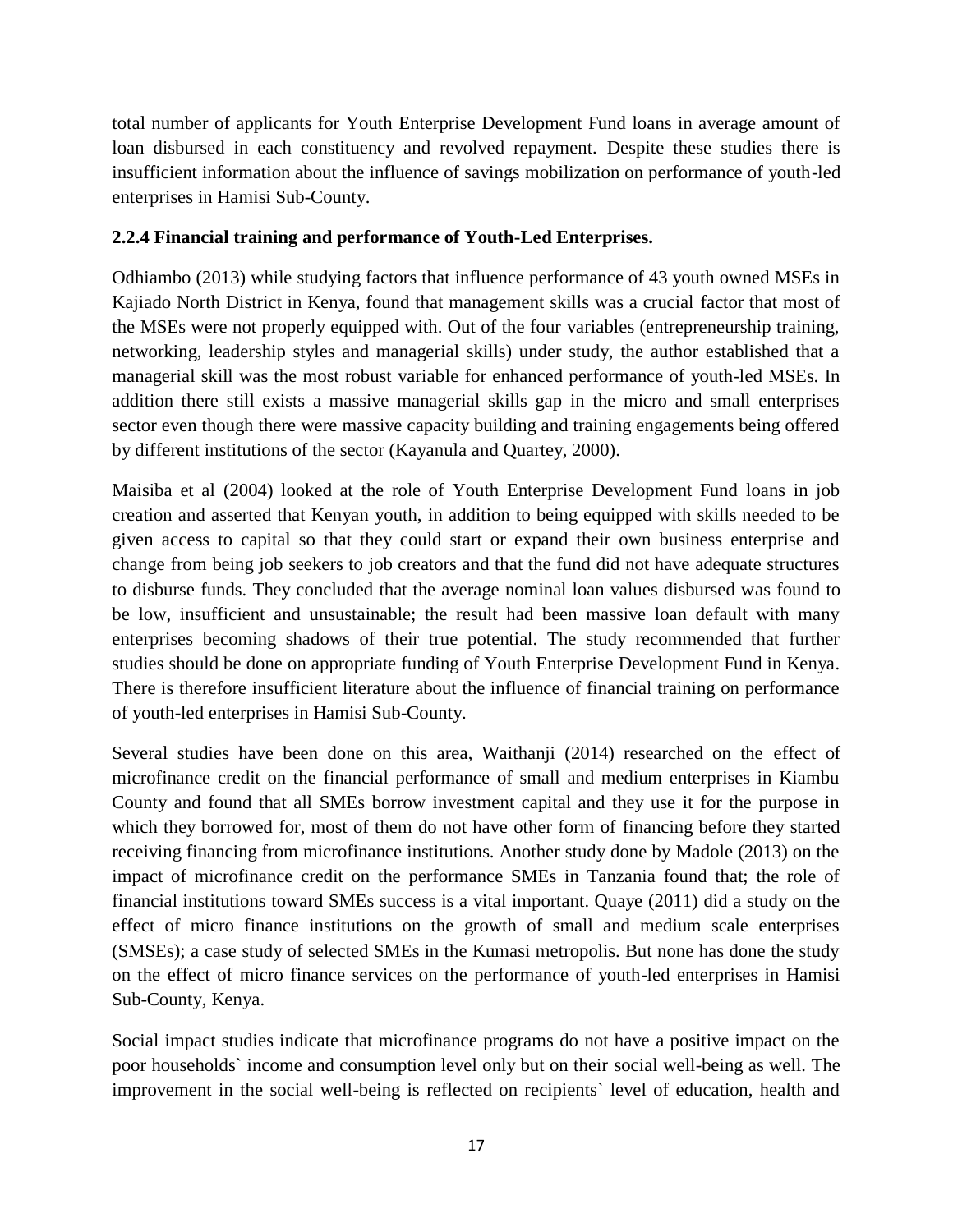children nutrition. Furthermore it extends to women feelings of empowerment and independence. According to Ghalib, (2007), all microfinance programs targets one thing in general; human development that is geared towards both the economic and social uplift of the people they cater for. He argued that tackling poverty points to multidimensional concepts that emphasizes on reducing unemployment, infant mortality, maintaining essential healthcare, sanitation, food, nutrition, basic hygiene and establishing gender equality. Micro finance programs have positive impacts on households` well-being which is indicated in the recipient of the micro-credit`s children`s education, health and household nutrition especially when the recipients are women (Zamen; Panjaitan-Drioadisuryo; Cloud, 1999; Pitt et al., 2003). Due to Insufficient information and knowledge about micro loans has limited the growth and sustainability of youth owned enterprises. There is insufficient information about the influence of savings mobilization on ROI of youth-led enterprises in Hamisi Sub-County. No precise information about the influence of market linkage on profit of the youth-led enterprises and there is insufficient literature about the influence of financial training on ROI of youth –led enterprises in Hamisi Sub-County.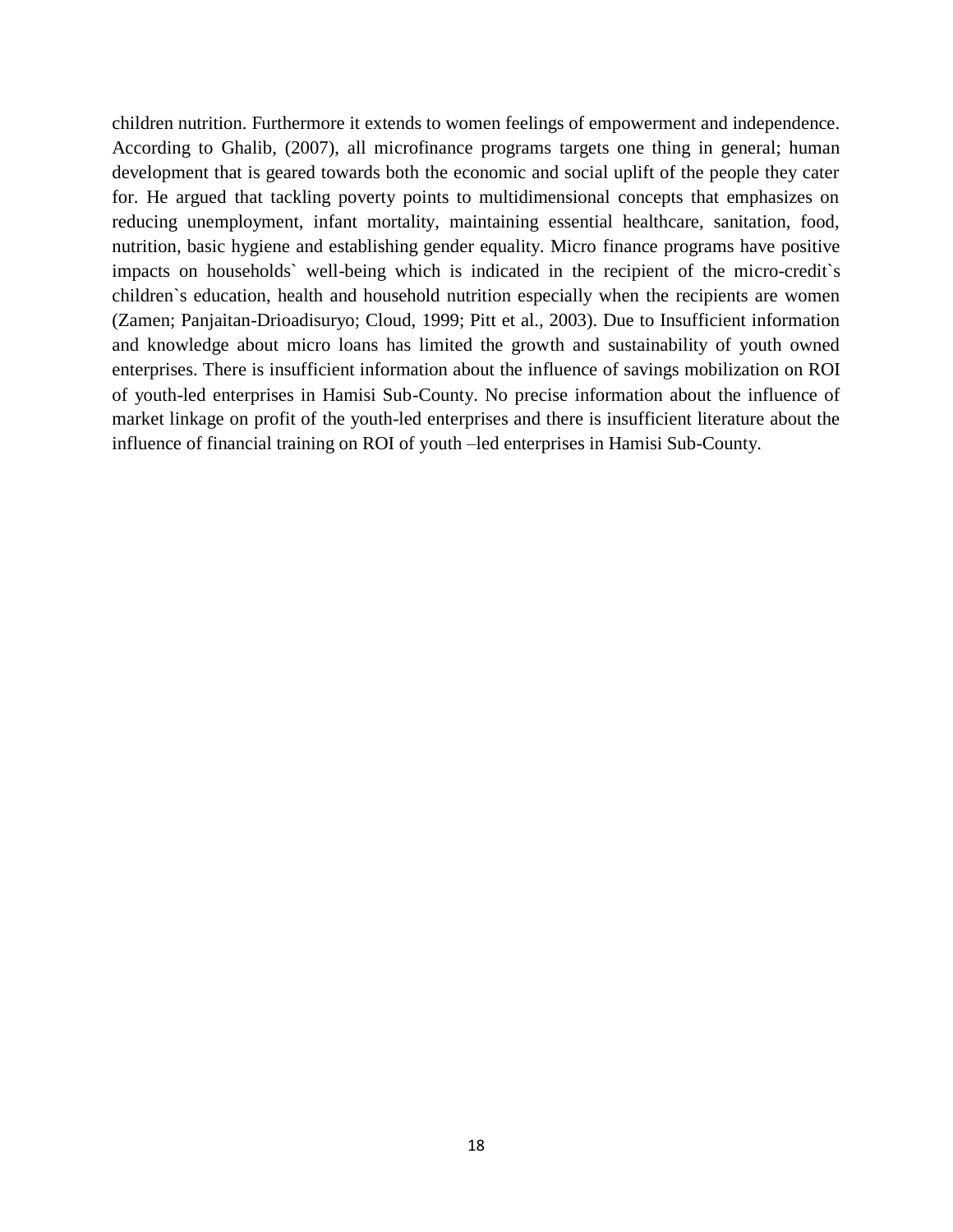#### **CHAPTER THREE**

#### **METHODOLOGY**

This component mainly includes the proposed research design, population, sample, data collection procedures and data analysis procedures.

#### **3.1 Research Design**

The study employed descriptive research design. Descriptive research design is the process of collecting data in order to test hypotheses or to answer questions concerning the current status of the subjects in the study. A descriptive research design determines and reports the way things are. It attempts to describe such things as possible behavior, attitudes, values and characteristics (Mugenda and Mugenda, 2003)

#### **3.2 Study Area**

The area of study was Hamisi Sub-County situated on  $00.07^0$ N,  $34.88^0$ E in Vihiga County Kenya. Hamisi Sub-County boarders Nandi County on the Northern side. It also boarders Sabatia and Vihiga Sub-Counties in Vihiga County.

#### **3.3 Target population**

Population is the aggregate of all that conforms to a given specification (Mugenda and Mugenda 2008). The definition assumes that the population is not homogeneous. Hamisi Sub-County has 119 registered youth-led enterprises. The target population of this study was 119 youth-led enterprises who are beneficiaries of YEDF that was to spread out in various wards in Hamisi Sub-County.

## **3.4 Sampling techniques**

The study took 30% of the target population as the sample, according to Orodho (2005). The percentage is considered adequate for small population because the sample was a representative of the entire population. The study therefore proceeded to pick 36 youth-led enterprises from the population of 119 youth-led enterprises operating within Hamisi Sub-County. Respondents from the youth-led enterprises were chosen purposively because only certain members of the enterprises i.e managers had the information required.

#### **3.5 Data collection**

#### **3.5.1 Sources of data**

Primary data was obtained from members by use of self administered pretest structured and semi-structured questionnaire. (See Appendix II). Secondary data was obtained from published books, journals, articles and reports.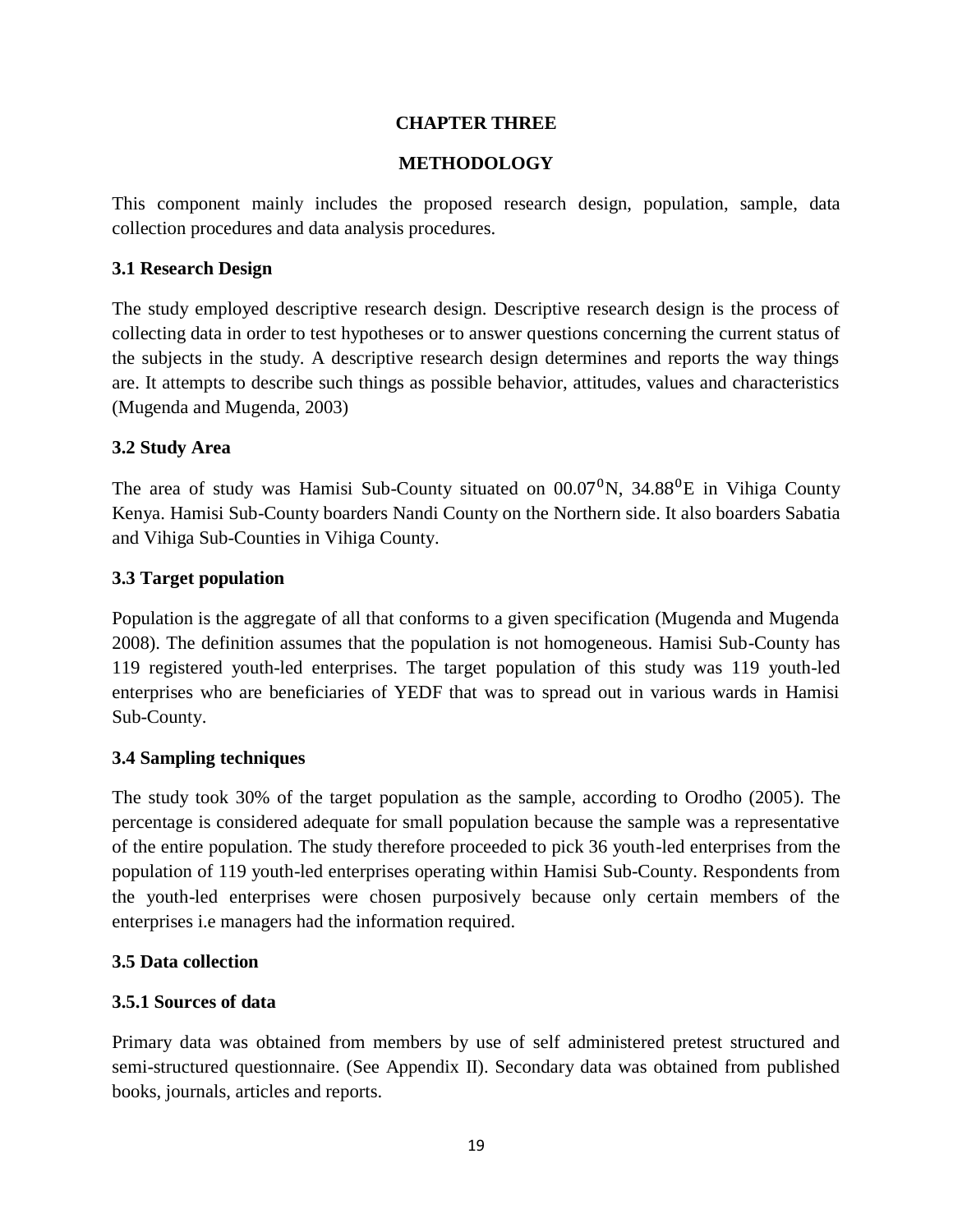## **3.5.2 Data collection procedure**

The researcher personally visited the respondents and explained the purpose of the questionnaire. This assured the respondents of the confidentiality of their responses. With the help of a trained research assistant, the researcher and the assistant distributed the questionnaires to the respondents. The respondents were required to respond to them for a period not exceeding one hour.

## **3.5.3 Instruments of data collection**

Structured and semi structured questionnaire were used to obtain information from the sample. (See Appendix II). The preference for a questionnaire was based on the fact that respondents would be able to complete them without help, anonymously and it would be cheaper and quicker than other methods while reaching out to larger sample (Bryman,2008; Cohen et al, 2007). The test retest technique was used to assess the data. The questionnaires were administered thrice to the same managers at an interval of four weeks.

#### **3.5.4 Reliability test**

To ensure reliability test was met, a pilot study was conducted in some of the youth-led enterprises in Hamisi Sub-County. The questionnaires were pretested two times in each ward by involving 10 respondents since the number required for pretest should not be too large. Mugenda and Mugenda (2003) suggest that the pre-test sample should be between 1% and 10% depending on the sample size. Here, the subjects involved in pre-testing the research instruments were encouraged to make comments and suggestions concerning the instruments, clarity of questions and relevance. A reliability test was carried out to establish whether the questionnaires met the desired outcomes. The parts that were tested for reliability were B to E of the questionnaire. The Cronbach's Alpha reliability coefficient was used in computing the reliability value with the help of SPSS. A reliability co-efficient of 0.60 was set as a cut-off point as proposed by Fraenkel & Wallen (2000). The results of the study showed the reliability values for the four variables to be 0.726. based on Fraenkel & Wallen (2000), the instruments were deemed reliable.

#### **3.5.5 Validity**

The questionnaire interview and observations guide were given to an expert to check whether the instrument reflects what it sought measure through content validation measurement. Suggestions and comments made were incorporated in the final document before reliability testing and final administration in the field.

#### **3.6 Data analysis and presentation**

Descriptive data analysis was used to summarize the characteristics of the respondents. The quantitative data was analyzed by use of both descriptive and inferential statistics. The descriptive statistics involved the use of frequency and percentages.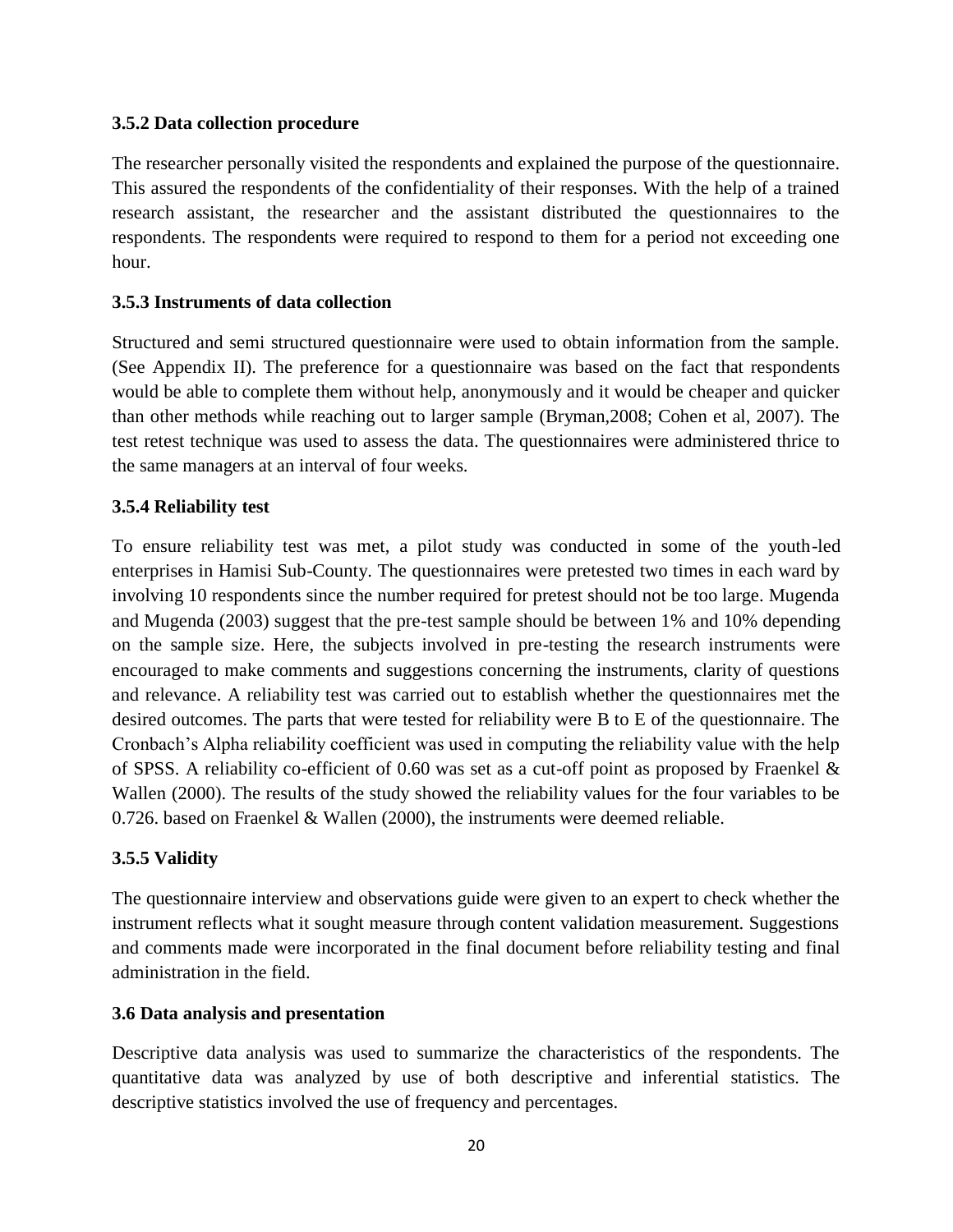Multiple linear regression analysis was used to establish the relationship and magnitude between micro finance services (independent variable) and performance of micro enterprise (dependent variable) where SPSS statistical package was used for this purpose. This analysis was based on the Simeyo et al (2011) model which is specified as follows:

Micro enterprise performance  $= f$  (Loan, training, market linkage and savings mobilization)

Thus, the model ROI = α + β<sup>1</sup> LS + β2MT + β3ML + β4SM + Ɛ………………….Equation 1

Where, ROI – micro enterprise performance measured by growth in ROI

α – constant (autonomous performance)

LS – Access to credit

MT – Managerial training

ML – Market Linkage

SM – Savings mobilization

 $B_1$ ,  $β_2$ ,  $β_3$ ,  $β_4$ , -Coefficient of the independent variables and

 $\mathcal{E}$  – Error term where  $\mathcal{E}$ -*IID*  $(0, \sigma_{\varepsilon}^2)$ -indicates the assumption in the error term. It means that identically and distributed with zero mean and constant variance equal to  $\sigma_{\epsilon}^2$ 

The data was interpreted and presented in frequency tables and graphs. Responses from open ended questions were coded, interpreted and their frequencies determined through cross tabulation and differences from, between respondent and central tendencies of responses to each factor.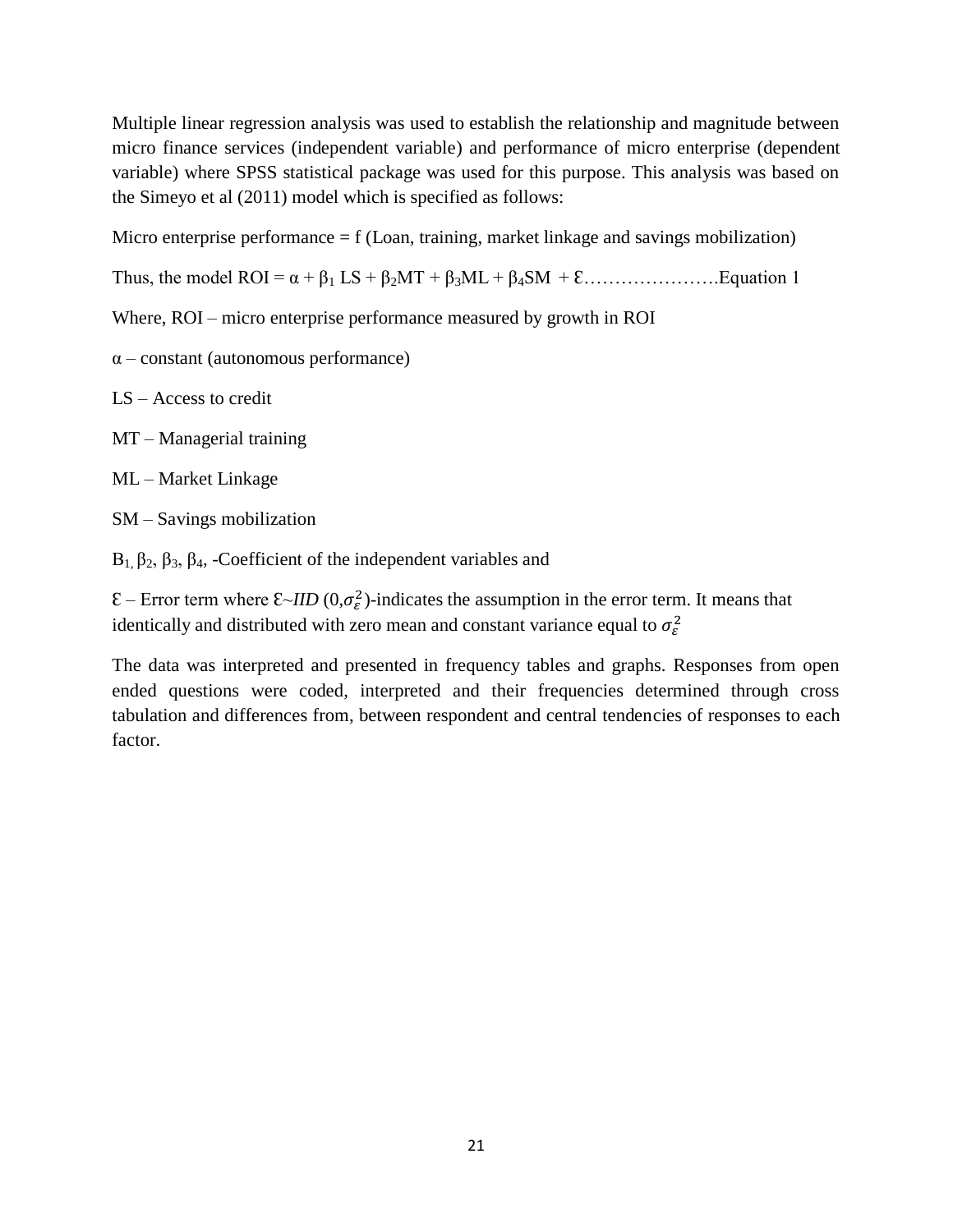#### **CHAPTER FOUR**

#### **RESULTS AND DISCUSSIONS**

#### **4.1 Socio Demographic Characteristics of Respondents**

All the 36 questionnaires distributed were used for analysis. Out of these, 34 were found usable for the study and 2 questionnaires were discarded due to incompleteness. The majority (82.35%) of the respondents fell within the 18-35 years age bracket, 17.64% 36-45 year bracket. 44.12 of the respondents were male and 55.8% of the respondents were female chairpersons of youth-led enterprises.

| Table 4.1: Descriptive statistics on education level |  |  |  |
|------------------------------------------------------|--|--|--|
|------------------------------------------------------|--|--|--|

| <b>Education</b> level      | Frequency | Percent |
|-----------------------------|-----------|---------|
| None                        | 3         | 9.00    |
| <b>Primary Education</b>    |           | 2.94    |
| <b>Secondary Education</b>  | 8         | 24.00   |
| <b>Tertiary Education</b>   | 10        | 29.44   |
| <b>University Education</b> |           | 15.00   |
| Post graduate and above     |           | 3.00    |
| Others                      | 6         | 18.00   |
| Total                       | 34        | 100.00  |

Source: Research Data, 2015

On education, the majority of the respondents (29.41%) had acquired tertiary education, followed by those who had completed secondary education (24%) and university level (15%). The least of the respondents (2.94%) completed primary education. This experience is important in determining the extent to which entrepreneurs have knowledge in microlending.

Table 4.2: Descriptive statistics on the kind of work done by the respondents.

| Employment   | Frequency | Percent |
|--------------|-----------|---------|
| Farming      |           | 20.50   |
| Trading      | 10        | 29.41   |
| Artisan Work | 3         | 9.09    |
| Employed     |           | 20.50   |
| Others       |           | 20.50   |
| Total        | 34        | 100.00  |

Source: Research Data, 2015

The respondents were asked to state the kind of work they do. The results in the table 4.2 above indicate that most of the respondents are traders (29.41%), followed by farming, those who are employed and others (20.5) while those who do artisan work are the least (9.09%).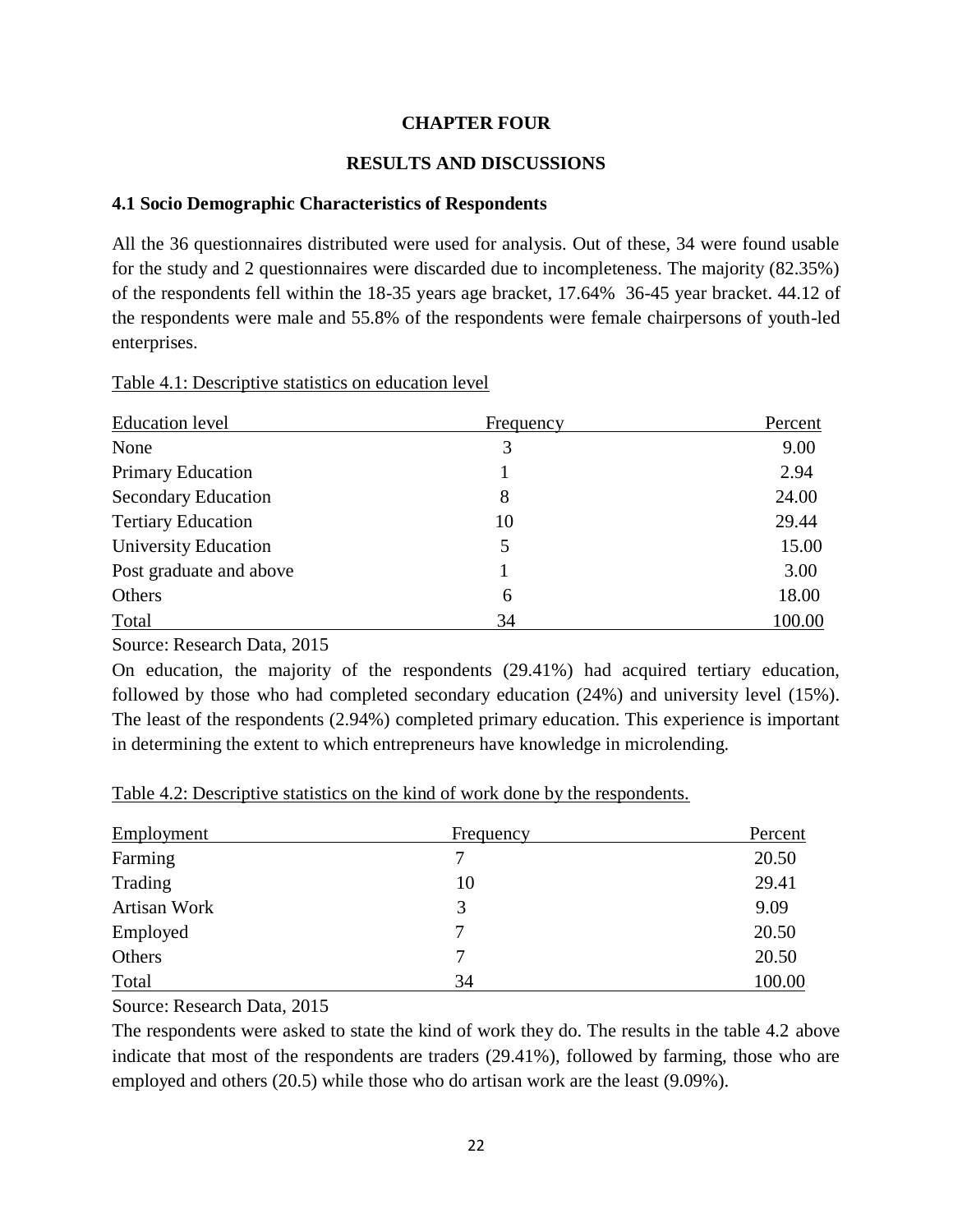#### **4.1.1 Effect of Micro-lending On Performance of Youth-Led Enterprises**

The respondents were asked to indicate if the loan amount given to their groups for business venture they intended to have was sufficient. From the figure 4.1 below the results indicate that of the majority of the respondents (56%) was sufficient and (44%) was insufficient.



Figure 4.1: Is the loan given for the business venture sufficient.

Source: Research Data, 2015

On the effect of micro finance loan in regard to enterprises` profit, the respondents were asked to state the effect the micro finance loan had in regard to their enterprises` growth and success. The results from figure 4.3 below indicate that most of the enterprises had increased turnover, followed by increased net cash, increased savings then reduced net cash.

|  |  |  | Table 4.3: Descriptive statistics on effects of micro finance on enterprises' profit. |  |  |  |
|--|--|--|---------------------------------------------------------------------------------------|--|--|--|
|--|--|--|---------------------------------------------------------------------------------------|--|--|--|

| Effect             | Frequency | Percent |
|--------------------|-----------|---------|
| Increased turnover | 14        | 41.17   |
| Reduced net cash   |           | 3.00    |
| Increased net cash | 13        | 38.23   |
| Increased savings  | h         | 17.60   |
| Total              | 34        | 100.00  |

Source; Research Data, 2015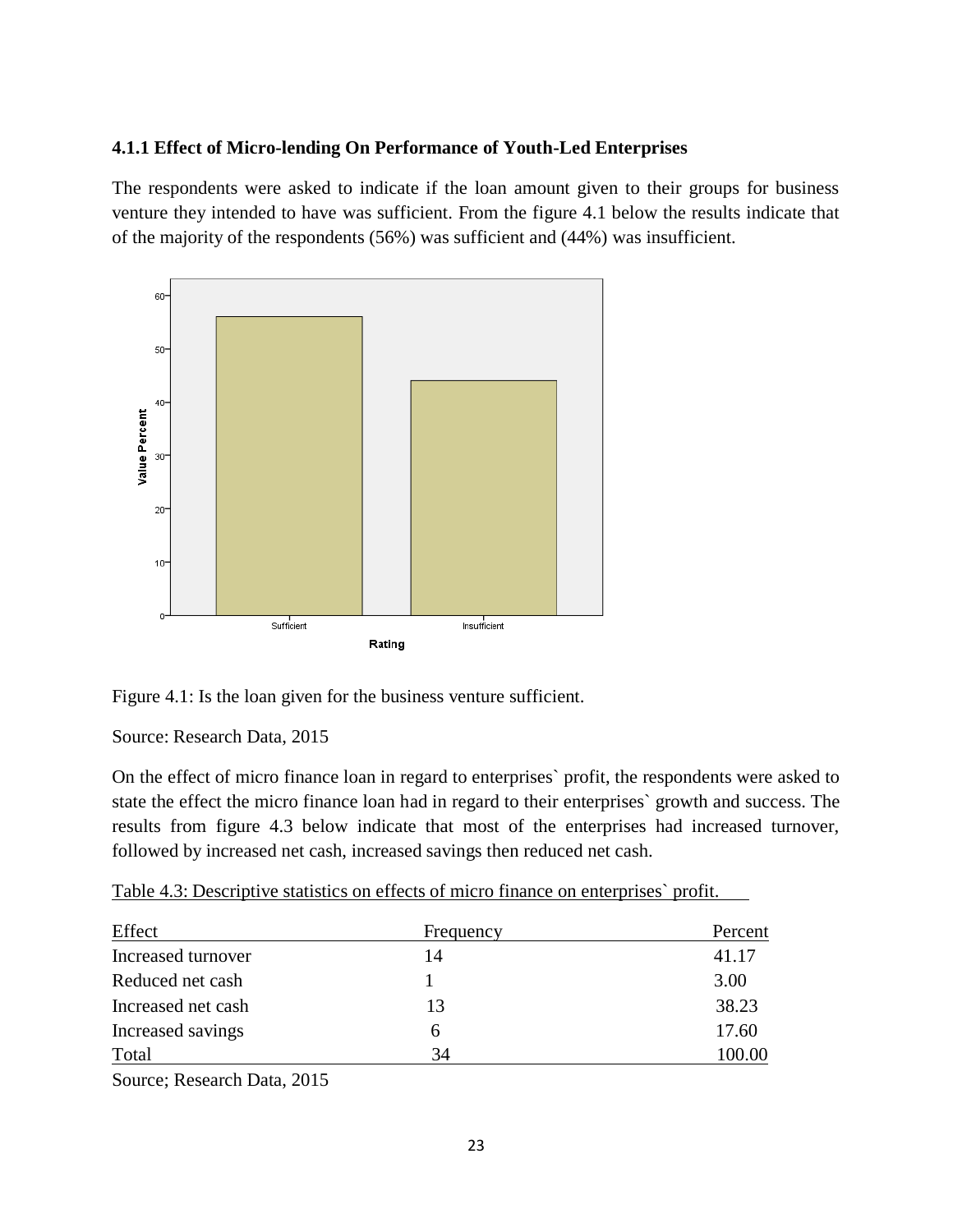#### **4.1.2 Effect of Financial Training On Profit of Youth-Led Enterprises**

| No. of Trainings  | <b>Frequency</b> | Percent |
|-------------------|------------------|---------|
|                   |                  | 20.50   |
| 2                 | 13               | 38.36   |
| $\mathbf{\Omega}$ | 8                | 23.50   |
| 4                 |                  | 11.76   |
| 5 and above       | 2                | 5.88    |
| Total             | 34               | 100.00  |

Table 4.4: How many trainings have you attended in business skills that were facilitated by MFIs

Source; Research Data, 2015

From table 4.4 above, on the number of trainings offered by the micro finance institutions on financial management and management skills, of the total respondents, 20.50% (7) had received one training, 38.36% (13) two trainings, 23.50% (8) 3 trainings, 11.76% (4) 4 trainings and 5.88% (2), 5 and above trainings.

On the rating of the trainings, it was revealed that of the respondents 85.29% (29) found the trainings relevant to their needs, while only 14.71% (5) found the trainings to be irrelevant to their needs. 82.34% (28) of the respondents indicated that the trainings met their expectations while only 17.66% (6) indicated that the training did not meet their expectations. The respondents were also asked to indicate if the business development skills training had any positive impact on their enterprise turnover. From figure 4.3 below the results indicate that the majority of the respondents (94.12%) business skills training had a positive impact on their enterprise turnover and only 5.88% did not have a positive impact on turnover. The findings suggest that most of the MFIs are offering training in business skills that are relevant to young entrepreneurs to respond to business challenges.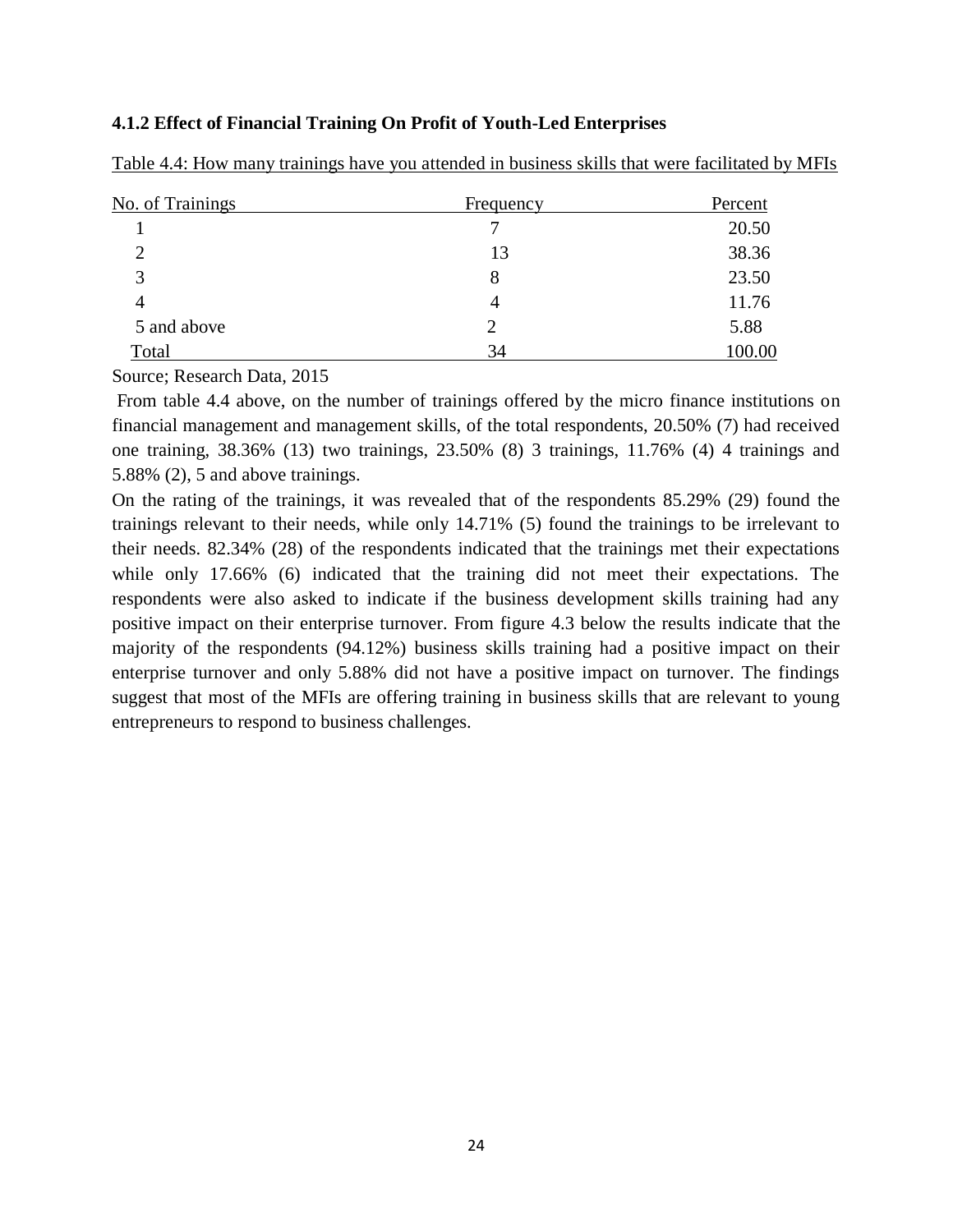



Source: Research Data, 2015

#### **4.1.3 Effect of Market Linkage On Profit of Youth-Led Enterprises**

From table 4.5 below on whether the market fairs and exhibitions organized by MFIs connected the youth-led enterprises to new markets, of the total respondents, 29% strongly agreed, 55.88% agreed, 3% disagreed, 6% strongly disagreed and 6% were undecided. They were also asked to indicate whether the market fairs and exhibitions met their expectations, of the total respondents, 14.70% strongly agreed, 65% agreed, 9% disagreed, 6% strongly disagreed and 6% were undecided.

Table 4.5: Participating in market fairs and exhibitions connected the enterprise to new customers.

| Rating            | Frequency | Percent |
|-------------------|-----------|---------|
| Strongly agree    | 10        | 29.00   |
| Agree             | 19        | 55.88   |
| Disagree          |           | 3.00    |
| Disagree strongly | 2         | 6.00    |
| Undecided         |           | 6.00    |
| Total             | 34        | 100.00  |
|                   |           |         |

Source: Research Data, 2015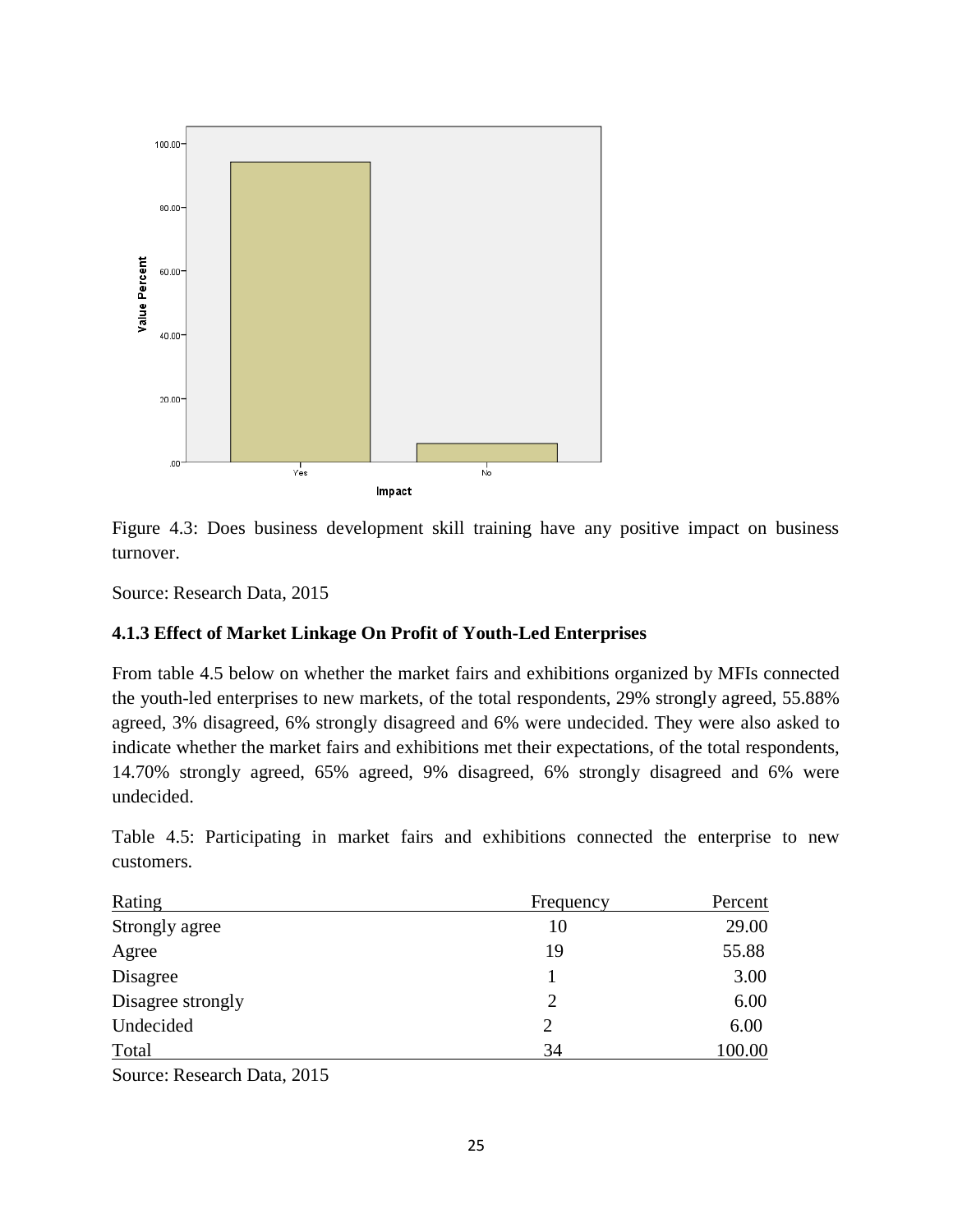From table 4.6 on the rating market fairs and exhibitions meeting the expectations of the respondents, 14.70% indicated that they strongly agree, 65.00% agree, 9.00% disagree, 6.00% disagree strongly and 6.00% undecided.

| Rating            | <b>Frequency</b> | Percent |
|-------------------|------------------|---------|
| Strongly agree    |                  | 14.70   |
| Agree             | 22               | 65.00   |
| Disagree          | 3                | 9.00    |
| Disagree strongly | $\theta$         | 0.00    |
| Undecided         |                  | 2.94    |
| Total             | 34               | 100.00  |

Table 4.6: Market fairs and exhibitions met expectations

Source: Research Data, 2015

The respondents were also asked to indicate if the market fairs and exhibitions had any positive impact on their enterprise' turnover, from figure 4.4 below the results indicate that the majority of the respondents, 85.29% market fairs and exhibitions had a positive impact on their enterprise' turnover and only 14.71% did not.



Figure 4.4: Does market fairs and exhibitions have impact on enterprises` turnover. Source: Research Data, 2015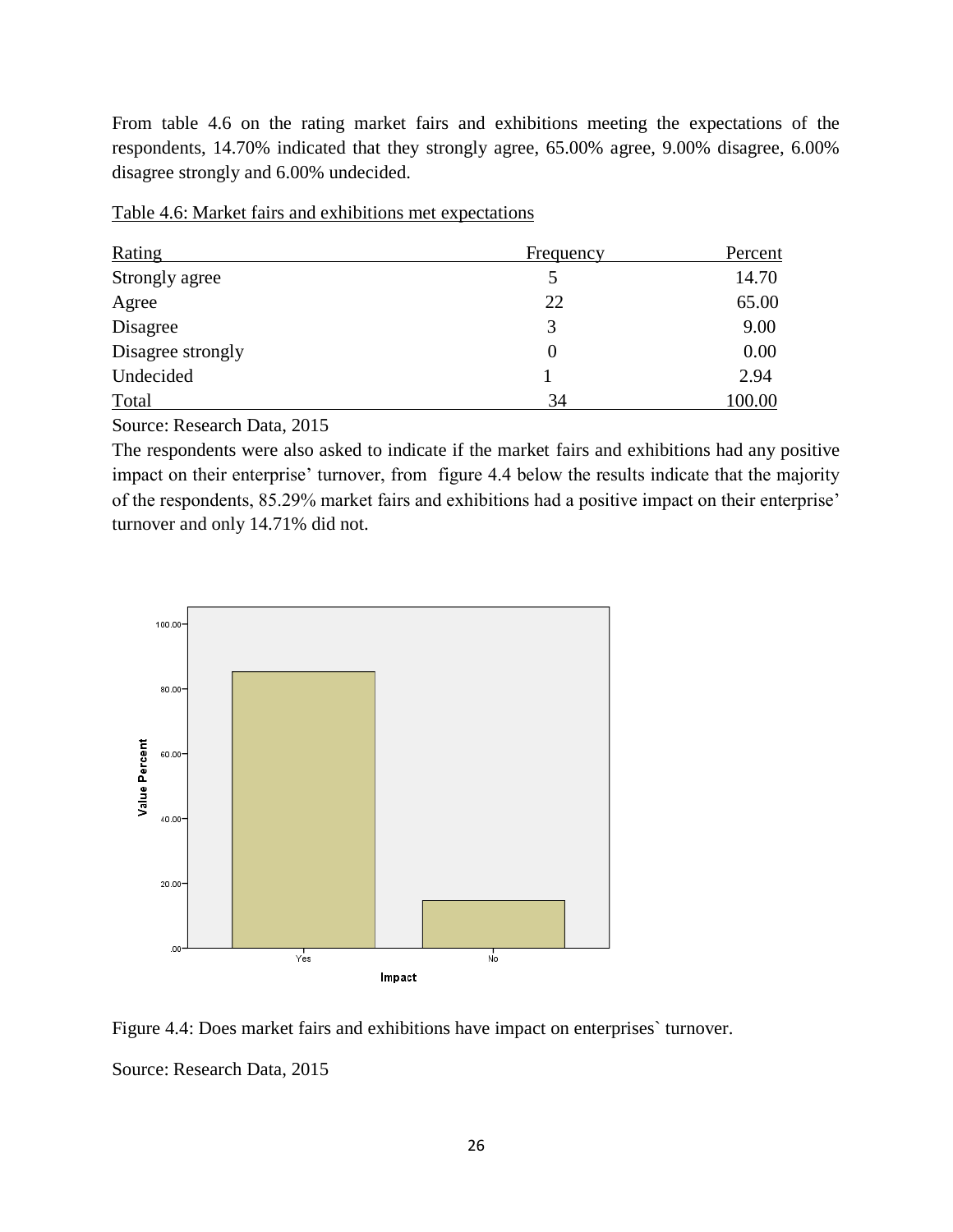## **4.1.4 Effect of Savings Mobilization on profit On Youth-Led Enterprises**

On the change of their enterprises` assets before and after they joined the microfinance, the respondents were asked to state the value of their enterprises` assets before and after they joined the micro finance institutions. The results from table 4.7 below indicate that there was a proportionate decrease in value of assets that are below kshs.150,000 and an increase in the value of assets that are above kshs.250,000. These findings suggest that savings is being encouraged by MFIs.

| <b>Amount in Kshs.</b> | <b>Before</b>               |         | <b>After</b>   |         |
|------------------------|-----------------------------|---------|----------------|---------|
|                        | Frequency                   | Percent | Frequency      | Percent |
| 50000-100000           | 10                          | 29.41   | 8              | 23.53   |
| 101000-150000          | 16                          | 47.06   | 12             | 35.29   |
| 151000-200000          | 4                           | 11.76   | $\overline{4}$ | 11.76   |
| 201000-250000          | $\overline{2}$              | 5.88    | 3              | 8.82    |
| 251000-300000          | $\mathcal{D}_{\mathcal{L}}$ | 5.88    | 4              | 11.76   |
| 301000-500000          | 0                           | 0.00    | $\overline{0}$ | 0.00    |
| Above 500000           | 0                           | 0.00    | 3              | 8.82    |
| Total                  | 34                          | 100.00  | 34             | 100.00  |

Table4.7: Value of enterprises` assets at the beginning and after benefit of micro finance services

Source: Research Data, 2015

## **4.2 Effect of Micro Finance Services on Performance of Youth-Led Enterprises.**

Determining whether the benefits of micro finance programs are sustainable and large enough to make a dent in the poverty of participants and society at large is important for guiding policy. The respondents were asked to indicate the purpose of the loan. Majority of the respondents indicated expansion of business (58.82%) and (38.24%) indicated for start while the rest were in the category of others. The high percentage for business expansion only show that business financial performance is not sound that SMEs are not able to plough back profits to expand their business.

Multiple regression analysis was used to establish the effect of access to credit, financial training, market linkage and savings mobilization on performance of youth-led enterprises. The analysis also shows the relationship between the variable. The coefficients of regression results are: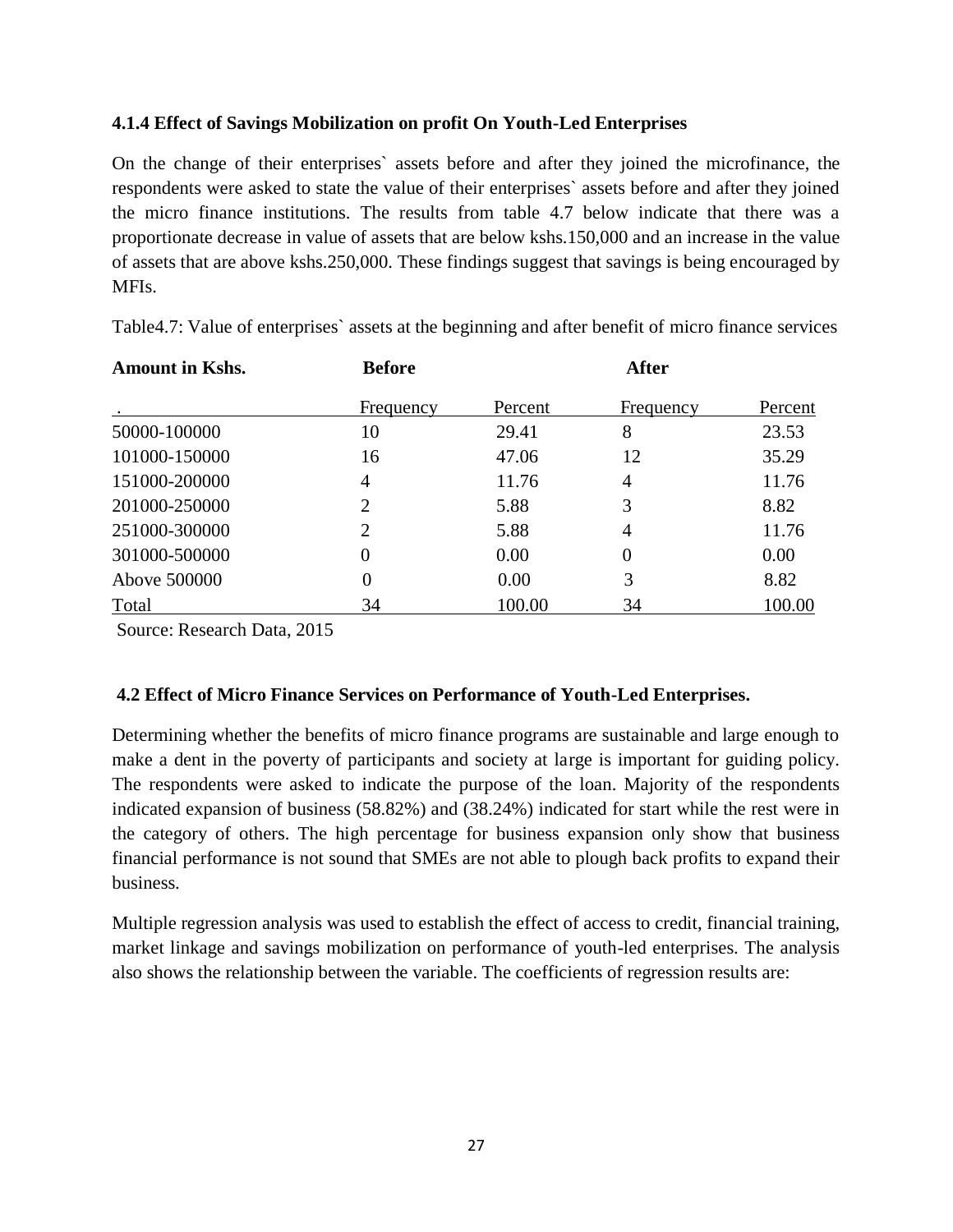Table: 4.8 regression analysis results

| Variable                         | Coefficient | <b>Std Error</b> | t-statistics | Probability |
|----------------------------------|-------------|------------------|--------------|-------------|
| LS (Access to credit)            | 0.345       | 0.053            | 6.509        | 0.002       |
| TM (Training Management)         | 0.265       | 0.098            | 2.704        | 0.004       |
| ML (Market Linkage)              | 0.211       | 0.109            | 1.936        | 0.003       |
| <b>SM</b> (Savings Mobilization) | 0.231       | 0.088            | 2.625        | 0.000       |
| $C$ (Constant)                   | 0.489       | 0.402            | 1.216        | 0.211       |

Method: Least Squares. Dependent variable: ROI. Source: Field Survey, (2015)

Presented in Table 4.8 and when these beta coefficients are substituted in the equation, the model becomes:

ROI=0.489+0.345LS+0.265TM+0.211ML+0.231SM+ $\mathcal{E}$  ...............{Equation 2}

This means that even without the four independent variables (access to credit, savings mobilization, training and market linkage), the performance of youth-led enterprise is expected to stand at 0.489 (Y-intercept). The coefficients of access to loan, training, market linkage and savings mobilization are 0.345, 0.265, 0.211 and 0.231 respectively. They are all positive, meaning as the magnitudes of the independent variables (access to credit, training, market linkage and savings mobilization) increases, the magnitude of the dependent variable (performance) also increases.

Table 2 also shows the beta values converted into the same scale to enable comparison. Access to credit having the largest beta of 0.345 has the largest effect on performance. The second most important variable was training with a beta of 0.265; the third variable is savings mobilization with a beta of 0.231. The least important predictor of these four variables is market linkage with a beta of 0.211. As such it explains the extent to which changes in the dependent variable can be explained by the change in the independent variables or the percentage of variation in the dependent variable (Financial Performance of Youth-Led Enterprises) that is explained by all the four independent variables (micro lending, savings mobilization, market linkage and training).

#### **4.3 Discussion of Findings**

First, credit alone cannot save the youths and take them out of poverty. As Parker and Pearce (2001) have noted, it is only one out of the many elements of a menu of possible interventions to generate income and possibly alleviate poverty. In case of Africa in particular, (Kiiru, 2007) asserts that there are more important constraints that face the clients of microfinance such as individual product prices, land tenure, technology and market access. These problems place a lot of responsibility on government to create the enabling environment as well as the framework conducive not only for rural finance but also in market development. (Sachs, 2009), for example, claims that micro finance can play a huge role in alleviating poverty if it helps to find ways through the market to get new opportunities to earn income by the investments in both farm and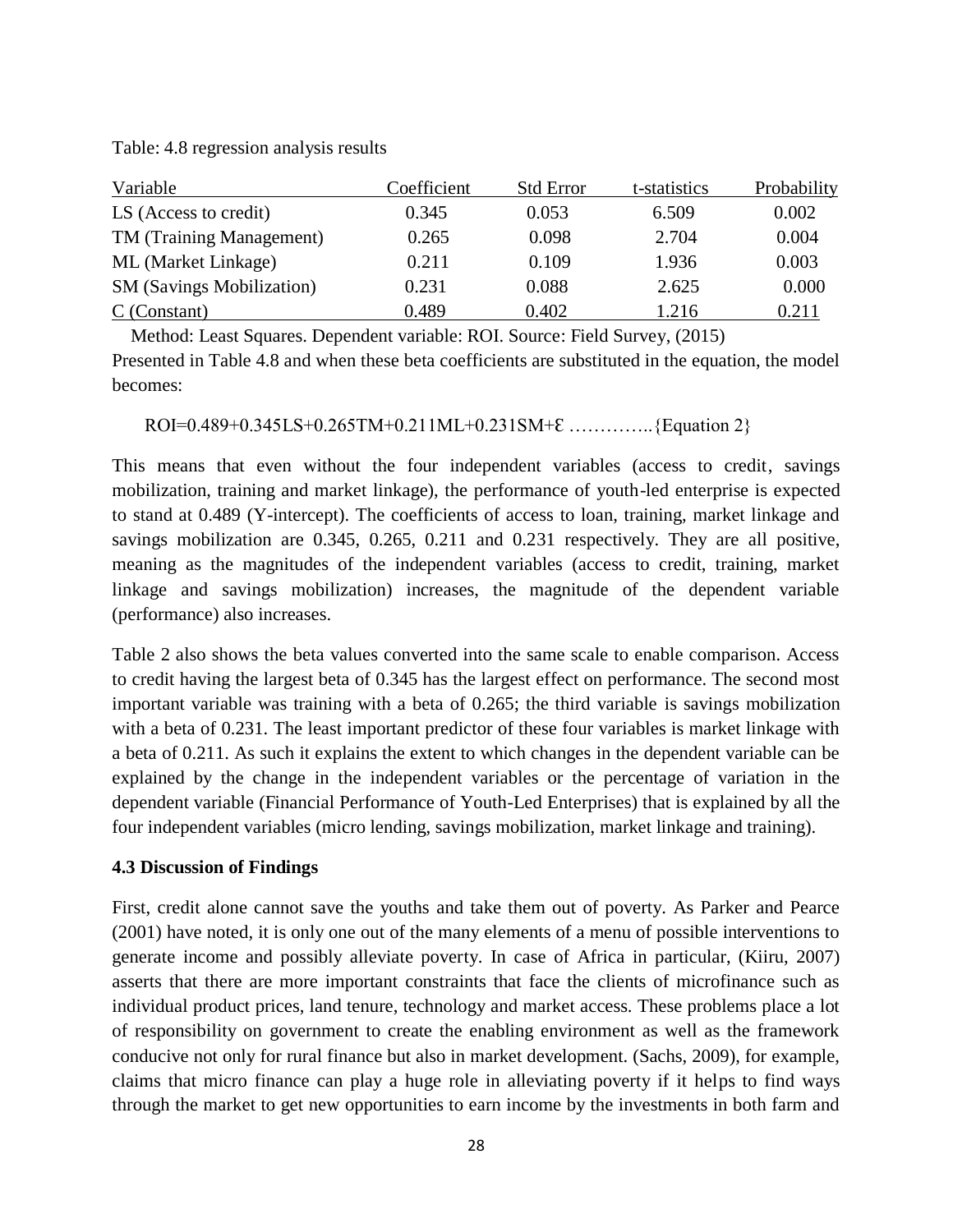nonfarm activities. This view is consistent with the findings that market linkage increased the profit of the youth-led enterprises.

The poor mainly go for loans with different motives, some maybe looking for immediate funds to smooth consumption while other households maybe interested in operating small scale enterprises. On the practical side of things, it has been easy for rural households to acquire capital for micro enterprises through micro finance. However one major challenge that still remains unsolved is the issue of effective demand for the products. Without the demand for goods and services, then the potential for youth-led enterprises to maximize profit is highly compromised.

The loan sizes accessed by poorer households were a big issue in Coleman's (2006) study. (Coleman, 2006) argued that the loan sizes were too small to make any significant differences in household welfare. The size of loans even prompted some women to leave the microfinance programs arguing that the loans were too small for any meaningful income generating activity (Coleman, 2006). Coleman argues that one reason why wealthier borrowers may have experienced larger impacts was because they could commandeer larger loans. The argument is in consistent with the findings that savings mobilization has a positive impact on the value of the enterprises` assets of youth-led enterprises.

The results of this study further concur with Graham et al (2001) study in Uganda which concluded that chunks of micro credit helped smoothen financial requirements by the women and did not result into any meaningful investment or savings results. In contrast. GAP (2003) In Cholteca and Tegucigalpa in Honduras found a positive relationship between micro financing and investment as well as micro financing and savings. Savings and Investments increased. AFC (2008) in India also found similar results as CGAP.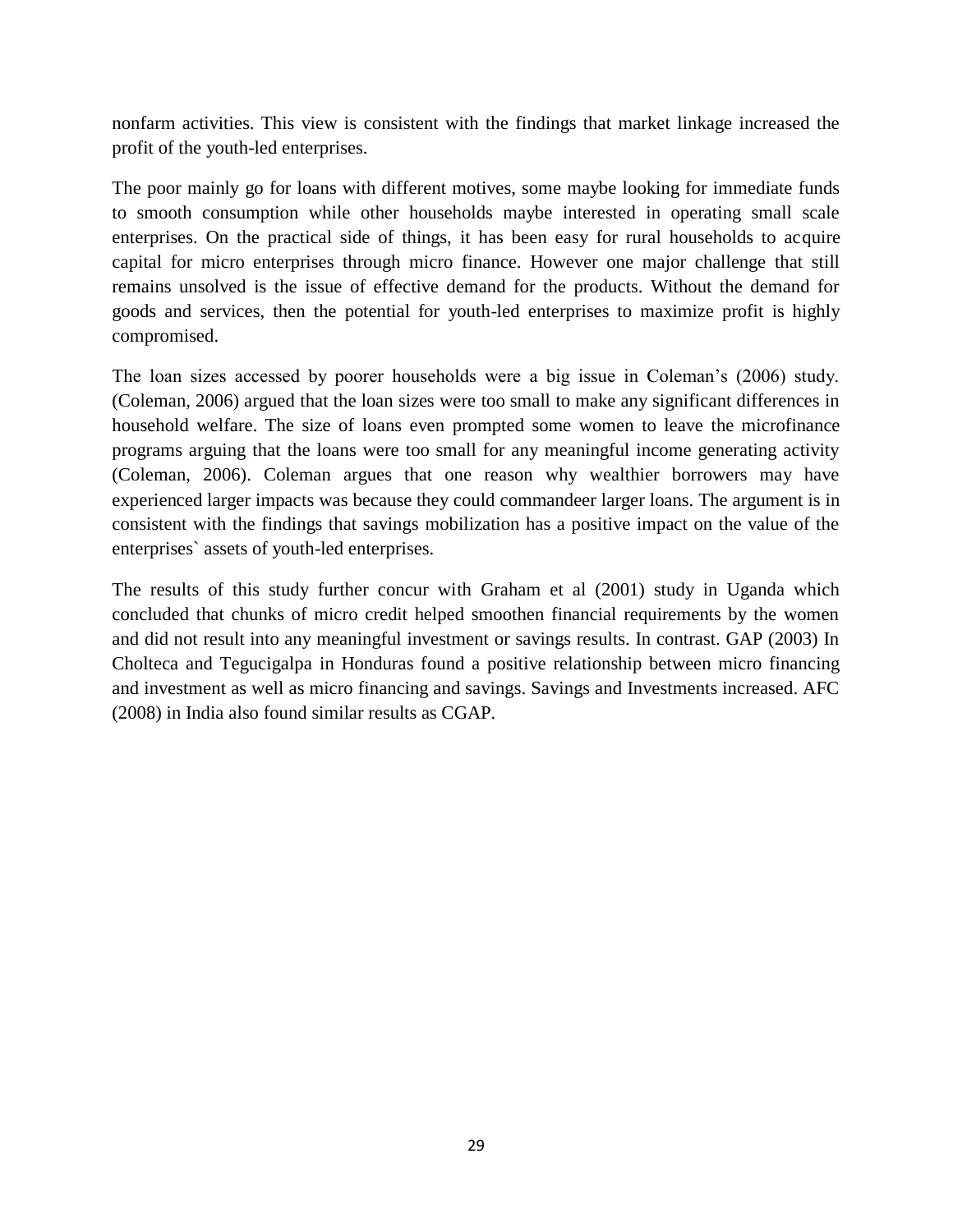#### **CHAPTER FIVE**

## **SUMMARY, CONCLUSION, RECOMMENDATIONS AND FINDINGS**

#### **5.1 Summary**

Multiple Linear regression analysis was used to establish the relationship and magnitude between Micro finance services (independent variable) and performance of youth-led enterprises (dependent variable). The data was interpreted in frequency and percentage tables and graphs. The study results indicated an absence of collinearity between predictors. The results also showed a positive relationship between the independent variable (access to credit, training, market linkage and savings mobilization) and the dependent variable (performance).

#### **5.2 Conclusion**

The findings indicated that the access to credit, savings mobilization, training in micro enterprise management and market linkage was on average satisfactory to the micro entrepreneurs. The study concluded that there existed a relationship between extent of provision of micro finance services and performance of youth-led enterprises and that micro finance significantly affected performance of micro enterprises. It therefore implies that improvement in the provision levels of micro finance services will result in increased effects on performance of youth-led enterprises. Training in micro enterprise management as a component of microfinance help clients in business management and minimizing transactions related risks.

#### **5.3 Recommendations**

The study recommends that micro finance service providers and policy development partners could consider including a micro insurance scheme in the microfinance package. Also, extension of the current loan grace period of one month would give the entrepreneurs adequate time to invest the loan and use the returns from the investment for loan repayment. The government and development partners could consider channeling more funds for micro financing programs to bring on board many unemployed people that are currently out of reach as the programs as this will help spur economic development and alleviate unemployment.

The government to put in place measures to link SMEs to larger firms to increase their market region and encourage globalization. The government through the Ministry Of Education to incorporate Entrepreneurship management skills in Secondary School Curriculum. The government should put in place policies to strengthen cooperative societies and educate the Youth about their importance.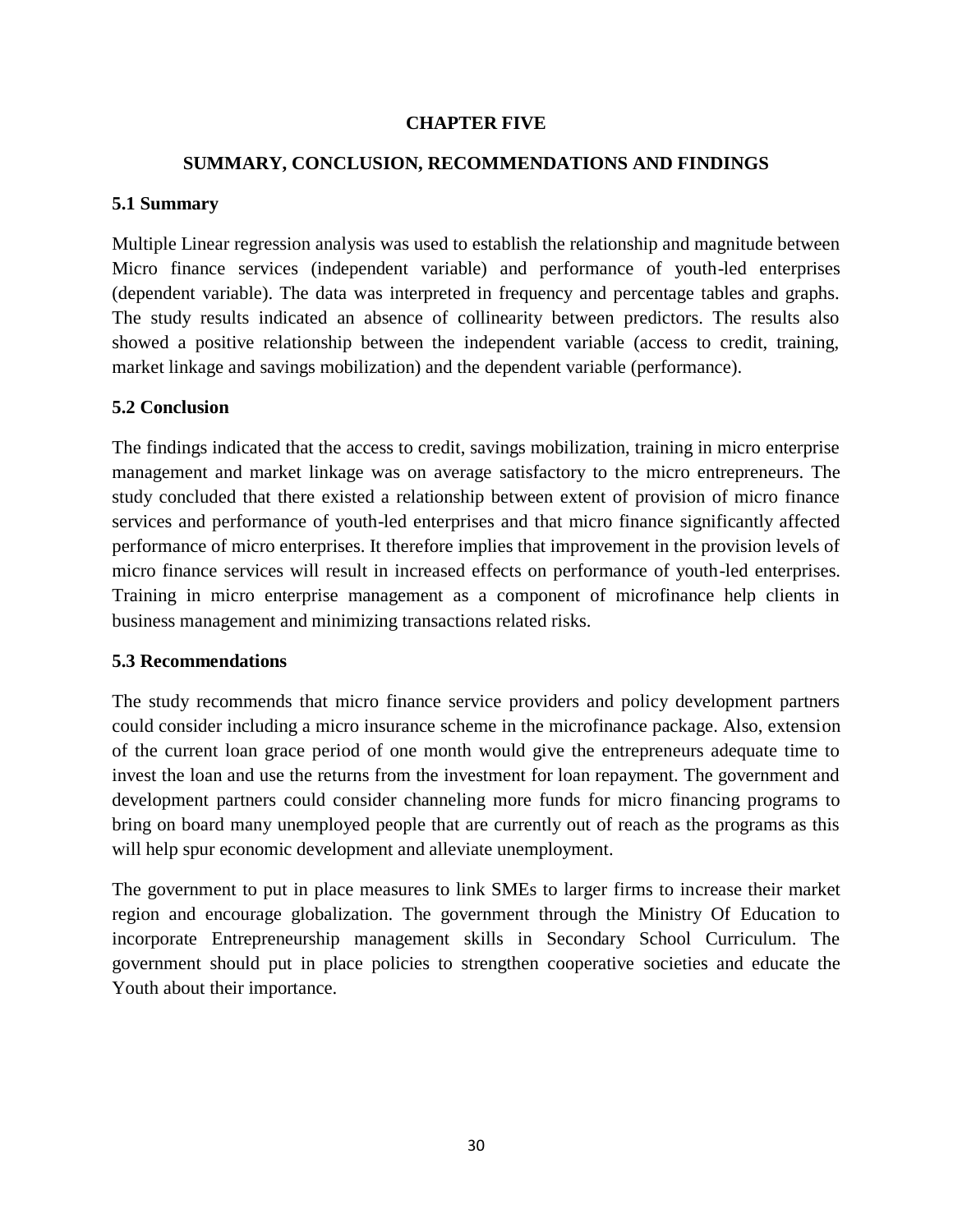## **5.4 Limitations of the Study**

The study faces challenges of time resources particularly where the SMEs managers delayed in giving financial reports. To mitigate this, the researcher made follow quite often to these Youth-Led Enterprises.

The study was limited to the microfinance institutions only where as other financial institutions also play a role in their financial performance. This makes the results of the study generalizable. Obtaining data from the Youth-Led Enterprises was a great challenge. Most of them did not keep audited records. These SMEs that had information available sometimes had insufficient data for this study. Future researchers are advised to consider using both primary and secondary data sources.

#### **5.5 Suggestion for further studies**

The current study was a cross sectional survey based on a small sample size taken from only Hamisi Sub County and therefore the findings of the study cannot be generalized to all the 47 Counties in Kenya. The study recommends that further research could be conducted on Youth-Led Enterprises countrywide to investigate on the effect of microfinance services on performance of Youth-Led Enterprises to find out whether there are commonalities or unique factors. The concentration is on SMEs, it is important to carry out similar study among large enterprises in order to find out the effect microfinance services on performance of these firms. Future research should also focus on the different aspects of micro financing on performance of SMEs. For the small micro enterprises sector to grow, small businesses need to link with the rest of the economy. Most of these businesses are so small that creating a link seems almost impossible. Further research should be done in this area to establish the best way of linking small and micro businesses with large companies in the economy.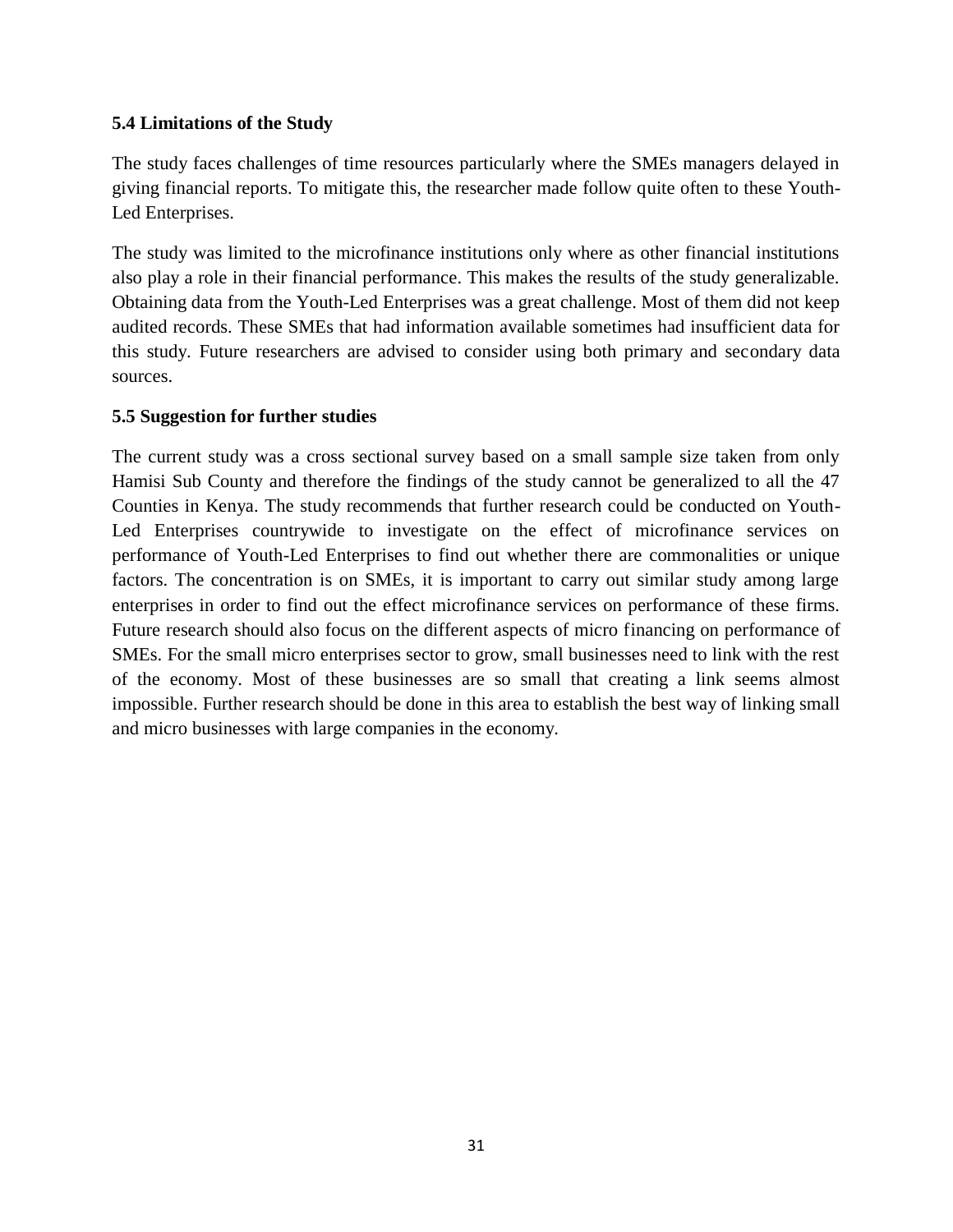#### **REFERENCES**

Akerlof, (1970): The market for lemons: Quality.

- Amenya S., (2010). "An Analysis of the Challenges Facing Youth Enterprise Development Fund: A case study of Nyaribari Chache Constituency" *Paper presented at African institute of business and Management Conference University of Nairobi, Kenya*
- Aryeetey, E (2005) Informal finance for private Sector Development in Sub-Saharan Africa, Journal of microfinance, vol. 7, No.1 p.22

Baum, (2007). "*Entrepreneurship as an area of Psychology Study: An Introduction".*

Belussi, F. (1999) "Policies for the Development of Knowledge-Intensive local Production Systems." *Cambridge Journal of Economics*.

Bernanke, (1992): Why is deflation Bad for the Economy?

- Berry, L.L., (2002). "Understanding Service Convenience." *Journal of Marketing.*
- Brierley, (2001) : Variability in Sediment delivery and storage along river courses in Bega Catchment.

Bruton, (2006) "Entrepreneurship in Emerging Economics: Where

We are Today and Where should the research go in the Future,

Entrepreneurship: "*Theory And Practice".* London commonwealth Secretariat.

Campion, (2008*). Putting the Sadal into performance Management;* 

 *A practice based Guide for microfinance.* Microfinance Gateway Retrieved From <http://www.microfinancegateway.org.p/siste/m/template.rc.1.9.304477> Production systems". *Cambridge journal of Economics.*

Chingunta, F, (2005) "Being "Real" about Youth Entrepreneurship

In Eastern and Southern Africa Implication for Adults, Institution Sand Sector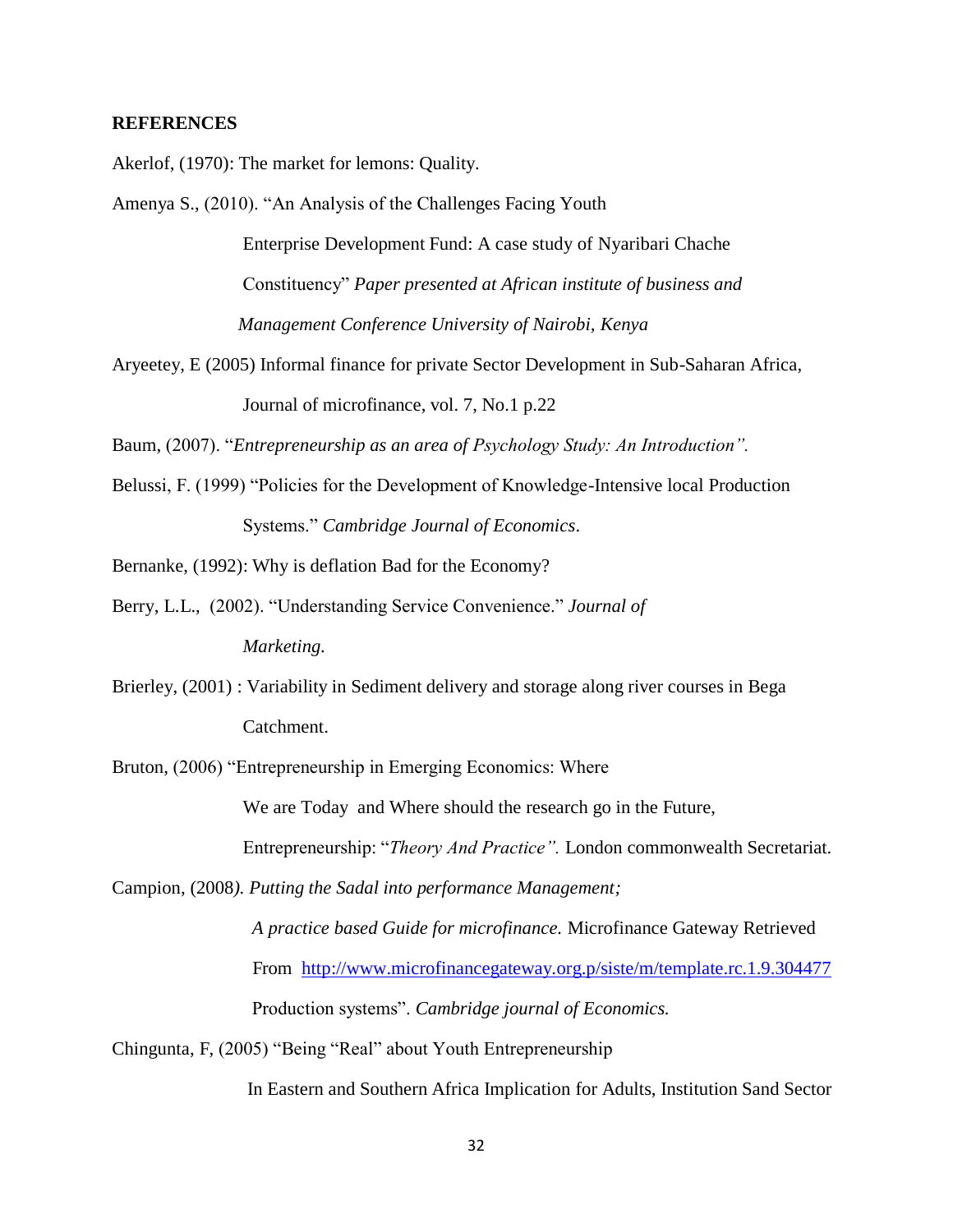Structures". *SEED Working Paper No. 72. Series on Youth and Entrepreneurship International Labour Organisation* 

Cassar, (2001): The Impact of Resource on SMEs.

Cook, (2000). "Finance and Small and Medium-Sized Enterprise

 Development", IDPM, University of Manchester, Finance and Development Research Programme Working Paper Series, Paper No. 14.

Christen R., (2000). The rush to Regulate: Legal Framework for

Microfinance Occasional Paper CGAP, Washington DC, CGAP

Cunningham, W.V., (2001). "Heterogeneity among Mexico`s micro Enterprise. An application of factor and Cluster Analysis". *Eonomic Development and Cultural change".*.

Gachagia, (2014). "Role of Youth Enterprise

 Development Fund in Curbing Youth Unemployment in Kenya". *European Journal of Social Sciences, Arts and Humanities.*

Entwistle R. (2008) "Entrepreneurship and Youth: The critical Role of the Christian Community Development". *A paper presented at the Baylor Symposium on Faith and Culture Bottom-up Approaches to Global Poverty: Appropriate technology Social Entrepreneurship and the Church October 25th, 2008 Waco, Texas.*

Fidler N, Webster J. (1996). *Empowering micro entrepreneurs*. Washington D.C

- Gudda Patrick, Moses Ngoze (2009). "Sustainable Youth Empolyment Programmes in Kenya; The case of Youth Enterprise Development Fund" Paper presented at the Entrepreneurship & Procurement Development, Jomo Kenyatta University of Agriculture & Technology, Nairobi Kenya. http//www.wikipedia.com.
- Helpman, E.: The Mysery of Economic Growth. Available on line

https://ideas.respec.org/.../v852005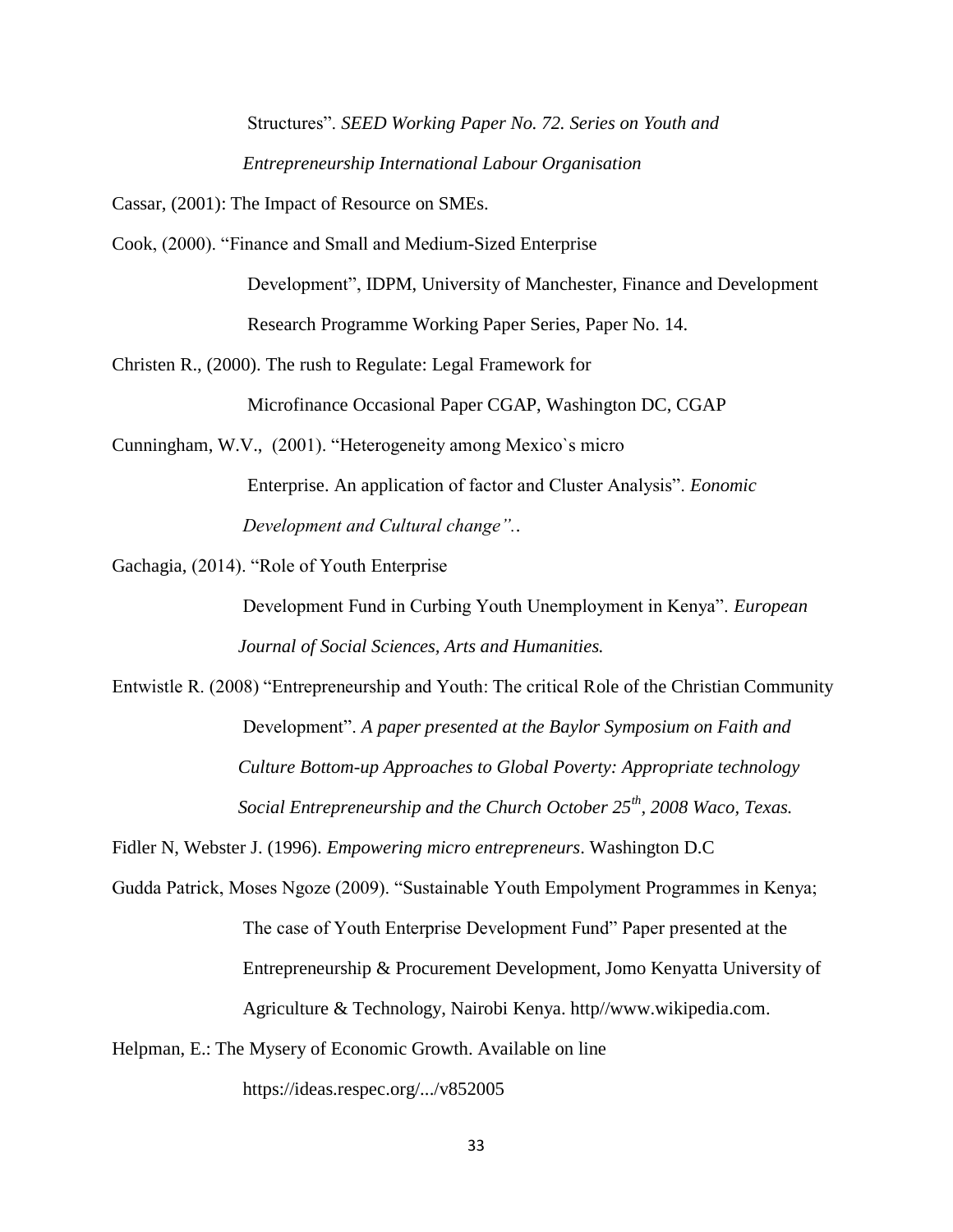International Labour Organization (2010) "An Introductory Guide for Employers` Organization: Tackling Youth Employment Challenges". 1<sup>st</sup> Edition, Itally: International Centre of ILO.

Rotich, (2014). *Effects of microfinance services on the*

 *Performance of small and medium enterprises in Kenya.* Moi University. Available on line at http://www.academicjournal.org/AJBM

Johnson. S., (1997). *Microfinance and Poverty Reduction*. Oxfam University.

Kashyap, (1993): Monetary Policy and Credit Conditions: Evidence from the composition Of External Finance.

Kemunto (2014). *Impact of the youth Development Fund on the performance of the youth Owned enterprises in Kenya.*

Available online at http: //hdlhandle.net/11295/7660

Kenya Economic Report, (2013). Kenya National Bureau of Statistics. *Economic Survey.* Nairobi Government Printers. Available online at

[www.kippra.org/downloads/kenya%2](http://www.kippra.org/downloads/kenya%25)0Economic%20Report%202013.pdf.

Kenya Economic Report, 2014. Kenya National Bureau of statistics. Available online at www.knbs.or.ke/index.php?

Kenya National Human Development Report (2010). "*Youth and Human Development*: *Tapping the Untapped Resource*" UNDP Kenya.

Ledgerwood, J. (1998), Microfinance Handbook: *An institutional and finance perspective, Sustainable Banking with the poor.* Washington D.C World Bank.

Ledgerwood, J. (1999), Micrfinance Handbook: *An institutional and financial perspective, Sustainable Banking with the poor.* Washington D.C World Bank.

Ledgerwood, J. (2002). *Microfinance handbook. An institutional and financial perspective,*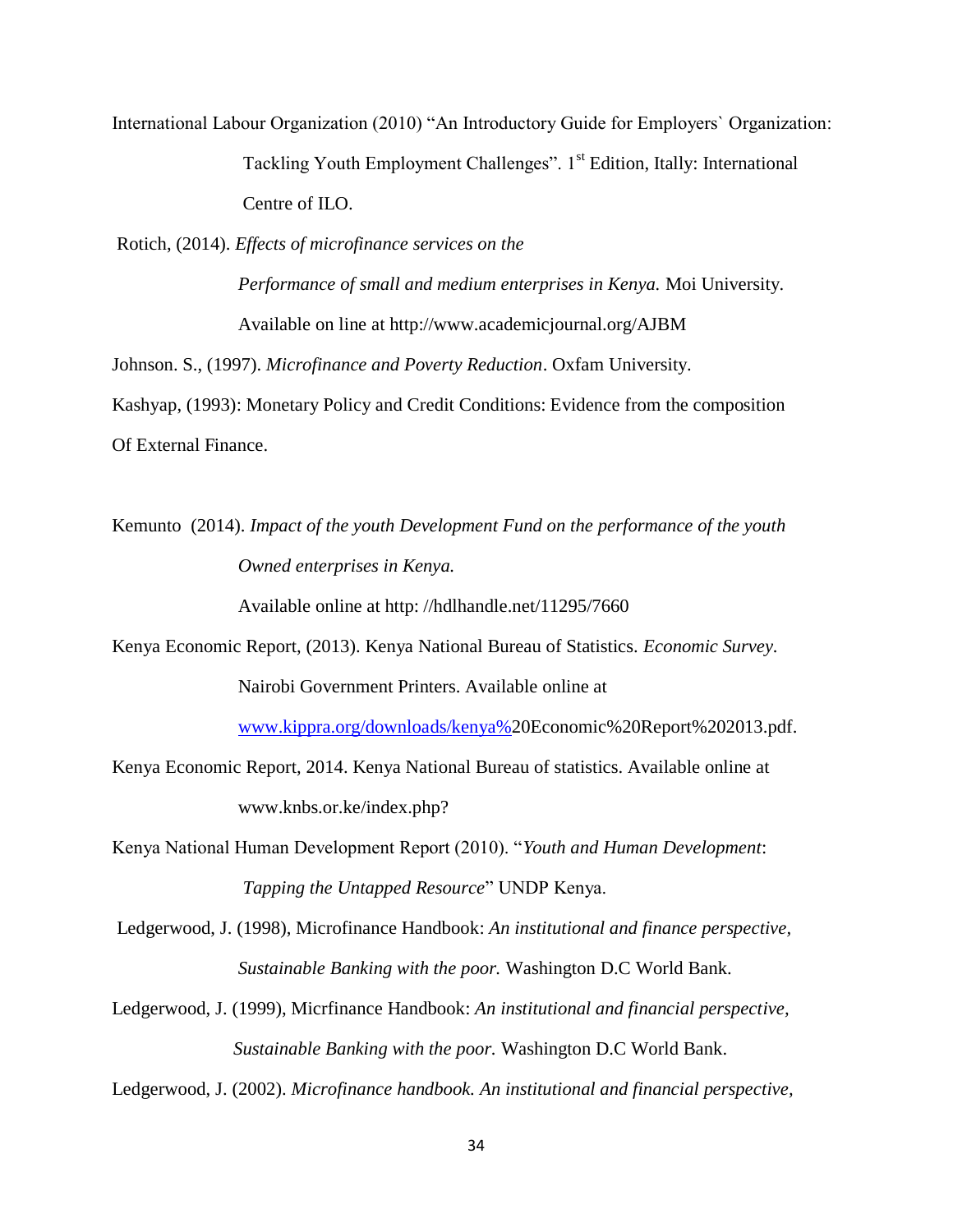*Sustainable Banking with the poor.* Washington D.C. The World Bank.

- Levy, B. (1993). `Obstacles to developing indigenous Small and Medium Enterprises: An Empirical Assessment; *The World Bank Economic Review*.
- Maisib, (2013) "*Role of Youth Enterprise Development Fund in Job creation: Acase of Dagoretti constituency, Nairobi Constituency Kenya*" Mount Kenya University Nairobi, Kenya.
- Madole, (2013) "Impact of microfinance credit on the performance of SMEs in Tanzania" www.google.com/search.

Meager, N. (2011). *Skills for self employment,"* New Delhi: India.

Morduch, J. (2005). Smart Subsidy for Sustainable Microfinance. *Finance for the poor, 6(4). ADB.*

Mugenda Olive and Abel G. *Research methods Quantitative and Qualitative Approaches.*

Mugori, Wycliff M (2012). *The effects of access to microfinance on the financial performance of Small and medium enterprises owned by youth in Nairobi, Kenya.* Nairobi University. Available on line at

http://erepository.uonbi.ac.ke:8080/xmlui/handle/123456789/14552.

Murray, (2002). A Guide to Gender Sensitive Microfinance, The Socio

Economi And Gender analysis (SEAGA) Programme, FAQ, pp 10-11

Myers (1994) Quantitative Research in Information Systems.

Njirani, (2001) The KENYA GAZZETTE 1587 THE KENYA GAZZETTE Kenya United Small Scale Tea owners Association.

Odhiambo, (2013). "*Effects of The Youth Enterprise Development Fund on Youth Enterprises in Kenya".*Nairobi Kenya.

Omena, (2012). *Effects of microfinance services on financial empowerment*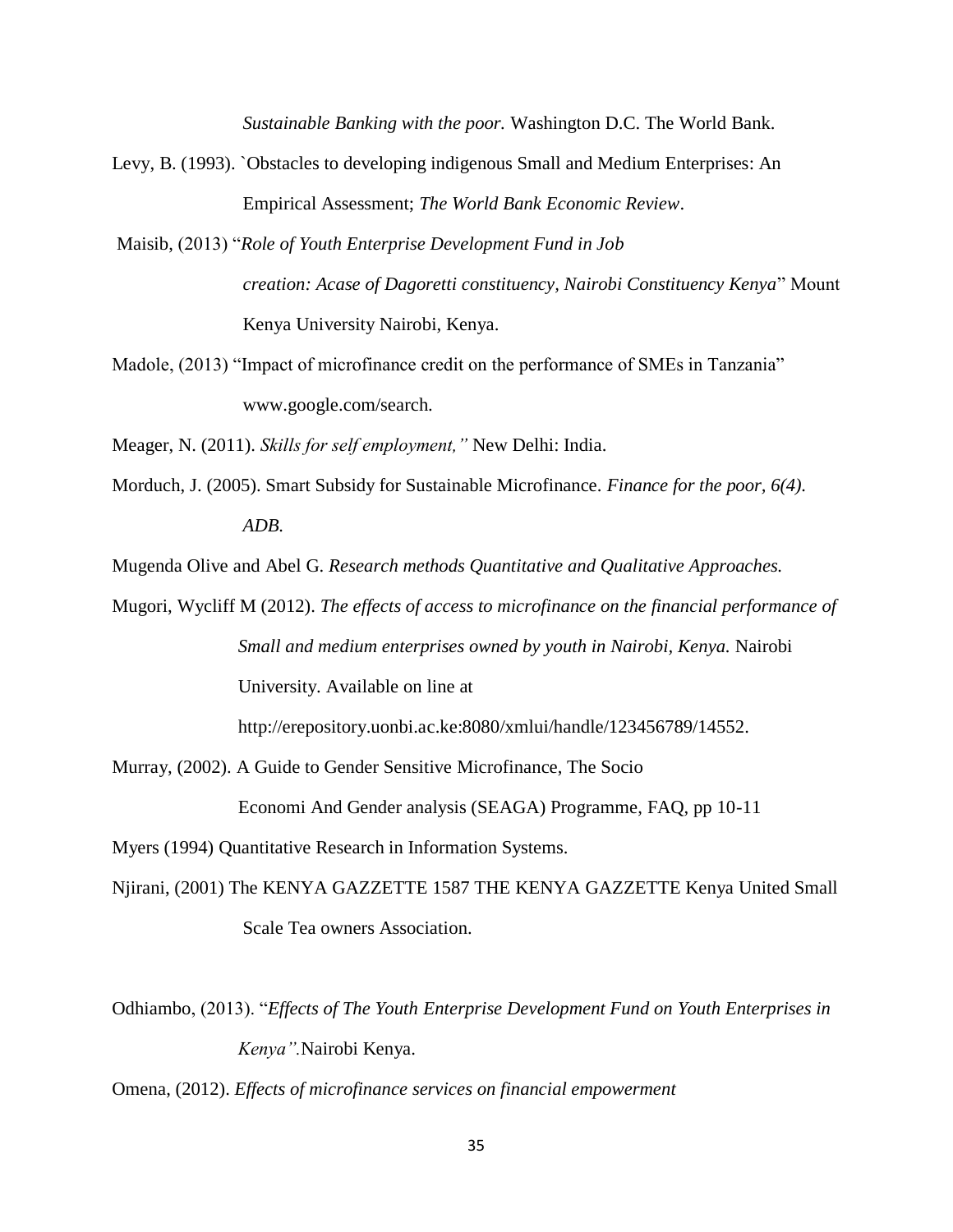*Of the youth in Migori County, Kenya.* Maseno University.

Omondi (2013): Youth Enterprise inhibiting factors and opportunities*. Nairobi University*.

- Onuorah Patrick, (2009). "The role of Small and Medium Sized Enterprises for Economic Growth" *A case study of Matori Lga in Lagos, Nigeria School of Management, Blenkinke Institute of Technology.*
- Orodho A(2005), Techniques of Writing Research Proposal and Reports. Kenyatta University, Kanezja HP Enterprises Nairobi.
- Parker, (1995). "Small Enterprises Adjusting to Liberization in Five African Countries" *World Bank Discussion Paper, No. 271, African Technology Department Series.* The World Bank: Washington DC.
- Quaye (2011) "effects of microfinance institute on growth of Small and Medium Scale Enterprises. A case study of Kumasi Metropolis.

Rahman, (2010): Attitude of Malysian Teachers Toward a Performance appraisal.

Russel,(1996): Do Facial Expressions signal Specific Emotions From the Face in context.

Simeyo, (2011), *Effects of Provision Of microfinance on performance of micro-enterprise under Kenya rural Enterprise program (K-REP), Kisii County*, African Journal of Business Management , pp, 8290-8300 ISSN 1993-8233 C 2011 Academic Journals.

Skandalis, (2008) Factors affecting firm's performance.

Smith, (1999): Affective and Cognitive implications of group membership becoming part of the Self.

Spence, (1973): Job Market Signalling.

Stiglitz, (1990): Peer monitoring and Credit markets. The World Bank.

Swain, (2008): Using own baby-cry Stimuli compared with other baby cry.

Tackey, N.D., & Perryman, S. (1999). Graduates Mean Business: *A study of Graduate Self-*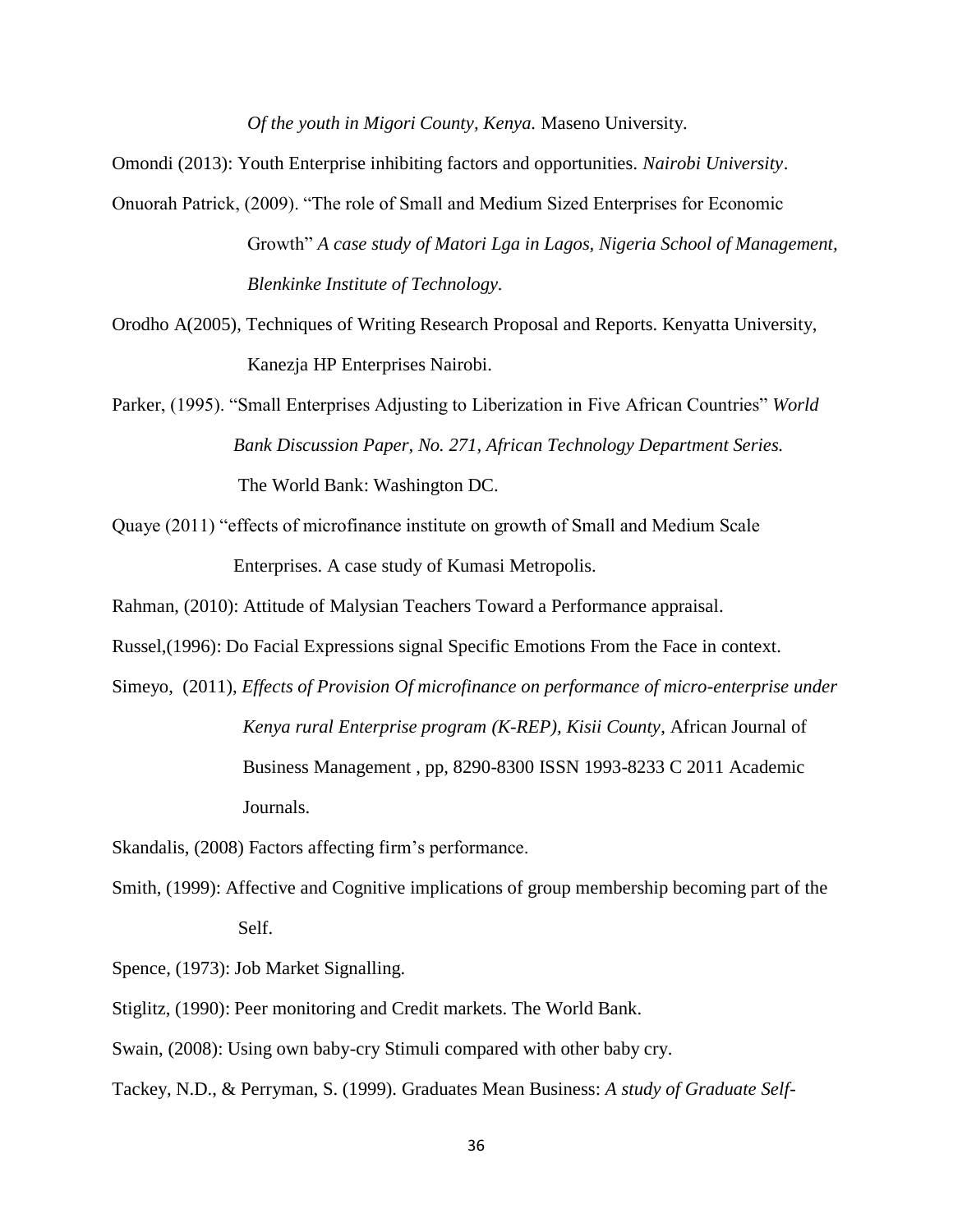*Employment and Business Start-Ups.*

United Nations Development Programme, (2010). "Youth and Human Development:

 Tapping the Untapped Resouse" *The Kenya National Human Development Report Nairobi, Government of Kenya. UNICEF & IEA.*

UNIDO: Industrial Development Report, (2002).

Van, (2007). What is the value of Entrepreneurship? *A review of recent Research in Small Business Economics. Dortretch.*

Waithanji, (2014) "effects of microfinance credit on the performance of Small and Medium Enterprises in Kiambu County" [www.google.com/search.](http://www.google.com/search)

Wahid, (1994) The Grameen Bank and Poverty in Bangladesh.

Walker, (2001); The Growth of inter-organizational Collaboration in the life Sciences.

Wright G. A. N (2005). *Understanding and Accessing the demand for microfinance Prepared for Expanding Access to microfinance*: Challenges and Actors, Paris, June, 20 2005.

Youth Save, (2010). New America. Available on line at https://www.newamerica.org/youthsave.

Yunus, (1998), Banker of the poor Micro-lending and the Battle against World

 Poverty. Bangladesh University Press Limited, Retrieved from mail to: upl@bangla.nethttp://www.bankertothepoor.com/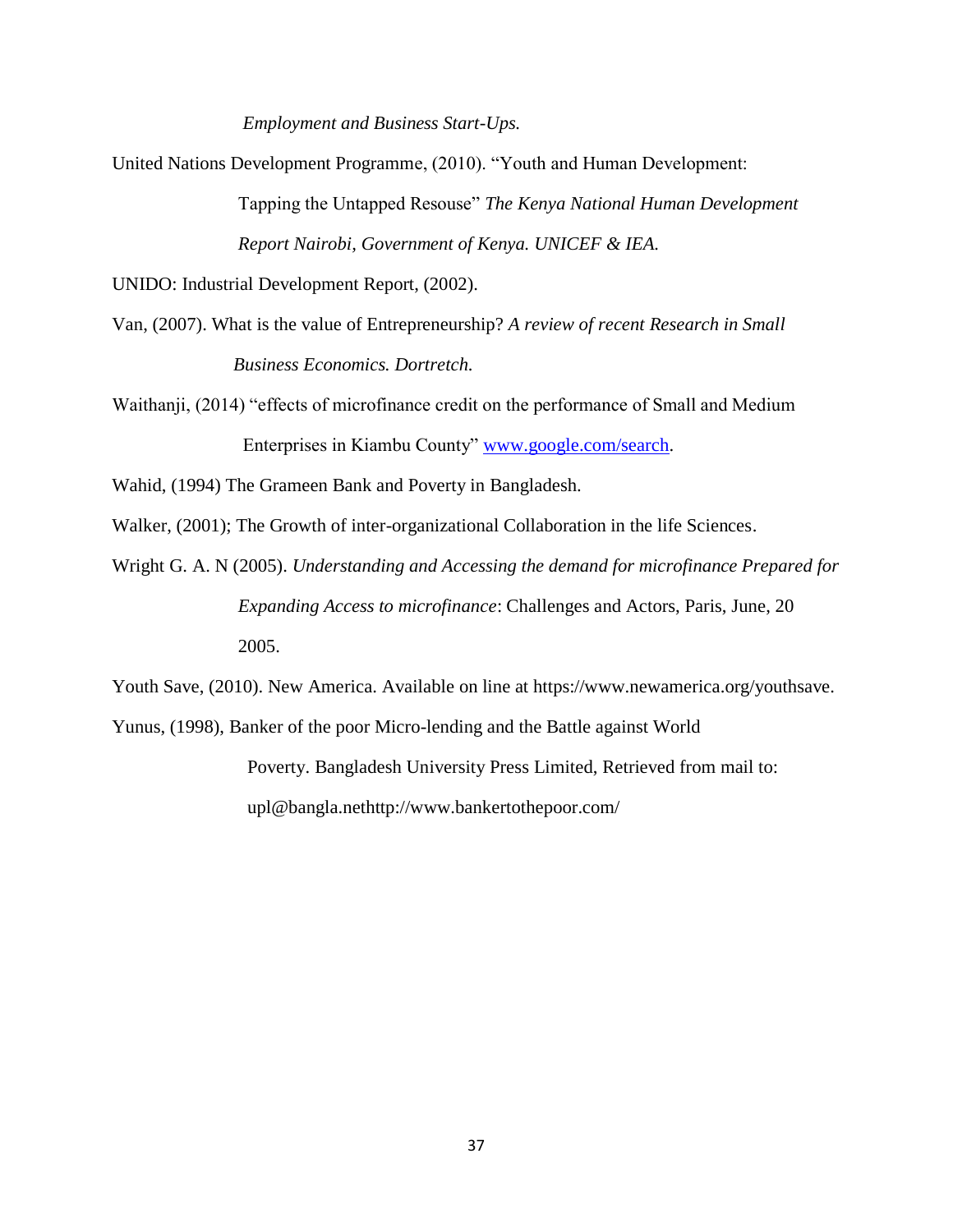# **Appendix I**

# **Budget**

|   | Budget item     | Amount (ksh) | Sub-total (ksh) | Total (kshs) |
|---|-----------------|--------------|-----------------|--------------|
| A | Direct expenses |              |                 |              |
|   | -printing       | 1200         |                 |              |
|   | -binding        | 600          |                 |              |
|   | -photocopying   | 1200         |                 |              |
|   | Total direct    |              | 3000            |              |
|   | expenses        |              |                 |              |
| B | Travel          |              |                 |              |
|   | Domestic travel | 10000        |                 |              |
|   | Respondents     | 500          |                 |              |
|   | (Restaurant     |              |                 |              |
|   | Meals)          |              |                 |              |
|   | Total travel    |              | 15000           | 18000        |
|   | expenses        |              |                 |              |
|   | 10% overhead    |              |                 | 1800         |
|   | <b>TOTAL</b>    |              |                 | 19800        |
|   | <b>EXPENSES</b> |              |                 |              |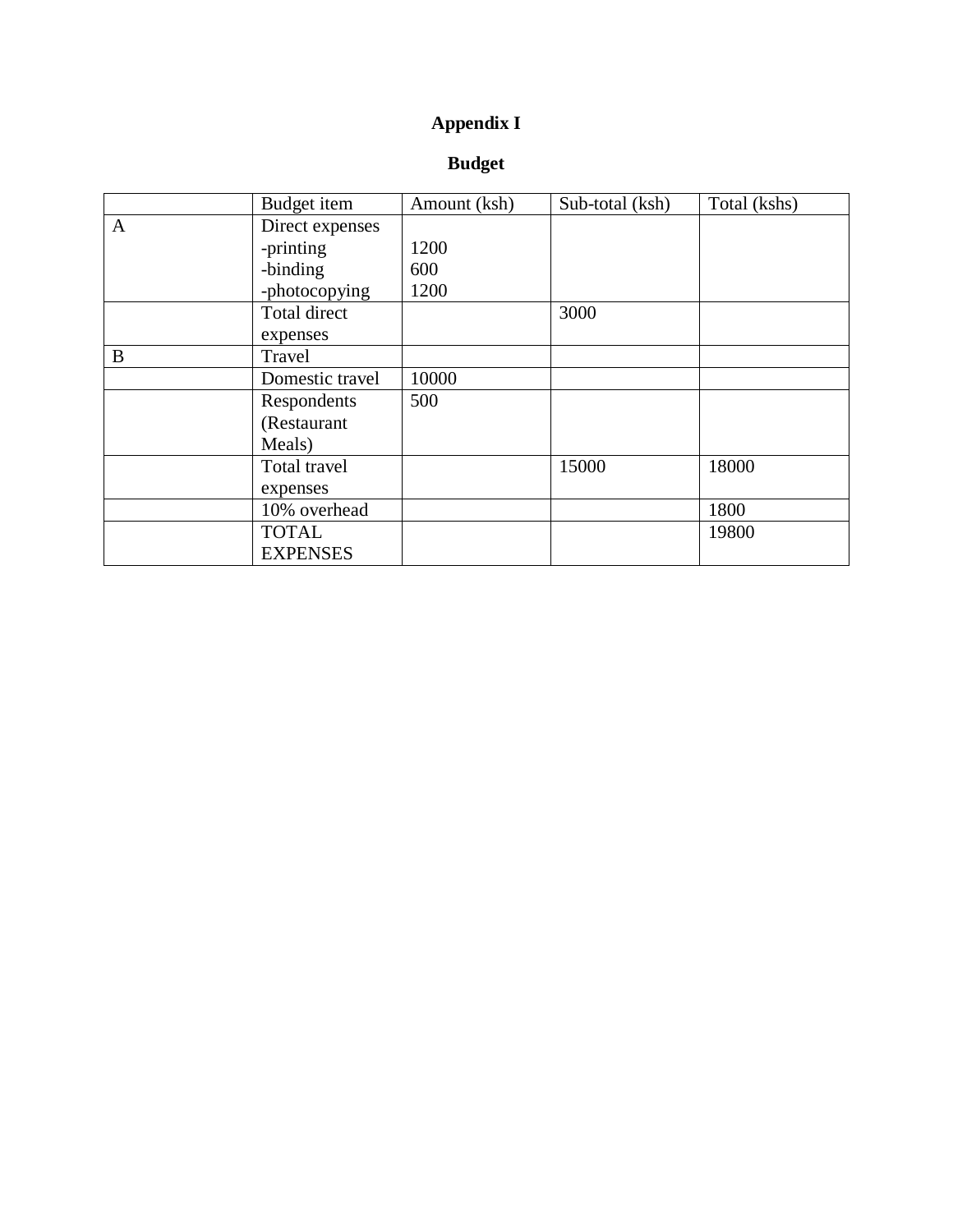# **Appendix II**

## **QUESTIONNAIRE**

#### **PART A: Demographic Data**

1. Location of the enterprise. Sub location……………………………………………

Location…………………………………………………………………….

2. How many members does your group have?

| No of members | Tick |
|---------------|------|
| ١O            |      |
|               |      |
| ി             |      |
| - 3           |      |
| Above 14      |      |

3. What is your gender (Tick)

 M…………. F……………

4. Your age is between

| Years     | Tick |
|-----------|------|
| 18-35     |      |
| 36-45     |      |
| $46 - 60$ |      |
| Above 60  |      |

5. Where do you work?

| Employment   | <b>Tick</b> |
|--------------|-------------|
| Farming      |             |
| Trading      |             |
| Artisan work |             |
| Employed     |             |
| Others       |             |

6. Age of your group

| Years   | Tick |
|---------|------|
| $1 - 2$ |      |
| $3 - 4$ |      |
| Above 4 |      |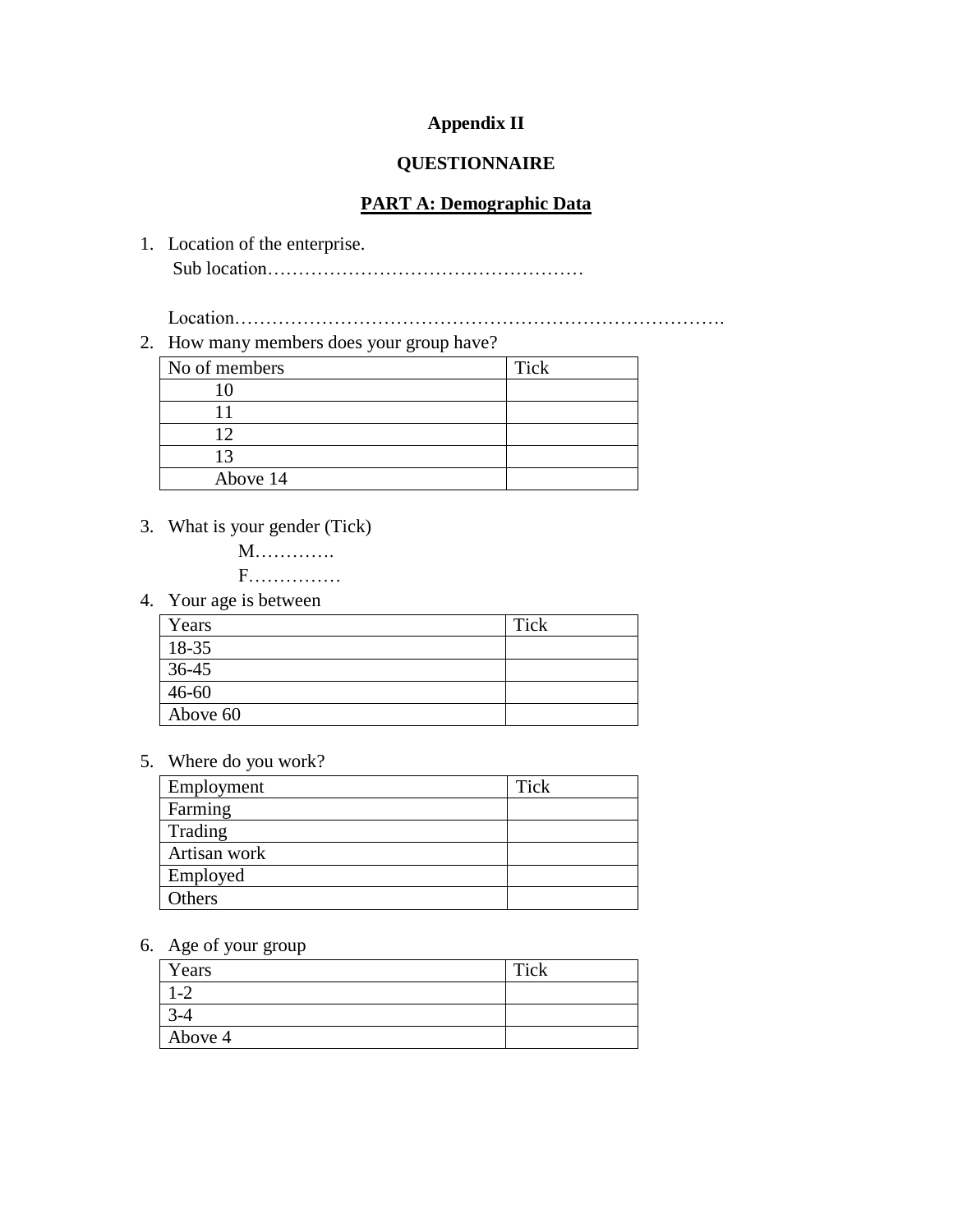7. Highest level of formal education by the respondent

| Level                   | <b>Tick</b> |
|-------------------------|-------------|
| None                    |             |
| Primary education       |             |
| Secondary education     |             |
| Tertiary/College        |             |
| University degree       |             |
| Post graduate and above |             |
| Others (specify)        |             |

# 8. What Kind of enterprise do you operate?

| Enterprise      | Tick |
|-----------------|------|
| Agricultural    |      |
| <b>Business</b> |      |
| Other (specify) |      |

9. Has your enterprise been growing in scale (Turnover wise)?



10. What is your enterprise turnover/gross in Kshs?

| Amount (kshs) | Tick |
|---------------|------|
| 10000-20000   |      |
| 30000-40000   |      |
| 50000-60000   |      |
| Above 60000   |      |

# 11. What is your enterprise net in Kshs?

| Amount (Kshs) | Tick |
|---------------|------|
| 10000-20000   |      |
| 30000-40000   |      |
| 50000-60000   |      |
| Above 60000   |      |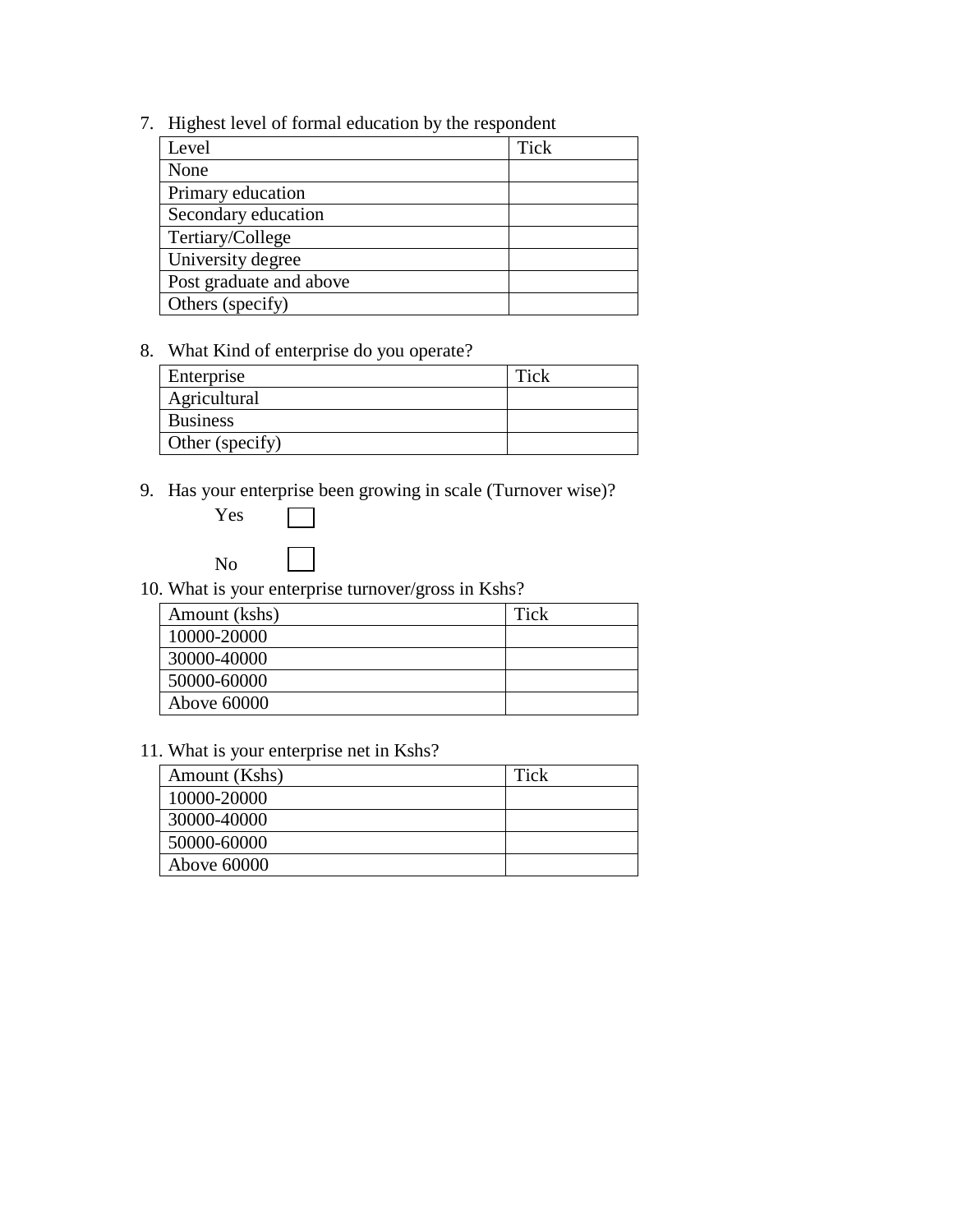## **PART B: Micro lending**

1. How much credit overall have you accessed since you started your enterprise?

| Amount (Kshs) | <b>Tick</b> |
|---------------|-------------|
| 50000-60000   |             |
| 70000-80000   |             |
| 90000-100000  |             |
| 110000-120000 |             |
| 130000-140000 |             |
| 150000-160000 |             |
| 170000-180000 |             |
| 190000-200000 |             |
| Above 200000  |             |

2. How long did it take to process the loan?

| Period             | Tick |
|--------------------|------|
| $\vert$ 0-3 months |      |
| 4-6 months         |      |
| Over 6 months      |      |

3. What was the loan for?

| Purpose                | Tick |
|------------------------|------|
| Start up               |      |
| Expansion of business  |      |
| Other (please specify) |      |

4. How would you rate the loan amount given for the business venture you were intending to have?

| Rating       | Tick |
|--------------|------|
| Excessive    |      |
| Sufficient   |      |
| Insufficient |      |

5. What comment can you give on the changes of the microfinance institution loan?

| Comment                       | Tick |
|-------------------------------|------|
| Reduce interest rate          |      |
| Increase grace period         |      |
| Increase payment period       |      |
| Reduce loan processing period |      |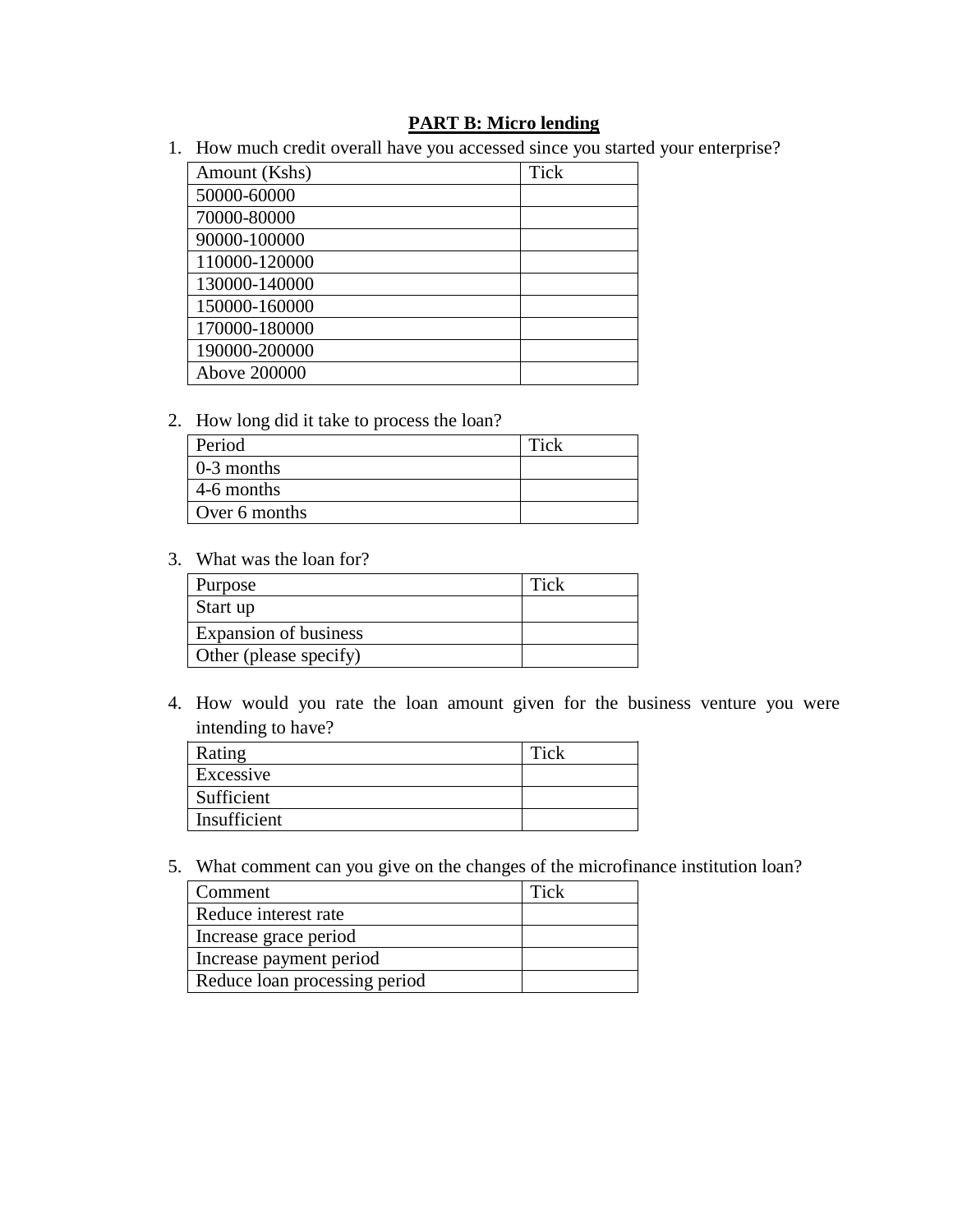6. What effect did the microfinance loan have in regard to your enterprise`s growth and success?

| Effect             | Tick |
|--------------------|------|
| Increased turnover |      |
| Reduced net cash   |      |
| Increased net cash |      |
| Increased savings  |      |

# **PART C: Market Linkage**

1. How many markets is your enterprise linked to?

| No. of markets | Tick |
|----------------|------|
| None           |      |
| $1 - 5$        |      |
| $6 - 10$       |      |
| $11 - 15$      |      |
| Above 15       |      |

2. What is your area of coverage of your operations?

| Area                    | Tick |
|-------------------------|------|
| Within the location     |      |
| Within the Constituency |      |
| Within the County       |      |
| Within the Country      |      |
| Internationally         |      |

3. How many of the Markets your enterprise is linked to, were through microfinance institutions?

| No. of markets | Tick |
|----------------|------|
|                |      |
| $\overline{2}$ |      |
| 3              |      |
|                |      |
| -5             |      |
| Above 5        |      |
| None           |      |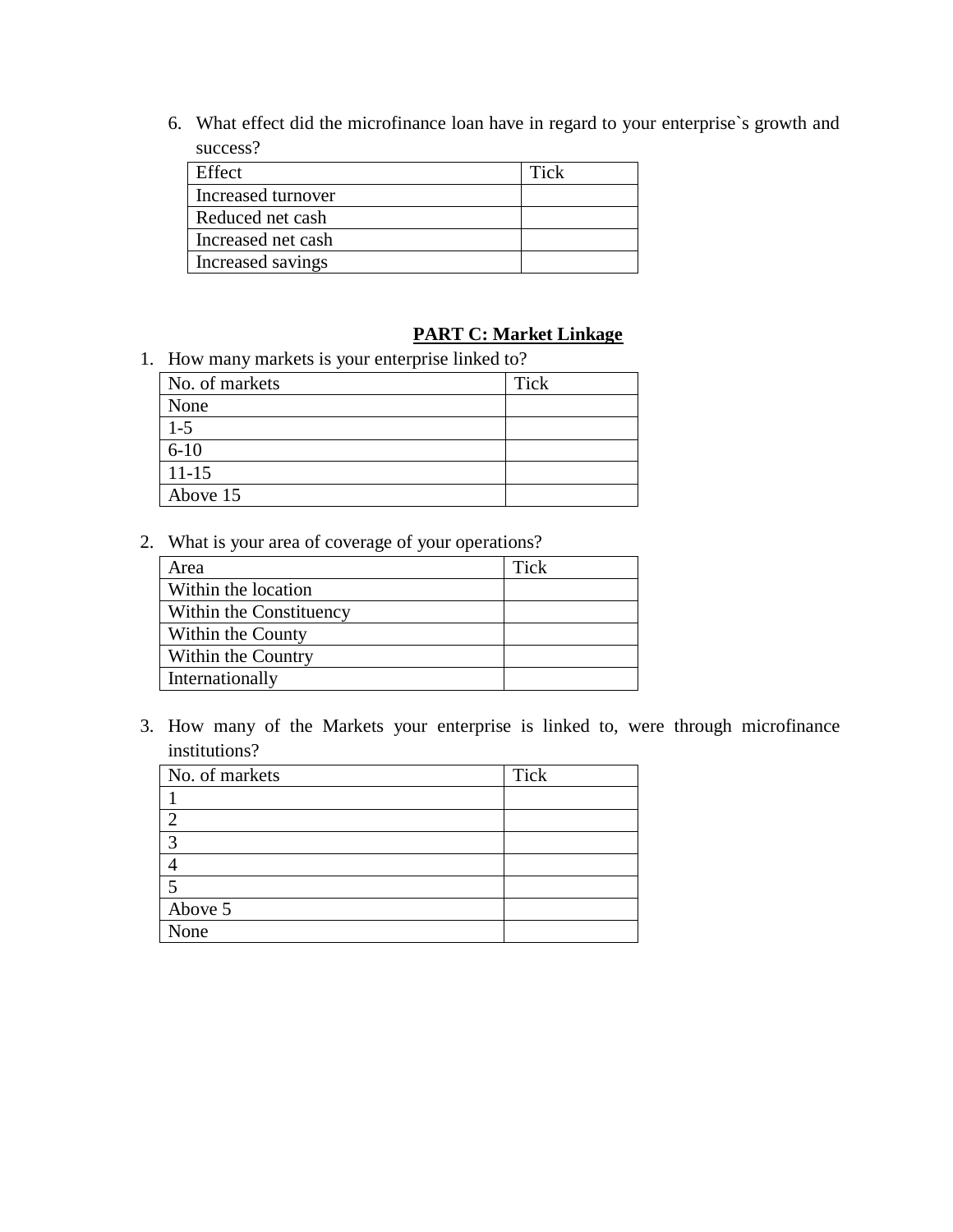4. How would you rate the microfinance institution facilitated market fair/exhibitions As regards the following aspects on a scale of 1-5?

| Criteria           | Strongly | Agree | Disagree | Disagree | Undecided |
|--------------------|----------|-------|----------|----------|-----------|
|                    | agree    |       |          | strongly |           |
| No. of market      |          |       |          |          |           |
| fairs<br>and       |          |       |          |          |           |
| exhibitions        |          |       |          |          |           |
| organized by       |          |       |          |          |           |
| <b>MFIs</b><br>are |          |       |          |          |           |
| sufficient         |          |       |          |          |           |
| Participating      |          |       |          |          |           |
| market<br>in       |          |       |          |          |           |
| fairs<br>and       |          |       |          |          |           |
| exhibitions        |          |       |          |          |           |
| connected the      |          |       |          |          |           |
| enterprise to      |          |       |          |          |           |
| new                |          |       |          |          |           |
| customers          |          |       |          |          |           |
| The<br>market      |          |       |          |          |           |
| fairs<br>and       |          |       |          |          |           |
| exhibitions        |          |       |          |          |           |
| met<br>my          |          |       |          |          |           |
| expectations       |          |       |          |          |           |
| The                |          |       |          |          |           |
| frequency of       |          |       |          |          |           |
| market<br>the      |          |       |          |          |           |
| fair<br>and        |          |       |          |          |           |
| exhibitions is     |          |       |          |          |           |
| sufficient.        |          |       |          |          |           |

5. Did the market fairs/exhibitions have any positive impact on your enterprise turnover?

Yes

No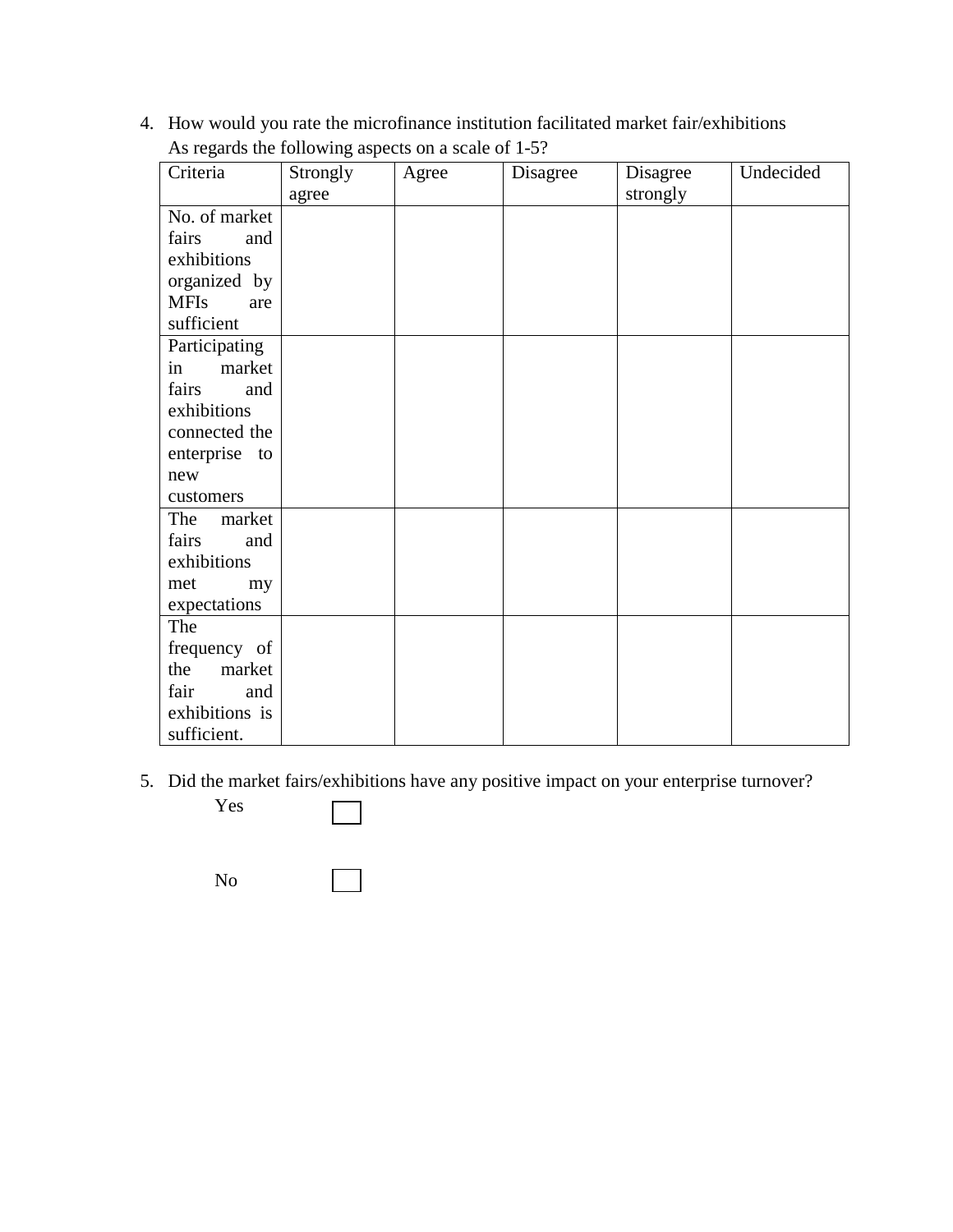# **PART D: Training in business**

1. How many trainings have you attended in business/entrepreneurship skills that were facilitated by MFIs?

| No. of trainings | Tick |
|------------------|------|
|                  |      |
|                  |      |
|                  |      |
|                  |      |
| 5 and above      |      |

2. How do you rate the MFIs facilitated business development skills training as regards to the following aspects?

| Criteria        | Strongly | Agree | Disagree | Disagree | Undecided |
|-----------------|----------|-------|----------|----------|-----------|
|                 | agree    |       |          | strongly |           |
| of<br>No.       |          |       |          |          |           |
| business        |          |       |          |          |           |
| trainings       |          |       |          |          |           |
| attended are    |          |       |          |          |           |
| sufficient      |          |       |          |          |           |
| The business    |          |       |          |          |           |
| trainings       |          |       |          |          |           |
| were relevant   |          |       |          |          |           |
| to my needs.    |          |       |          |          |           |
| The length of   |          |       |          |          |           |
| training<br>the |          |       |          |          |           |
| was             |          |       |          |          |           |
| sufficient.     |          |       |          |          |           |
| The             |          |       |          |          |           |
| frequency of    |          |       |          |          |           |
| the trainings   |          |       |          |          |           |
| was             |          |       |          |          |           |
| sufficient      |          |       |          |          |           |
| Content was     |          |       |          |          |           |
| well            |          |       |          |          |           |
| organized       |          |       |          |          |           |
| and easy to     |          |       |          |          |           |
| comprehend.     |          |       |          |          |           |
| The<br>training |          |       |          |          |           |
| met<br>my       |          |       |          |          |           |
| expectations.   |          |       |          |          |           |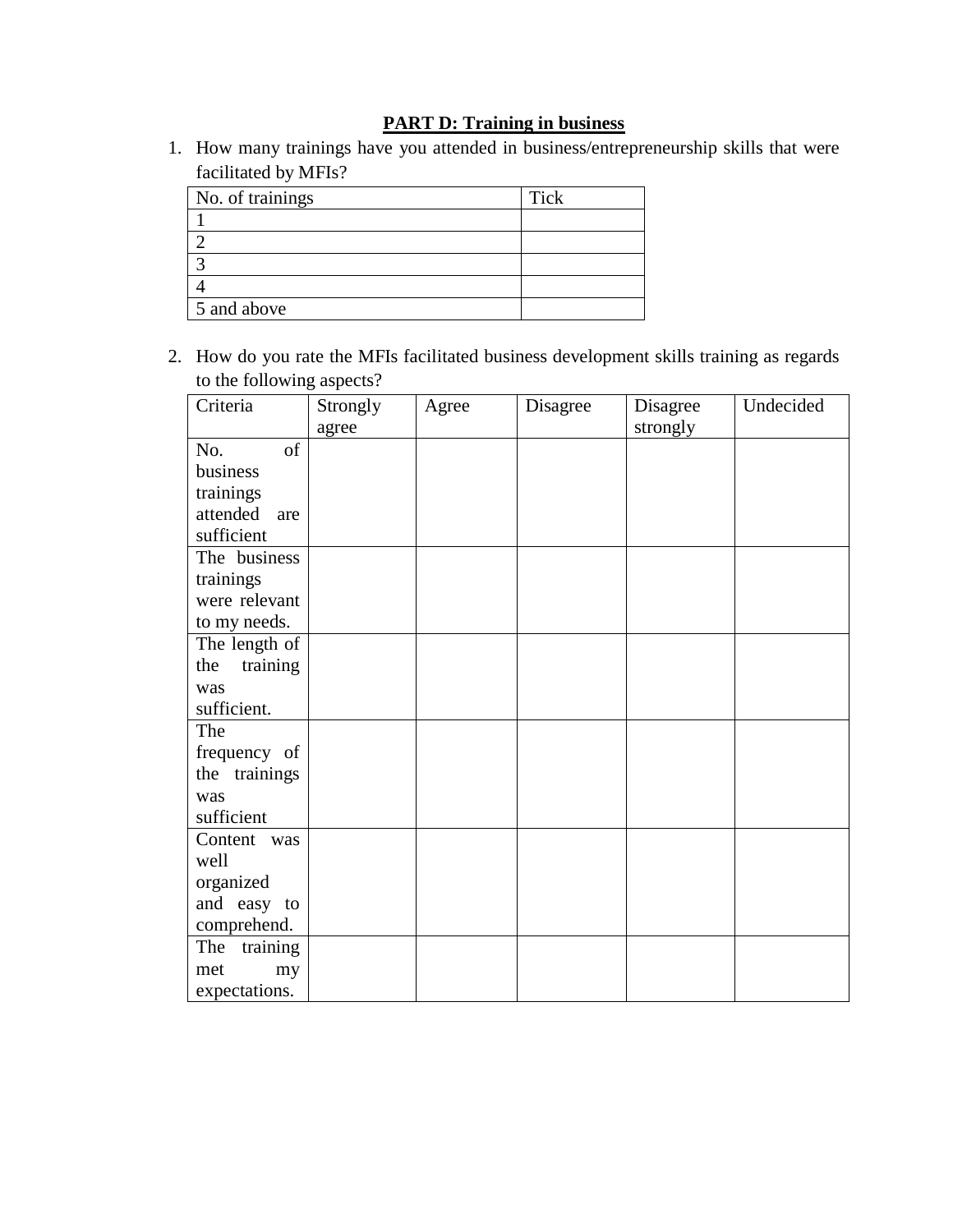3. Did the business development skills training have any positive impact on your enterprise turnover?

| Yes |  |
|-----|--|
| No  |  |

## **PART E: Savings Mobilization**

1. How much have you saved since your enterprise started operating?

| Amount (Kshs) | Tick |
|---------------|------|
| 10000-20000   |      |
| 30000-40000   |      |
| 50000-60000   |      |
| 70000-80000   |      |
| 90000-100000  |      |
| Over 100000   |      |

2. How many additional employees did you employ since funding by MFI?

| NO. of additional employees | Tick |
|-----------------------------|------|
|                             |      |
|                             |      |
|                             |      |
|                             |      |
|                             |      |
| Above 5                     |      |

3. What was the value of your enterprise assets at the beginning (in Kshs)?

| Amount (Ksh)  | <b>Tick</b> |
|---------------|-------------|
| 50000-100000  |             |
| 101000-150000 |             |
| 151000-200000 |             |
| 201000-250000 |             |
| 251000-300000 |             |
| 301000-500000 |             |
| Above 500000  |             |